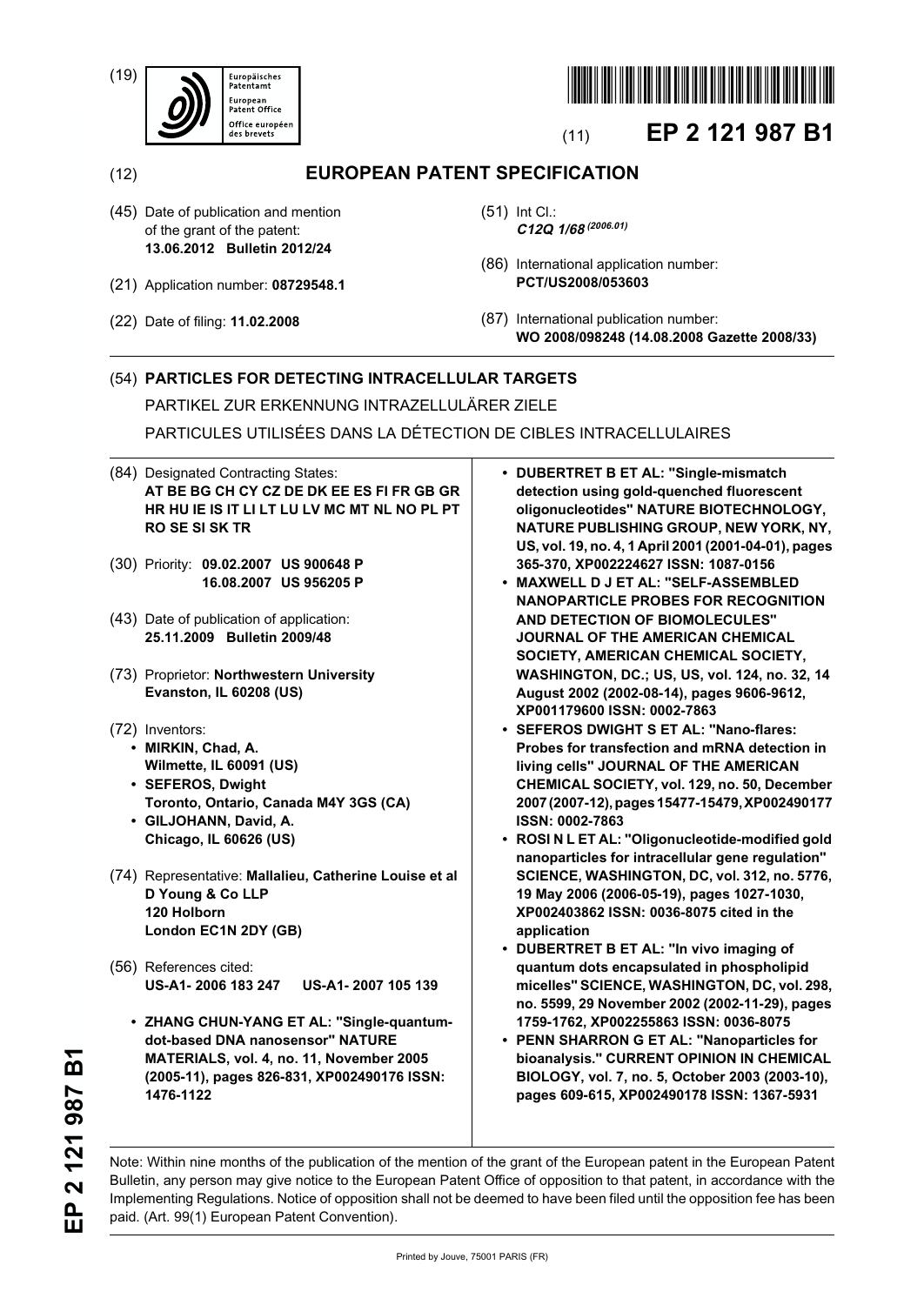#### **Description**

#### **GRANT FUNDING DISCLOSURE**

5 **[0001]** This invention was made with government support under grant numbers IU54-CA 119341, awarded by the Cancer Center for Nanotechnology Excellence (NCI/CCNE) and 5DPIOD000285, awarded from a NIH Director's Pioneer Award, and grant number EEC-0647560, awarded by the NSEC. The government has certain rights in the invention.

#### **FIELD OF THE INVENTION**

10

**[0002]** The present invention relates to methods of detecting the intracellular concentration of a target molecule using a nanoparticle wherein the nanoparticle comprises a binding moiety that can specifically associate with the target molecule, and wherein said association results in a change in a detectable marker that can be measured after association with the target molecule.

15

## **BACKGROUND OF THE INVENTION**

20 **[0003]** Labeled oligonucleotides are widely used probes for detecting specific macromolecule targets such as nucleic acids and proteins. Their ability to bind targets with high specificity has rendered them useful in in vitro assays such as polymerase chain reaction (PCR) protocols. However, delivering these types of target specific probes into living cells remains a major challenge as cells are both naturally resistant to nucleic acid uptake and contain a variety of pathways to remove these foreign genetic materials. Thus, methods that deliver these materials into cells, in a manner in which they retain both their specific binding properties and fluorescent signaling ability are of great interest.

- 25 **[0004]** The discovery and subsequent development of the oligonucleotide-nanoparticle conjugate have lead to a variety of new opportunities in molecular diagnostics (Elghanian et al., 1997, Science 277: 1078-1081; Nam et al., 2003, Science 308: 1884-1886) and materials design (Mirkin et al., 1996, Nature 382: 607-609; Alivisatos et al., 1996, Nature 382: 609-611; Demers et al., 2003, Angew. Chem. Int. Ed. 40: 3071-3073). Recently, it has been demonstrated that oligonucleotide-functionalized nanoparticles enter cells and act as antisense agents to control gene expression (Rosi et al., 2006, Science 312: 1027-1030). These "antisense particles" are not simply delivery vehicles (Sandhu et al., 2002,
- 30 Bioconjugate Chem. 13: 3-6; Tkachenko et al., 2003, J. Am. Chem. Soc. 125: 4700-4701), but rather single entity regulation and transfection agents that undergo cellular internalization, resist enzymatic degradation, and bind intracellular targets with affinity constants that are as much as two orders of magnitude greater than free oligonucleotides (Lytton-Jean and Mirkin, 2005, J. Am. Chem. Soc. 127: 12754-12755). Moreover, they can be easily modified with potent, i.e., highly stable, designer materials such as locked nucleic acids (Seferos et al., 2007, ChemBioChem 8: 1230-1232) and
- 35  $40$ are nontoxic under conditions required for gene regulation. Indeed, it has been shown that, unlike oligonucleotides free in solution, oligonucleotide-modified gold nanoparticles are readily taken up by cells in high numbers. This property has lead to the discovery that oligonucleotide-modified gold nanoparticles can be used as agents for intracellular gene control, where they provide rapid intracellular delivery of DNA, and further increase the efficacy of the oligonucleotides in the cells based on cooperative properties. These oligonucleotide functionalized nanoparticles have been shown to enter a
- variety of cell types, and can be used to introduce high local concentrations of oligonucleotides. **[0005]** It has also previously been shown that gold nanoparticles that are densely functionalized with DNA bind complementary DNA in a highly cooperative manner, resulting in a binding strength that is two orders-of-magnitude greater than that determined for analogous DNA strands that are not attached to a gold nanoparticle. This property has rendered nanoparticles particularly useful for DNA and protein diagnostic assays in addition to those uses described above.
- 45 **[0006]** One class of oligonucleotides of interest are those that can detect a specific target with a recognition sequence. These types of structures, if introduced into living cells, are especially of interest for medical diagnosis, drug discovery, and developmental and molecular biology application. However, current delivery/transfection strategies lack the attributes required for their use such as 1) low toxicity, 2) high cellular uptake, and 3) provide resistance to enzymes that lead to false positive signals.
- 50 **[0007]** Probes to visualize and detect intracellular RNA including those used for in situ staining (Femino et al., Science 280: 585-590, 1998; Kloosterman et al., Nat. Methods 3: 27-29, 2006), molecular beacons (Tyagi et al., 1996, Nat. Biotechnol. 14: 303-308; Sokol et al., 1998, Proc. Natl. Acad. Sci. USA 95: 11538-11543; Peng et al., 2005, Cancer Res. 65: 1909-1917; Perlette et al., 2001, Anal.Chem. 73: 5544-5550; Nitin et al., 2004, Nucleic Acids Res. 32: e58), and FRET-pairs (Santangelo et al., 2004, Nucleic Acids Res. 32: e57; Bratu et al., 2003, Proc. Natl. Acad. Sci. USA
- 55 100: 13308-13313) each of which are important biological tools to measure and quantify activity in living systems in response to external stimuli (Santangelo et al., 2006, Annals of Biomedical Engineering 34: 39-50). However, the delivery of oligonucleotide-based reporters into cellular media and cells has proven to be a major challenge for intracellular detection. The cellular internalization of oligonucleotide-based probes typically requires transfection agents such as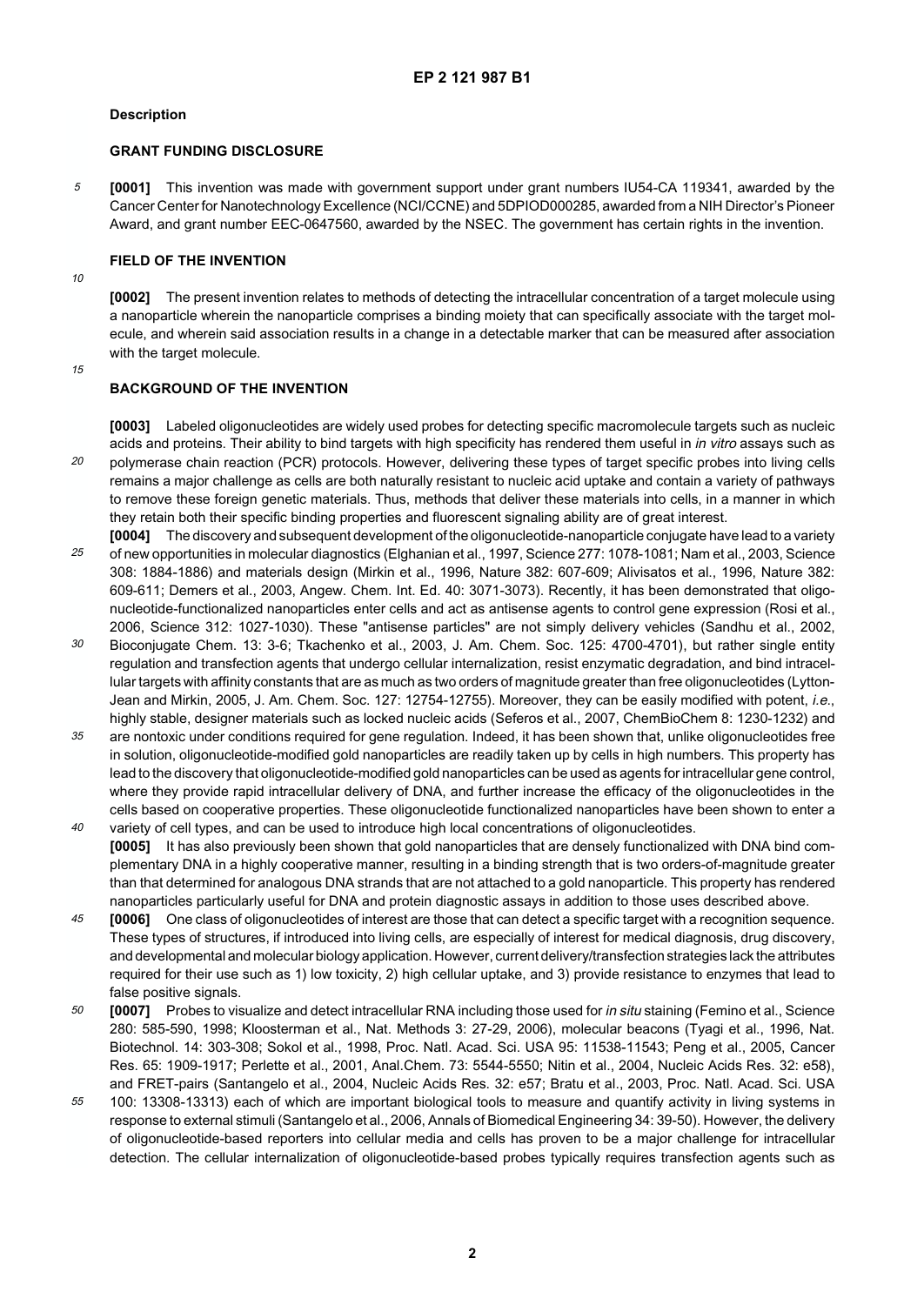lipids (Zabner et al., 1995, J. Bio. Chem. 270: 18997-19007) or dendrimers (Kukowska-Latallo et al., 1996, Proc. Natl. Acad. Sci. USA 93: 4897-4902) which can be toxic or alter cellular processes. Furthermore, oligonucleotides are prone to degradation within cells (Opalinska and Gewirtz, 2002, Nat. Rev. Drug Disc. 1: 503-514), and in the case of fluorophorelabeled probes, this can lead to a high background signal that is indistinguishable from a true recognition event (Li et

- 5 al., 2004, Nucleic Acids Res. 28: e52; Rizzo et al., 2002, Molecular and Cellular Probes 16: 277-283). **[0008]** Accordingly, while nanoparticle have been designed that can recognize targets with a high degree of specificity, it is difficult to detect a positive effect arising from the specific interaction, particularly with the sensitivity to detect such an interaction at the single cell level.
- 10 US 2006/183247 discloses (1) a method for detecting a specific binding for bio-molecules; (2) a method for detecting a presence of target molecules within a specimen; and (3) a method for measuring a quantity of target molecules existing in a specimen, in which a pair of energy donor and energy acceptor displaying a FRET phenomenon is used to guide a specific binding between a pair of bio-molecules.

Zhang et al. (Nature Materials 4, 826 - 831 (2005)) discloses a nanosensor based on fluorescence resonance energy transfer (FRET) capable of detecting low concentrations of DNA in a separation-free format.

15 Dubertret et al. (Nature Biotechnology 19, 365 - 370 (2001)) discloses single-mismatch detection using gold-quenched fluorescent oligonucleotides. Maxwell et al. (J. Am. Chem. Soc., 2002, 124 (32), pp 9606-9612) discloses the use of colloidal gold nanocrystals to

develop nanobiosensors that are able to recognize and detect specific DNA sequences and single-base mutations in a homogeneous format.

20 **[0009]** Thus there exists a need in the art to develop materials which are capable of entering a cell to associate with a specific target and methods to detect and quantitate the resulting intracellular interaction.

#### SUMMARY OF THE INVENTION

55

- 25 **[0010]** Provided here are methods of determining the intracellular concentration of a target molecule comprising the step of contacting the target molecule intracellularly with a nanoparticle under conditions that allow association of the target molecule with the nanoparticle, the nanoparticle comprising a binding moiety polynucleotide specific for said target molecule, the binding moiety polynucleotide labeled with a fluorescent marker, wherein the association of the target molecule and the
- 30 nanoparticle results in detectable change in the marker, and wherein the change in the detectable marker is proportional to the intracellular concentration of said target molecule.

**[0011]** We also describe methods in which the binding moiety is a polypeptide. In the embodiment wherein the binding moiety is a polynucleotide, alternative aspects include those in which the binding moiety is a DNA molecule or an RNA molecule. In other embodiments of the methods, the target molecule is a polynucleotide. In the embodiment wherein

35 the target molecule is a polynucleotide, alternative aspects include those in which the binding moiety which is a DNA molecule or an RNA molecule.

**[0012]** In one embodiment, methods are provided wherein the binding moiety is a polynucleotide covalently attached to the nanoparticle and the marker is a fluorescent label attached to a polynucleotide hybridized to the binding moiety polynucleotide, wherein association of the binding moiety polynucleotide with the target molecule releases the hybridized

 $40$ polynucleotide and the marker is detectable after release. In one aspect, the marker is attached to the hybridized polynucleotide and the marker is quenched when the hybridized polynucleotide with the marker is hybridized to the binding moiety.

**[0013]** We also describe methods wherein the binding moiety is a polypeptide covalently attached to the nanoparticle and the marker is a label attached to an agent associated with the binding moiety polypeptide, wherein association of

45 the binding moiety polypeptide with the target molecule displaces the associated agent and the marker is detectable after release. In one aspect, the marker is attached to the agent and the marker is quenched when the agent is associated with the binding moiety polypeptide.

**[0014]** In another embodiment, methods are provided wherein the polynucleotide binding moiety is labeled with a fluorescent market and the marker is detectable only when binding moiety is associated with the target molecule. Alter-

50 native aspects include those in which the binding moiety is a DNA molecule or an RNA molecule. In other embodiments of the methods, the target molecule is a polynucleotide. In the embodiment wherein the target molecule is a polynucleotide, alternative aspects include those in which the binding moiety which is a DNA molecule or an RNA molecule.

**[0015]** In one aspect, the fluorescent marker is attached to the polynucleotide binding moiety such that the marker is quenched when the polynucleotide binding moiety is not associated with the target molecule. Accordingly, the marker attached to the polynucleotide binding moiety is detectable only when the polynucleotide binding moiety is associated with the target molecule.

**[0016]** We also describe methods wherein the binding moiety is a polypeptide and the marker is attached to polypeptide binding moiety such that the marker is quenched when the polypeptide binding moiety is not associated with the target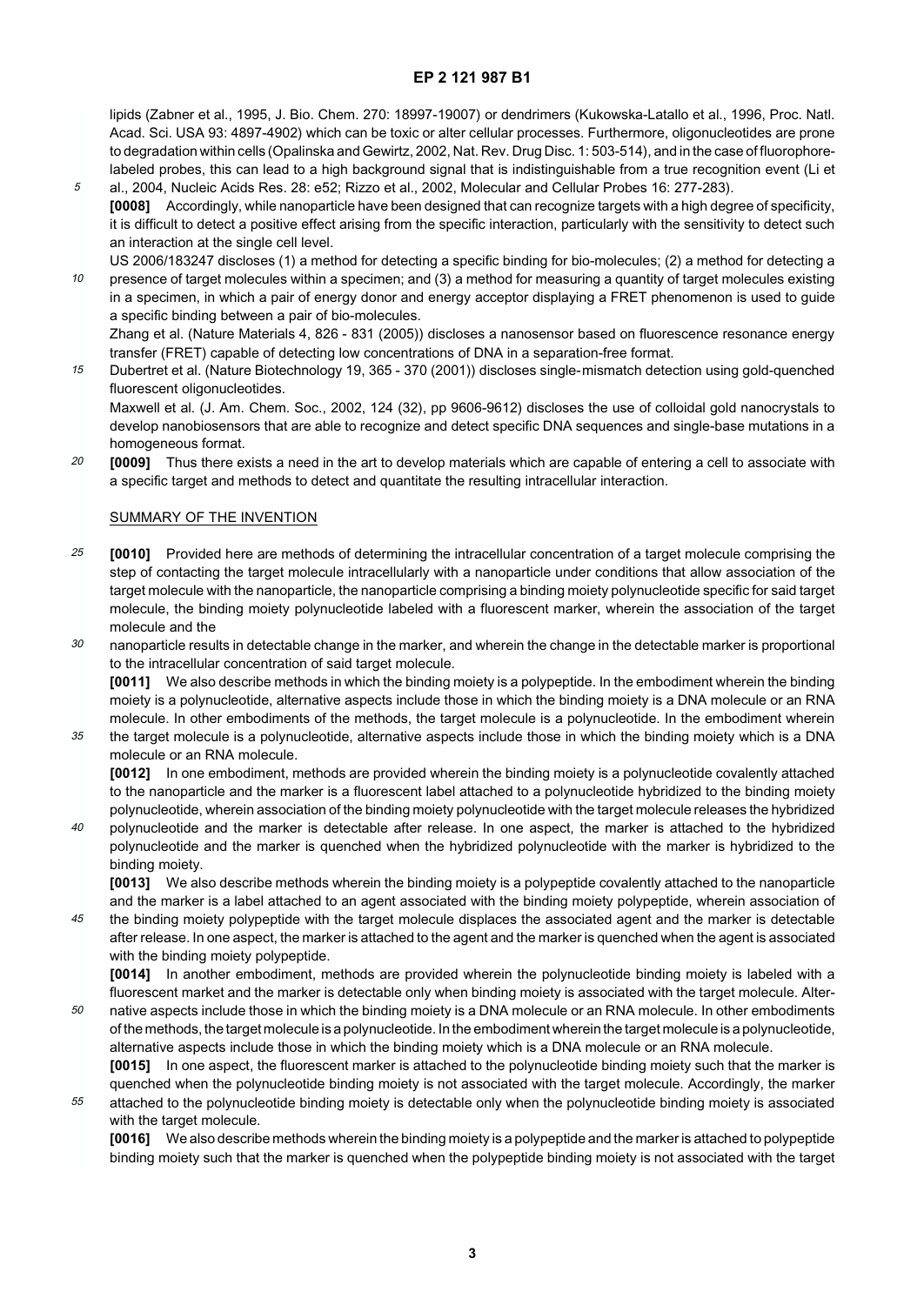molecule. Accordingly, the marker attached to the polypeptide binding moiety is detectable only when the polypeptide biding moiety is associated with the target molecule.

**[0017]** Also provided are methods wherein said nanoparticle comprises a multiplicity of binding moieties. In one aspect,

methods are provided wherein the multiplicity of polynucleotide binding moieties specifically associate with one target molecule. In another aspect, the multiplicity of polynucleotide binding moieties specifically associate with more than one target molecule.

**[0018]** Further aspects of the invention will become apparent from the detailed description provided below. However, it should be understood that the following detailed description and examples, while indicating preferred embodiments of the invention, are given by way of illustration only

10

15

5

#### **DESCRIPTION OF THE DRAWINGS**

**[0019] Figure 1** provides a scheme for the gold nanoparticles modified with a fluorophore containing oligonucleotide that is capable of detecting an intracellular target.

**[0020] Figure 2** shows nano-flares for mRNA detection and quantification.

**[0021] Figure 3** describes quantification of survivin knockdown using nano-flares. (a) Flow cytometry data collected on siRNA treated SKBR3 cells. (b) Plot of mean fluorescence (black circles) and survivin expression (grey bar-graph) as a function of siRNA concentration.

#### 20 **DETAILED DESCRIPTION OF THE INVENTION**

**[0022]** Methods provided herein exploit the physical properties and applications of nanoparticles modified to include one or more binding moieties that specifically recognize and associate with one or more specific target moieties.. It is shown herein that intracellular concentrations of target molecules can be determined using nanoparticles that comprise

- 25 a binding moiety that is specific for the target molecule. In the present invention the binding moiety polynucleotide is labeled with a fluorescent marker wherein the association of the target molecule and the nanoparticle results in detectable change in the marker, and wherein the change in the detectable marker is proportional to the intracellular concentration of said target molecule. It will be appreciated that the intracellular target includes those which are naturally occurring in the target cell, those which are naturally occurring targets that have been introduced into the cell (but are not ordinarily
- 30 found in that cell type) or synthetic targets which do not occur in nature but have been introduced into the target cell. **[0023]** In another aspect of the present invention, the intracellular localization of a desired target may also be determined using the methods outlined herein.

**[0024]** As used herein, the term "binding moiety" is understood to encompass a polynucleotide or a polypeptide, or any other fragment or segment of any of the preceding molecules that can associate with a target of interest. This term

35 includes, but is not limited to, small molecules of interest. As is understood in the art, the term "small molecule" includes organic and inorganic compounds which are either naturally-occurring compounds, modifications of naturally-occurring compounds, or synthetic compounds.

**[0025]** The methods disclosed are particularly amenable to use of binding moieties which recognize and associate with intracellular target molecules, wherein the binding moieties are polynucleotides and/or polypeptides, and the target molecules are polynucleotides and/or polypeptides. In a simple aspect, a polynucleotide binding moiety specifically

- $40$ associates with a polynucleotide target molecule or a polypeptide binding moiety specifically associates with a polypeptide target molecule. However, methods are also contemplated wherein a polynucleotide binding moiety specifically associates with a polypeptide target molecule or a polypeptide binding moiety specifically associates with a polynucleotide target molecule.
- 45 **[0026]** As used herein, the term "specifically recognizes" or "specifically associates" means that the binding moiety can identify and/or interact with one target molecule with a higher affinity and/or avidity compared to all other target molecules.

**[0027]** The methods described function under the principle that the binding moiety is directly or indirectly labeled with a marker, and association of the binding moiety with the target molecule results in the marker becoming detectable, or

- 50 more detectable. Accordingly, when the binding moiety is not associated with the target molecule, the marker is relatively undetectable, or quenched. While it is understood in the art that the term "quench" or "quenching" is often associated with fluorescent markers, it is disclosed herein that the signal of any marker that is quenched when it is relatively undetectable. Thus, it is described herein that any marker which can be quenched can be substituted for the fluorescent marker.
- 55 **[0028]** In one aspect, the marker is a label attached directly to the binding moiety, and in another aspect, the marker is a label attached to an agent associated with the binding moiety, this agent having a lower binding affinity or binding avidity for the binding moiety such that association of the target molecule with the binding moiety causes the agent to be displaced from its association with the binding moiety.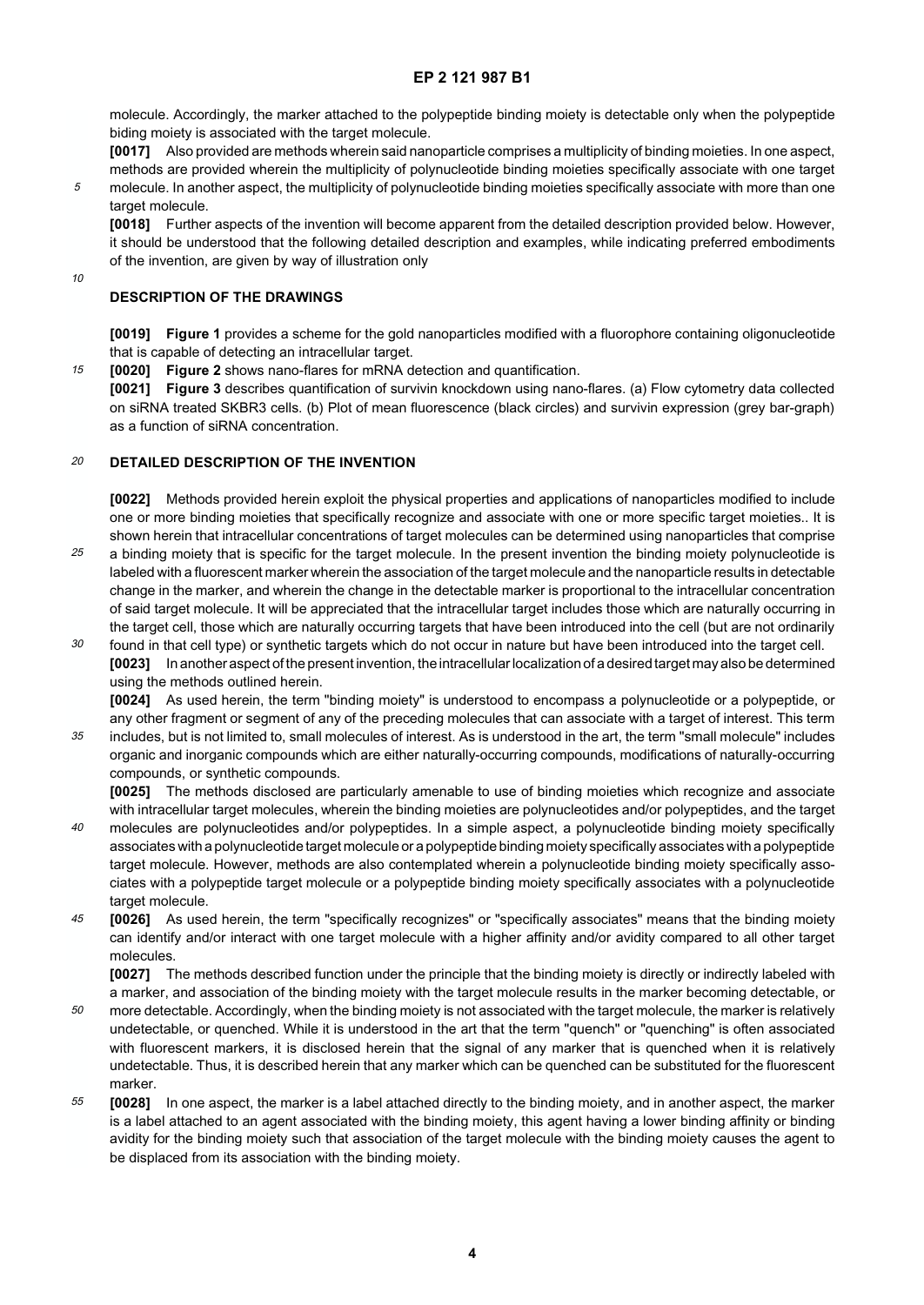**[0029]** When the marker is attached directly to the binding moiety, the marker is positioned such that it is relatively undetectable or quenched when the binding moiety is not associated with a target molecule. For example, with a polynucleotide binding moiety that is not associated with a target molecule, the marker can be positioned in proximity to the nanoparticle itself through either secondary structure which forms within the polynucleotide binding moiety, or the marker

- 5 can be freely wavering in the aqueous environment such that at any given time the marker can be in proximity to the nanoparticle and its signal quenched or freely wavering (though still tethered to the nanoparticle) in the aqueous environment at a distance from the nanoparticle that the signal is not quenched. In this embodiment wherein no secondary structure holds the marker in a quenched position in proximity to the nanoparticle when the polynucleotide binding moiety is not in association with a target molecule, a level of background signal will necessarily be detected, and association
- 10 of the polynucleotide binding moiety with a target molecule will strengthen the signal over background as a result of the fact that more marker with be displaced from sufficient proximity to the nanoparticle to impart a quenching effect. **[0030]** Similarly when the binding moiety is a polypeptide, the marker on the binding moiety may be positioned such that a conformation change that occurs when the polypeptide binding moiety is in association with a target molecule results in the marker moving sufficiently away from the nanoparticle that its signal is relatively unquenched.
- 15 **[0031]** In aspects of the methods wherein the marker is indirectly associated with the binding moiety, association of the binding moiety with a target molecule cause a physical release of the marker such that the nanoparticle is no longer able to exert a quenching effect on the marker. For example, with a polynucleotide binding moiety, the marker may be labeled on a second polynucleotide which can hybridize to the polynucleotide binding moiety in a position such that the marker is in sufficient proximity to the nanoparticle that the nanoparticle exerts its quenching effect. When the polynu-
- 20 cleotide binding molecule recognizes and associates with a target molecule, the hybridized and labeled polynucleotide is displaced, and the quenching effect of the nanoparticle is abated. **[0032]** Thus, in one embodiment for example, methods are provided wherein gold nanoparticle modified to include a polynucleotide binding moiety which in turn is hybridized to complementary polynucleotide labeled with a fluorophore marker can be used as both transfection agents and cellular "nano-flares" for visualizing and quantifying RNA in living
- 25 cells. Nano-flares take advantage of the highly efficient fluorescence quenching properties of gold (Dubertret et al., 2001, Nat. Biotechnol. 19: 365-370), cellular uptake of oligonucleotide nanoparticle conjugates without the use of transfection agents, and the enzymatic stability of such conjugates (Rosi et al., 2006, Science 312: 1027-1030), thus overcoming many of the challenges to creating sensitive and effective intracellular probes. Specifically, nano-flares exhibit high signaling, have low background fluorescence, and are sensitive to changes in the number of RNA transcripts present
- 30 in cells. Thus, the nano-flares described herein are oligonucleotide functionalized nanoparticle conjugates designed to provide an intracellular fluorescence signal that directly or indirectly correlates with the relative amount of a specific intracellular RNA. RNA contemplated for detection in the disclosed methods include, but are not limited to, mRNA and hnRNA.
- 35 **[0033]** A similar mechanism operates for a polypeptide binding moiety, wherein an agent labeled with a marker and the agent is able to associate with the polypeptide binding moiety in such a way that its association brings the agent and marker sufficiently close to the nanoparticle that the marker is relatively quenched. When the polypeptide binding moiety associates with a specific target molecule, the agent is released or displaced as with the nano-flare described above and the quenching effect of the nanoparticle is relieved.
- $40$ **[0034]** Regardless of the specific nature of the binding moiety, by utilizing nanoparticles densely functionalized with fluorophore-labeled oligonucleotides or polypeptides, several difficulties commonly associated with intracellular molecule detection are alleviated. These binding moieties do not require microinjection or auxiliary transfection reagents to enter cells, are highly resistant towards enzymatic degradation and are non-toxic under the conditions studied.

#### **POLYNUCLEOTIDES**

45

50

**[0035]** As used herein, the term "polynucleotide," either functionalized on a nanoparticle or as a target molecule, is used interchangeably with the term oligonucleotide.

**[0036]** The term "nucleotide" or its plural as used herein is interchangeable with modified forms as discussed herein and otherwise known in the art. In certain instances, the art uses the term "nucleobase" which embraces naturallyoccurring nucleotides as well as modifications of nucleotides that can be polymerized.

55 **[0037]** Methods of making polynucleotides of a predetermined sequence are well-known in the art. See, e.g., Sambrook et al., Molecular Cloning: A Laboratory Manual (2nd ed. 1989) and F. Eckstein (ed.) Oligonucleotides and Analogues, 1st Ed. (Oxford University Press, New York, 1991). Solid-phase synthesis methods are preferred for both oligoribonucleotides and oligodeoxyribonucleotides (the well-known methods of synthesizing DNA are also useful for synthesizing RNA). Oligoribonucleotides and oligodeoxyribonucleotides can also be prepared enzymatically.

**[0038]** In various aspects, methods provided include use of polynucleotides which are DNA oligonucleotides, RNA oligonucleotides, or combinations of the two types. Modified forms of oligonucleotides are also contemplated which include those having at least one modified internucleotide linkage. Modified polynucleotides or oligonucleotides are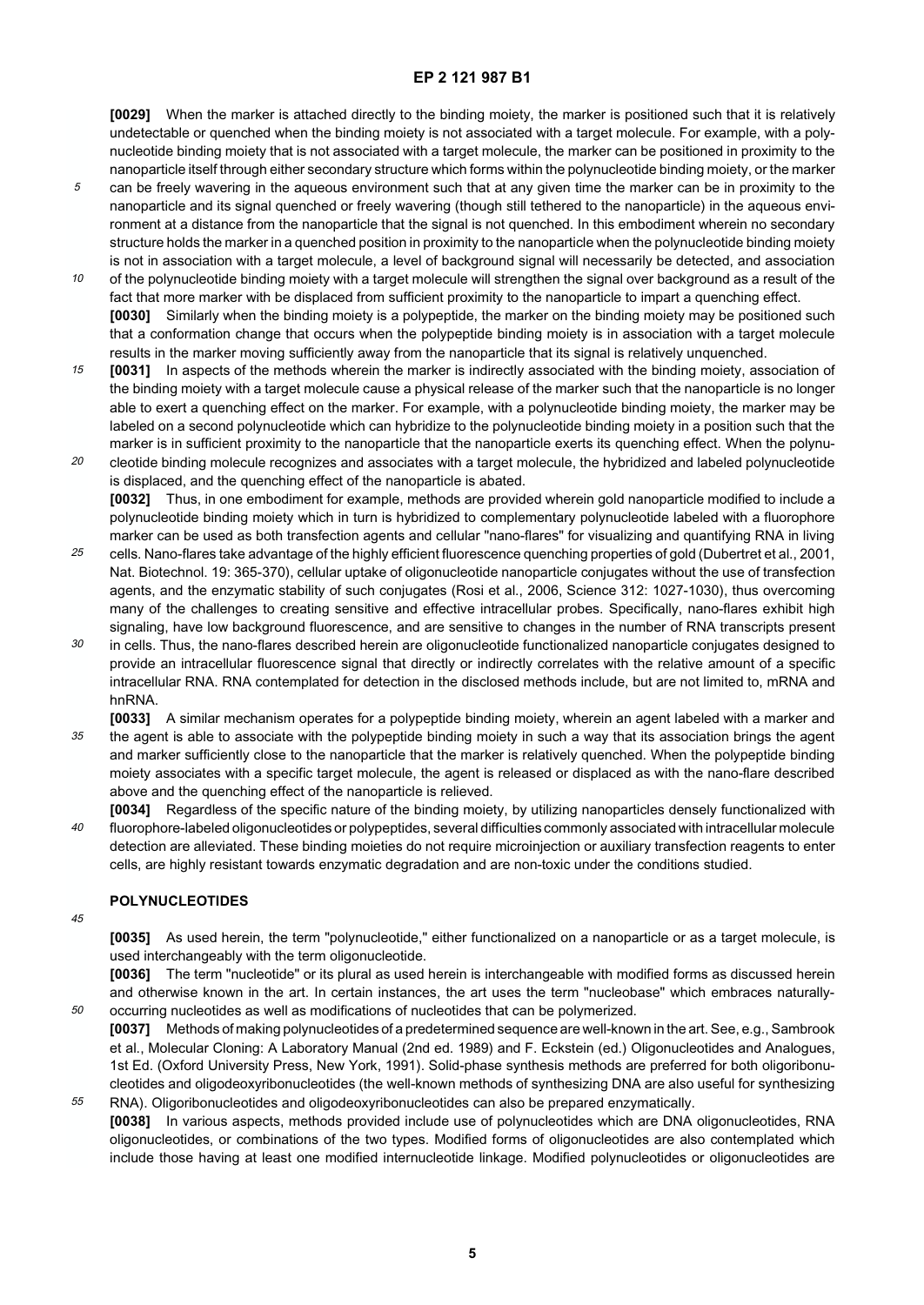described in detail herein below.

 $40$ 

#### **MODIFIED OLIGONUCLEOTIDES**

- 5 **[0039]** Specific examples of oligonucleotides include those containing modified backbones or non-natural internucleoside linkages. Oligonucleotides having modified backbones include those that retain a phosphorus atom in the backbone and those that do not have a phosphorus atom in the backbone. Modified oligonucleotides that do not have a phosphorus atom in their internucleoside backbone are considered to be within the meaning of "oligonucleotide."
- 10 **[0040]** Modified oligonucleotide backbones containing a phosphorus atom include, for example, phosphorothioates, chiral phosphorothioates, phosphorodithioates, phosphotriesters, aminoalkylphosphotriesters, methyl and other alkyl phosphonates including 3'-alkylene phosphonates, 5'-alkylene phosphonates and chiral phosphonates, phosphinates, phosphoramidates including 3'-amino phosphoramidate and aminoalkylphosphoramidates, thionophosphoramidates, thionoalkylphosphonates, thionoalkylphosphotriesters, selenophosphates and boranophosphates having normal 3'-5' linkages, 2'-5' linked analogs of these, and those having inverted polarity wherein one or more internucleotide linkages
- 15 is a 3' to 3', 5' to 5' or 2' to 2' linkage. Also contemplated are oligonucleotides having inverted polarity comprising a single 3' to 3' linkage at the 3'-most internucleotide linkage, i.e. a single inverted nucleoside residue which may be abasic (the nucleotide is missing or has a hydroxyl group in place thereof). Salts, mixed salts and free acid forms are also contemplated. Representative United States patents that teach the preparation of the above phosphorus-containing linkages include, U.S. Pat. Nos. 3,687,808; 4,469,863; 4,476,301; 5,023,243; 5,177,196; 5,188,897; 5,264,423; 5,276,019;
- 20 5,278,302; 5,286,717; 5,321,131; 5,399,676; 5,405,939; 5,453,496; 5,455,233; 5,466,677; 5,476,925; 5,519,126; 5,536,821; 5,541,306; 5,550,111; 5,563,253; 5,571,799; 5,587,361; 5,194,599; 5,565,555; 5,527,899; 5,721,218; 5,672,697 and 5,625,050.

**[0041]** Modified oligonucleotide backbones that do not include a phosphorus atom therein have backbones that are formed by short chain alkyl or cycloalkyl internucleoside linkages, mixed heteroatom and alkyl or cycloalkyl internucleoside

- 25 linkages, or one or more short chain heteroatomic or heterocyclic internucleoside linkages. These include those having morpholino linkages; siloxane backbones; sulfide, sulfoxide and sulfone backbones; formacetyl and thioformacetyl backbones; methylene formacetyl and thioformacetyl backbones; riboacetyl backbones; alkene containing backbones; sulfamate backbones; methyleneimino and methylenehydrazino backbones; sulfonate and sulfonamide backbones; amide backbones; and others having mixed N, O, S and CH<sub>2</sub> component parts. See, for example,, U.S. Patent Nos. 5,034,506;
- 30 5,166,315; 5,185,444; 5,214,134; 5,216,141; 5,235,033; 5,264,562; 5,264,564; 5,405,938; 5,434,257; 5,466,677; 5,470,967; 5,489,677; 5,541,307; 5,561,225; 5,596,086; 5,602,240; 5,610,289; 5,602,240; 5,608,046; 5,610,289; 5,618,704; 5,623,070; 5,663,312; 5,633,360; 5,677,437; 5,792,608; 5,646,269 and 5,677,439. **[0042]** In still other embodiments, oligonucleotide mimetics wherein both one or more sugar and/or one or more
- 35 internucleotide linkage of the nucleotide units are replaced with "non-naturally occurring" groups. In one aspect, this embodiment contemplates a peptide nucleic acid (PNA). In PNA compounds, the sugar-backbone of an oligonucleotide is replaced with an amide containing backbone. See, for example US Patent Nos. 5,539,082; 5,714,331; and 5,719,262, and Nielsen et al., 1991, Science, 254: 1497-1500.

**[0043]** In still other embodiments, oligonucleotides are provided with phosphorothioate backbones and oligonucleosides with heteroatom backbones, and including -CH<sub>2</sub>-NH-O-CH<sub>2</sub>-, -CH<sub>2</sub>-N(CH<sub>3</sub>)-O-CH<sub>2</sub>-, -CH<sub>2</sub>-O-N(CH<sub>3</sub>)-CH<sub>2</sub>-, -CH<sub>2</sub>-N  $(CH<sub>3</sub>)$ -N(CH<sub>3</sub>)-CH<sub>2</sub>- and -O-N(CH<sub>3</sub>)-CH<sub>2</sub>-CH<sub>2</sub>- described in US Patent Nos. 5,489,677, and 5,602,240. Also contemplated are oligonucleotides with morpholino backbone structures described in US Patent No. 5,034,506.

- **[0044]** In various forms, the linkage between two successive monomers in the oligo consists of 2 to 4, desirably 3, groups/atoms selected from -CH<sub>2</sub>-, -O-, -S-, - NR<sup>H</sup>-, >C=O, >C=NR<sup>H</sup>, >C=S, -Si(R")<sub>2</sub>-, -SO-, -S(O)<sub>2</sub>-, -P(O)<sub>2</sub>-, -PO(BH<sub>3</sub>) -,  $-P(O,S)$  -,  $-P(S)_{2}$ -,  $-PO(R")$ -,  $-PO(OCH_3)$ -, and  $-PO(NHR<sup>H</sup>)$ -, where RH is selected from hydrogen and  $C_{1-4}$ -alkyl, and
- 45 R" is selected from C<sub>1-6</sub>-alkyl and phenyl. Illustrative examples of such linkages are -CH<sub>2</sub>-CH<sub>2</sub>-CH<sub>2</sub>-, -CH<sub>2</sub>O-CH<sub>2</sub>-, -CH<sub>2</sub>-CHOH-CH<sub>2</sub>-, -O-CH<sub>2</sub>-O-, -O-CH<sub>2</sub>-CH<sub>2</sub>-, -O-CH<sub>2</sub>-CH=(including R<sup>5</sup> when used as a linkage to a succeeding monomer), -CH<sub>2</sub>-CH<sub>2</sub>-O-, -NR<sup>H</sup>-CH<sub>2</sub>-CH<sub>2</sub>-, -CH<sub>2</sub>-CH<sub>2</sub>-NR<sup>H</sup>-, -CH<sub>2</sub>-NR<sup>H</sup>-CH<sub>2</sub>--, -O-CH<sub>2</sub>-CH<sub>2</sub>-NR<sup>H</sup>-, -NR<sup>H</sup>-CO-O-, -NR<sup>H</sup>-CO-NRH-, -NRH-CS-NRH-, -NRH-C(=NRH)-NRH-, -NRH-CO-CH2-NRH-O-CO-O-, -O-O-CH2-O-, -O-CH2-CO-O-, -CH2-CO- $NRH-$ , -O-CO-NR<sup>H</sup>-, -NR<sup>H</sup>-CO-CH<sub>2</sub> -, -O-CH<sub>2</sub>-CO-NR<sup>H</sup>-, -O-CH<sub>2</sub>-CH<sub>2</sub>-NR<sup>H</sup>-, -CH=N-O-, -CH<sub>2</sub>-NR<sup>H</sup>-O-, - CH<sub>2</sub>-O-N=
- 50 (including R<sup>5</sup> when used as a linkage to a succeeding monomer), -CH<sub>2</sub>-O-NR<sup>H</sup>-, -CO-NR<sup>H</sup>- CH<sub>2</sub>-, - CH<sub>2</sub>-NR<sup>H</sup>-O-, - $CH_2$ -NR<sup>H</sup>-CO-, -O-NR<sup>H</sup>-CH<sub>2</sub>-, -O-NR<sup>H</sup>, -O- CH<sub>2</sub>-S-, -S- CH<sub>2</sub>-O-, - CH<sub>2</sub>-CH<sub>2</sub>-S-, -O-CH<sub>2</sub>- CH<sub>2</sub>-S-, -S- CH<sub>2</sub>-CH=(including  $R^5$  when used as a linkage to a succeeding monomer), -S- CH<sub>2</sub>- CH<sub>2</sub>-, -S- CH<sub>2</sub>- CH<sub>2</sub>- O-, -S- CH<sub>2</sub>- CH<sub>2</sub>-S-, - CH<sub>2</sub>-S- $CH_2$ -, - CH<sub>2</sub>-SO- CH<sub>2</sub>-, - CH<sub>2</sub>-SO<sub>2</sub>- CH<sub>2</sub>-, -O-SO-O-, -O-S(O)<sub>2</sub>-O-, -O-S(O)<sub>2</sub>- CH<sub>2</sub>-, -O-S(O)<sub>2</sub>-NR<sup>H</sup>-, -NR<sup>H</sup>-S(O)<sub>2</sub>- CH<sub>2</sub>-;  $-$  O-S(O)<sub>2</sub>- CH<sub>2</sub>-, -O-P(O)<sub>2</sub>-O-, -O-P(O,S)-O-, -O-P(S)<sub>2</sub>-O-, -S-P(O)<sub>2</sub>-O-, -S-P(O,S)-O-, -S-P(S)<sub>2</sub>-O-, -O-P(O)<sub>2</sub>-S-, -O-P
- 55  $(O,S)$ -S-, -O-P $(S)$ <sub>2</sub>-S-, -S-P $(O)$ <sub>2</sub>-S-, -S-P $(O,S)$ -S-, -S-P $(S)$ <sub>2</sub>-S-, -O-PO $(R")$ -O- -O-PO $(OCH_3)$ -O-, -O-PO $(O CH_2CH_3)$ -O-, -O-PO(O CH<sub>2</sub>CH<sub>2</sub>S-R)-O-, -O-PO(BH<sub>3</sub>)-O-, -O-PO(NHR<sup>N</sup>)-O-, -O-P(O)=NR<sup>H</sup> H-, -NR<sup>H</sup>-P(O)<sub>2</sub>-O-, -O-P(O,NR<sup>H</sup>)-O-, - $CH_2-P(O)_2$ -O-, -O-P(O)<sub>2</sub>-CH<sub>2</sub>-, and -O-Si(R")<sub>2</sub>-O-; among which - CH<sub>2</sub>-CO-NR<sup>H</sup>-, - CH<sub>2</sub>-NR<sup>H</sup>-O-, -S- CH<sub>2</sub>-O-, -O-P  $(O)_2$ -O-O-P(- O,S)-O-, -O-P(S)<sub>2</sub>-O-, -NR<sup>H</sup> P(O)<sub>2</sub>-O-, -O-P(O,NR<sup>H</sup>)-O-, -O-PO(R")-O-, -O-PO(CH<sub>3</sub>)-O-, and - O-PO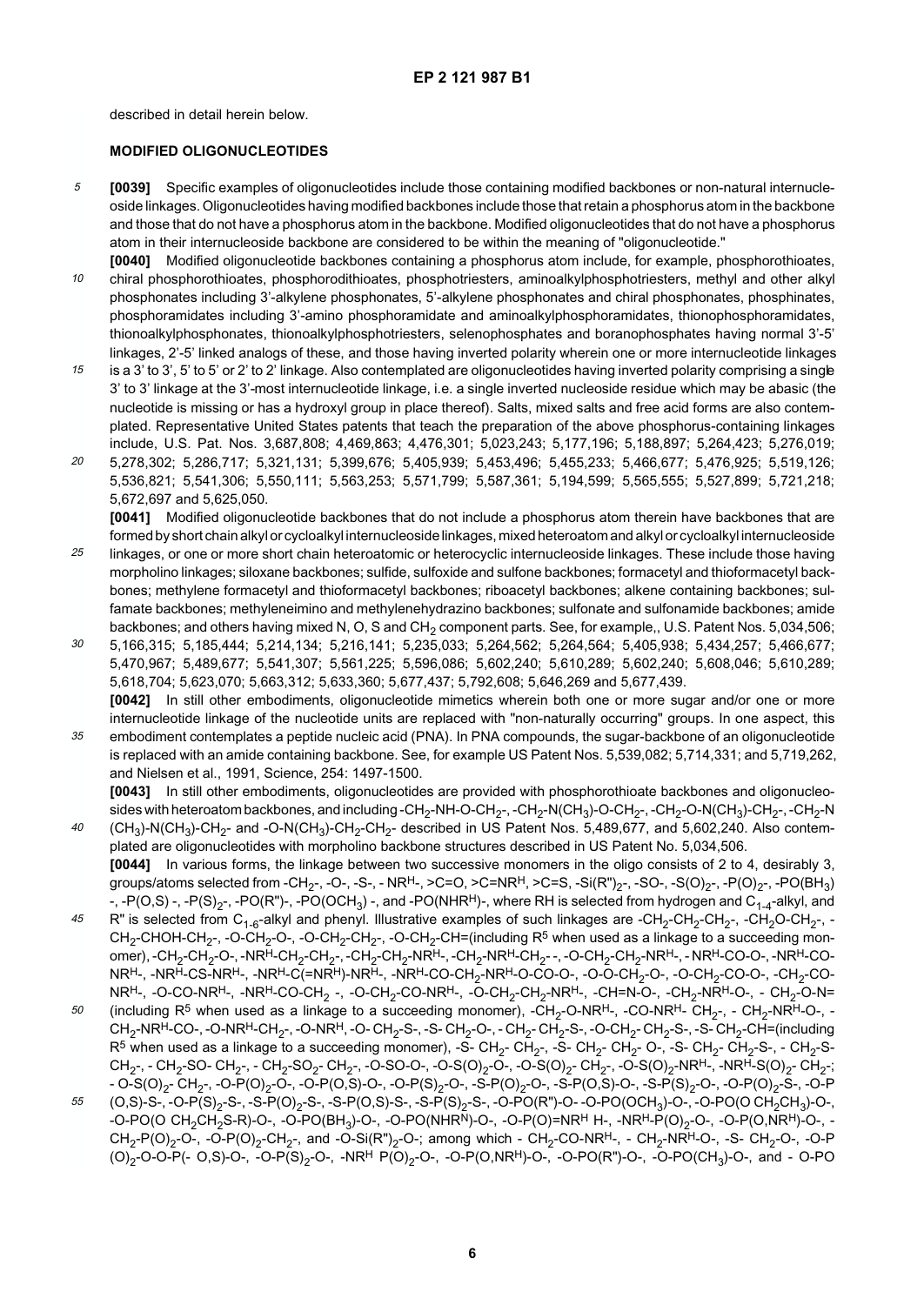(NHR<sup>N</sup>)-O-, where RH is selected form hydrogen and C<sub>1-4</sub>-alkyl, and R" is selected from C<sub>1-6</sub>-alkyl and phenyl, are contemplated. Further illustrative examples are given in Mesmaeker et. al, 1995, Current Opinion in Structural Biology, 5: 343-355 and Susan M. Freier and Karl-Heinz Altmann, 1997, Nucleic Acids Research, vol 25: pp 4429-4443.

- **[0045]** Still other modified forms of oligonucleotides are described in detail in U.S. patent application NO. 20040219565.
- 5 **[0046]** Modified oligonucleotides may also contain one or more substituted sugar moieties. In certain aspects, oligonucleotides comprise one of the following at the 2' position: OH; F; O-, S-, or N-alkyl; O-, S-, or N-alkenyl; O-, S- or Nalkynyl; or O-alkyl-O-alkyl, wherein the alkyl, alkenyl and alkynyl may be substituted or unsubstituted  $C_1$  to  $C_{10}$  alkyl or  $C_2$  to  $C_{10}$  alkenyl and alkynyl. Other embodiments include O[(CH<sub>2</sub>)<sub>n</sub>O]<sub>m</sub>CH<sub>3</sub>, O(CH<sub>2</sub>)<sub>n</sub>OCH<sub>3</sub>, O(CH<sub>2</sub>)<sub>n</sub>NH<sub>2</sub>, O(CH<sub>2</sub>)<sub>n</sub>CH<sub>3</sub>, O(CH<sub>2</sub>)<sub>n</sub>ONH<sub>2</sub>, and O(CH<sub>2</sub>)<sub>n</sub>ON[(CH<sub>2</sub>)<sub>n</sub>CH<sub>3</sub>]<sub>2</sub>, where n and m are from 1 to about 10. Other oligonucleotides comprise
- 10 one of the following at the 2' position:  $C_1$  to  $C_{10}$  lower alkyl, substituted lower alkyl, alkenyl, alkynyl, alkaryl, aralkyl, Oalkaryl or O-aralkyl, SH, SCH<sub>3</sub>, OCN, CI, Br, CN, CF<sub>3</sub>, OCF<sub>3</sub>, SOCH<sub>3</sub>, SO<sub>2</sub>CH<sub>3</sub>, ONO<sub>2</sub>, NO<sub>2</sub>, N<sub>3</sub>, NH2, heterocycloalkyl, heterocycloalkaryl, aminoalkylamino, polyalkylamino, substituted silyl, an RNA cleaving group, a reporter group, an intercalator, a group for improving the pharmacokinetic properties of an oligonucleotide, or a group for improving the pharmacodynamic properties of an oligonucleotide, and other substituents having similar properties. In one aspect, a
- 15 modification includes 2'-methoxyethoxy (2'-O-CH<sub>2</sub>CH<sub>2</sub>OCH<sub>3</sub>, also known as 2'-O-(2-methoxyethyl) or 2'-MOB) (Martin et al., 1995, Helv. Chim. Acta, 78: 486-504) i.e., an alkoxyalkoxy group. Other modifications include 2'-dimethylaminooxyethoxy, i.e., a  $O(CH_2)_2ON(CH_3)_2$  group, also known as 2'-DMAOE, as described in examples herein below, and 2'dimethylaminoethoxyethoxy (also known in the art as 2'-O-dimethyl-amino-ethoxy-ethyl or 2'-DMAEOE), i.e., 2'-O- $CH_2$ -O-CH<sub>2</sub>-N(CH<sub>3</sub>)<sub>2</sub>, also described in examples herein below.
- 20 **[0047]** Still other modifications include 2'-methoxy (2'-O-CH<sub>3</sub>), 2'-aminopropoxy (2'-OCH<sub>2</sub>CH<sub>2</sub>CH<sub>2</sub>NH<sub>2</sub>), 2'-allyl (2'-CH<sub>2</sub>-CH=CH<sub>2</sub>), 2'-O-allyl (2'-O-CH<sub>2</sub>-CH=CH<sub>2</sub>) and 2'-fluoro (2'-F). The 2'-modification may be in the arabino (up) position or ribo (down) position. In one aspect, a 2'-arabino modification is 2'-F. Similar modifications may also be made at other positions on the oligonucleotide, for example, at the 3' position of the sugar on the 3' terminal nucleotide or in 2'-5' linked oligonucleotides and the 5' position of 5' terminal nucleotide. Oligonucleotides may also have sugar mimetics such as
- 25 cyclobutyl moieties in place of the pentofuranosyl sugar. See, for example, U.S. Pat. Nos. 4,981,957; 5,118,800; 5,319,080; 5,359,044; 5,393,878; 5,446,137; 5,466,786; 5,514,785; 5.519,134; 5,567,811; 5,576,427; 5,591,722; 5,597,909; 5,610,300; 5,627,053; 5,639,873; 5,646,265; 5,658,873; 5,670,633; 5,792,747; and 5,700,920. **[0048]** In one aspect, a modification of the sugar includes Locked Nucleic Acids (LNAs) in which the 2'-hydroxyl group is linked to the 3' or 4' carbon atom of the sugar ring, thereby forming a bicyclic sugar moiety. The linkage is in certain
- 30 aspects is a methylene C-CH<sub>2</sub>-)<sub>n</sub> group bridging the 2' oxygen atom and the 4' carbon atom wherein n is 1 or 2. LNAs and preparation thereof are described in WO 98/39352 and WO 99/14226. **[0049]** Oligonucleotides may also include base modifications or substitutions. As used herein, "unmodified" or "natural" bases include the purine bases adenine (A) and guanine (G), and the pyrimidine bases thymine (T), cytosine (C) and uracil (U). Modified bases include other synthetic and natural bases such as 5-methylcytosine (5-me-C), 5-hydroxymethyl
- 35 cytosine, xanthine, hypoxanthine, 2-aminoadenine, 6-methyl and other alkyl derivatives of adenine and guanine, 2-propyl and other alkyl derivatives of adenine and guanine, 2-thiouracil, 2-thiothymine and 2-thiocytosine, 5-halouracil and cytosine, 5-propynyl uracil and cytosine and other alkynyl derivatives of pyrimidine bases, 6-azo uracil, cytosine and thymine, 5-uracil (pseudouracil), 4-thiouracil, 8-halo, 8-amino, 8-thiol, 8-thioalkyl, 8-hydroxyl and other 8-substituted adenines and guanines, 5-halo particularly 5-bromo, 5-trifluoromethyl and other 5-substituted uracils and cytosines, 7-
- $40$ methylguanine and 7-methyladenine, 2-F-adenine, 2-amino-adenine, 8-azaguanine and 8-azaadenine, 7-deazaguanine and 7-deazaadenine and 3-deazaguanine and 3-deazaadenine. Further modified bases include tricyclic pyrimidines such as phenoxazine cytidine(1H-pyrimido[5 ,4-b][1,4]benzoxazin-2(3H)-one), phenothiazine cytidine (1H-pyrimido[5 , 4-b][1,4]benzothiazin-2(3H)-one), G-clamps such as a substituted phenoxazine cytidine (e.g. 9-(2-aminoethoxy)-H-pyrimido[5,4-b][1,4]benzox- azin-2(3H)-one), carbazole cytidine (2H-pyrimido[4,5-b]indol-2-one), pyridoindole cytidine (H-
- 45 pyrido[3',2':4,5]pyrrolo[2,3-d]pyrimidin-2-one). Modified bases may also include those in which the purine or pyrimidine base is replaced with other heterocycles, for example 7-deaza-adenine, 7-deazaguanosine, 2-aminopyridine and 2 pyridone. Further bases include those disclosed in U.S. Pat. No. 3,687,808, those disclosed in The Concise Encyclopedia Of Polymer Science And Engineering, pages 858-859, Kroschwitz, J. I., ed. John Wiley & Sons, 1990, those disclosed by Englisch et al., 1991, Angewandte Chemie, International Edition, 30: 613, and those disclosed by Sanghvi, Y. S.,
- 50 Chapter 15, Antisense Research and Applications, pages 289-302, Crooke, S. T. and Lebleu, B., ed., CRC Press, 1993. Certain of these bases are useful for increasing the binding affinity and include 5-substituted pyrimidines, 6-azapyrimidines and N-2, N-6 and O-6 substituted purines, including 2-aminopropyladenine, 5-propynyluracil and 5-propynylcytosine. 5-methylcytosine substitutions have been shown to increase nucleic acid duplex stability by 0.6-1.2°C. and are, in certain aspects combined with 2'-O-methoxyethyl sugar modifications. See, U.S. Pat. Nos. 3,687,808, U.S. Pat. Nos.
- 55 4,845,205; 5,130,302; 5,134,066; 5,175,273; 5,367,066; 5,432,272; 5,457,187; 5,459,255; 5,484,908; 5,502,177; 5,525,711; 5,552,540; 5,587,469; 5,594,121, 5,596,091; 5,614,617; 5,645,985; 5,830,653; 5,763,588; 6,005,096; 5,750,692 and 5,681,941.

**[0050]** A "modified base" or other similar term refers to a composition which can pair with a natural base (e.g., adenine,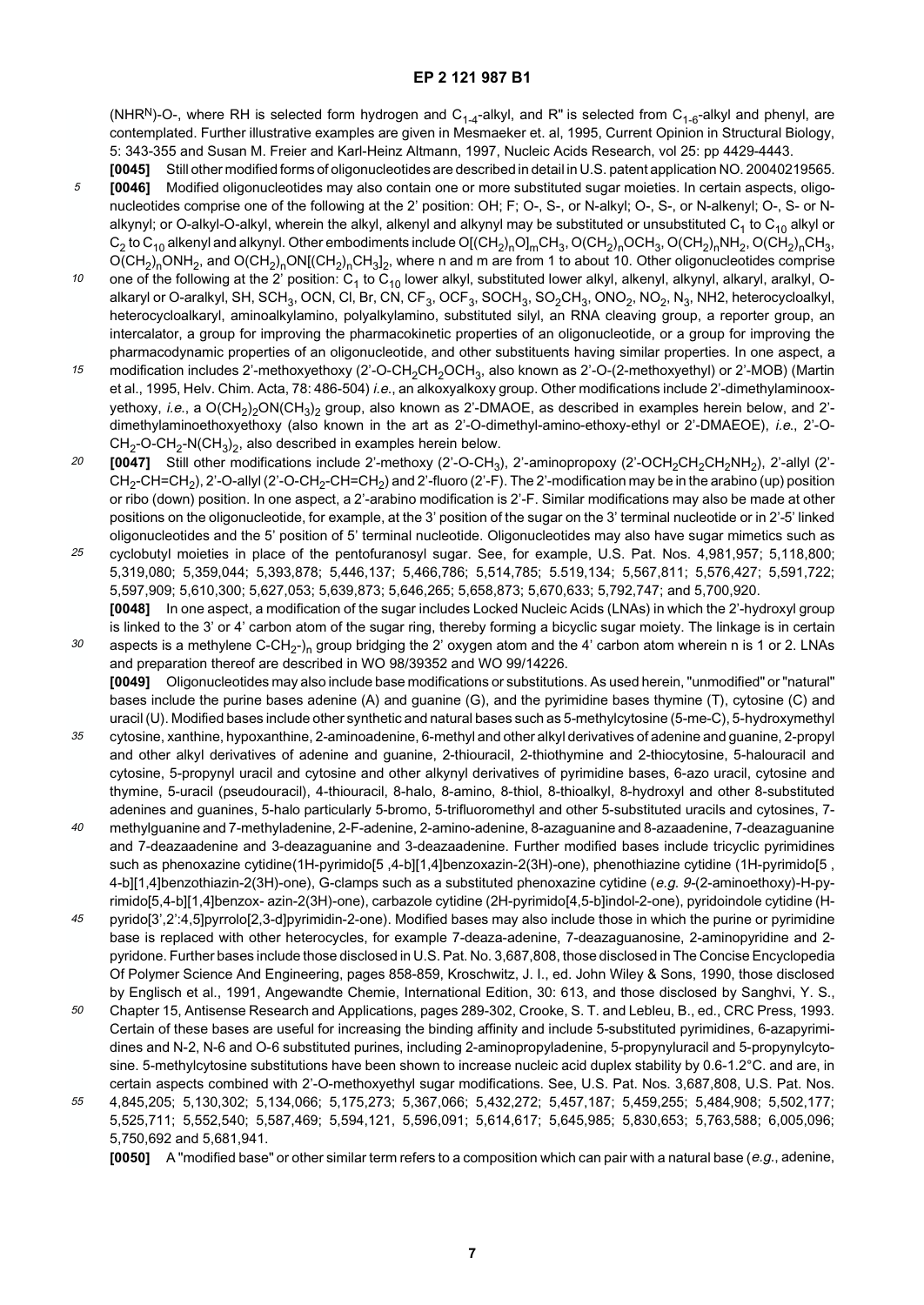guanine, cytosine, uracil, and/or thymine) and/or can pair with a non-naturally occurring base. In certain aspects, the modified base provides a  $T_m$  differential of 15, 12, 10, 8, 6, 4, or 2°C. or less. Exemplary modified bases are described in EP 1 072 679 and WO 97/12896.

**[0051]** By "nucleobase" is meant the naturally occurring nucleobases adenine (A), guanine (G), cytosine (C), thymine

- 5 (T) and uracil (U) as well as non-naturally occurring nucleobases such as xanthine, diaminopurine, 8-oxo-N<sup>6</sup>-methyladenine, 7-deazaxanthine, 7-deazaguanine, N<sup>4</sup>,N<sup>4</sup>-ethanocytosin, N',N'-ethano-2,6-diaminopurine, 5-methylcytosine (mC), 5-(C<sup>3</sup>-C<sup>6</sup>-alkynyl-cytosine, 5-fluorouracil, 5-bromouracil, pseudoisocytosine, 2-hydroxy-5-methyl-4-triazolopyridin, isocytosine, isoguanine, inosine and the "non-naturally occurring" nucleobases described in Benner et al., U.S. Pat. No. 5,432,272 and Susan M. Freier and Karl-Heinz Altmann, 1997, Nucleic Acids Research, vol. 25: pp 4429-4443. The
- 10 term "nucleobase" thus includes not only the known purine and pyrimidine heterocycles, but also heterocyclic analogues and tautomers thereof. Further naturally and non-naturally occurring nucleobases include those disclosed in U.S. Pat. No. 3,687,808 (Merigan, et al.), in Chapter 15 by Sanghvi, in Antisense Research and Application, Ed. S. T. Crooke and B. Lebleu, CRC Press, 1993, in Englisch et al., 1991, Angewandte Chemise, International Edition, 30: 613-722 (see especially pages 622 and 623, and in the Concise Encyclopedia of Polymer Science and Engineering, J. I. Kroschwitz
- 15 Ed., John Wiley & Sons, 1990, pages 858-859, Cook, AntiCancer Drug Design 1991, 6, 585-607. The term "nucleosidic base" or "base unit" is further intended to include compounds such as heterocyclic compounds that can serve like nucleobases including certain "universal bases" that are not nucleosidic bases in the most classical sense but serve as nucleosidic bases. Especially mentioned as universal bases are 3-nitropyrrole, optionally substituted indoles (e.g., 5-nitroindole), and optionally substituted hypoxanthine. Other desirable universal bases include, pyrrole,
- 20 diazole or triazole derivatives, including those universal bases known in the art.

#### **POLYPEPTIDES**

- 25 **[0052]** As used herein, the term "polypeptide" refers to peptides, proteins, polymers of amino acids, hormones, viruses, and antibodies that are naturally derived, synthetically produced, or recombinantly produced. Polypeptides also include lipoproteins and post translationally modified proteins, such as, for example, glycosylated proteins, as well as proteins or protein substances that have D-amino acids, modified, derivatized, or non-naturally occurring amino acids in the Dor L- configuration and/or peptomimetic units as part of their structure.
- 30 **[0053]** Peptides contemplated for use in the methods described include those derived from commercially available sources. Libraries include structured peptide libraries comprising small, disulfide-constrained cyclic peptide compounds that range in size from six to twelve amino acids, wherein the number of distinct peptide structures in each library typically exceeds 1 billion; (ii) linear peptide libraries wherein 19 amino acids (no cysteine) at each position in a 20-mer peptide are allowed to create a library of 10 billion peptides; (iii) substrate phage peptide libraries wherein all 19 amino acids (no cysteine) at each position in a 13-mer peptide are allowed to create a library of approximately 100 million peptides.
- 35 **[0054]** Commercially available peptide libraries include those from Peptide libraries Eurogentec s.a. (Belgium), Dyax Corp. (Cambridge, MA) and Cambridge Peptide (Cambridge, UK). **[0055]** Preparation of peptide libraries useful in practice of the method is well known in the art, as described by Jung (ed) Combinatorial Peptide and Nonpeptide Libraries: A Handbook and in Devlin et al., 1990, Science, Vol 249, Issue 4967: 404-406, as well from use of commercially available synthesis kits from, for example, Sigma-Genosys.
- $40$ **[0056]** Proteins contemplated for use in the methods described include those derived from synthesized proteins libraries as described in Matsuura, et al., 2002, Protein Science 11: 2631-2643, Ohuchi et al., 1998, Nucleic Acids Res. October 1; 26(19): 4339-4346, WO/1999/011655, WO/1998/047343, US Patent No. 6844161 and US Patent No. 6403312. Commercially available kits for production of protein libraries are also know in the art and available from, for example, BioCat GmbH (Heidelberg).
- 45 **[0057]** Protein libraries useful in practice of the methods described are also commercially available from, for example, Dyax Corp. (Cambridge, MA).

#### **DETECTABLE MARKER/LABEL**

- 50 **[0058]** A "marker" as used herein is interchangeable with "label" and regardless of the type of interacting compound being identified, methods are described wherein polynucleotide or polypeptide complex formation is detected by an observable change. Complex formation may give rise to a color change which is observed with the naked eye or spectroscopically. When using gold nanoparticles, a red-to-blue color change occurs with nanoparticle aggregation which often is detected with the naked eye. In the present disclosure, aggregation is contemplated to occur as a result of
- 55 separate nanoparticles, each containing binding moieties to a specific but different portion of the target molecule, bind the same target molecule.

**[0059]** Polynucleotide or polypeptide complex formation may give rise to aggregate formation which is observed by electron microscopy or by nephelometry. Aggregation of nanoparticles in general gives rise to decreased plasmon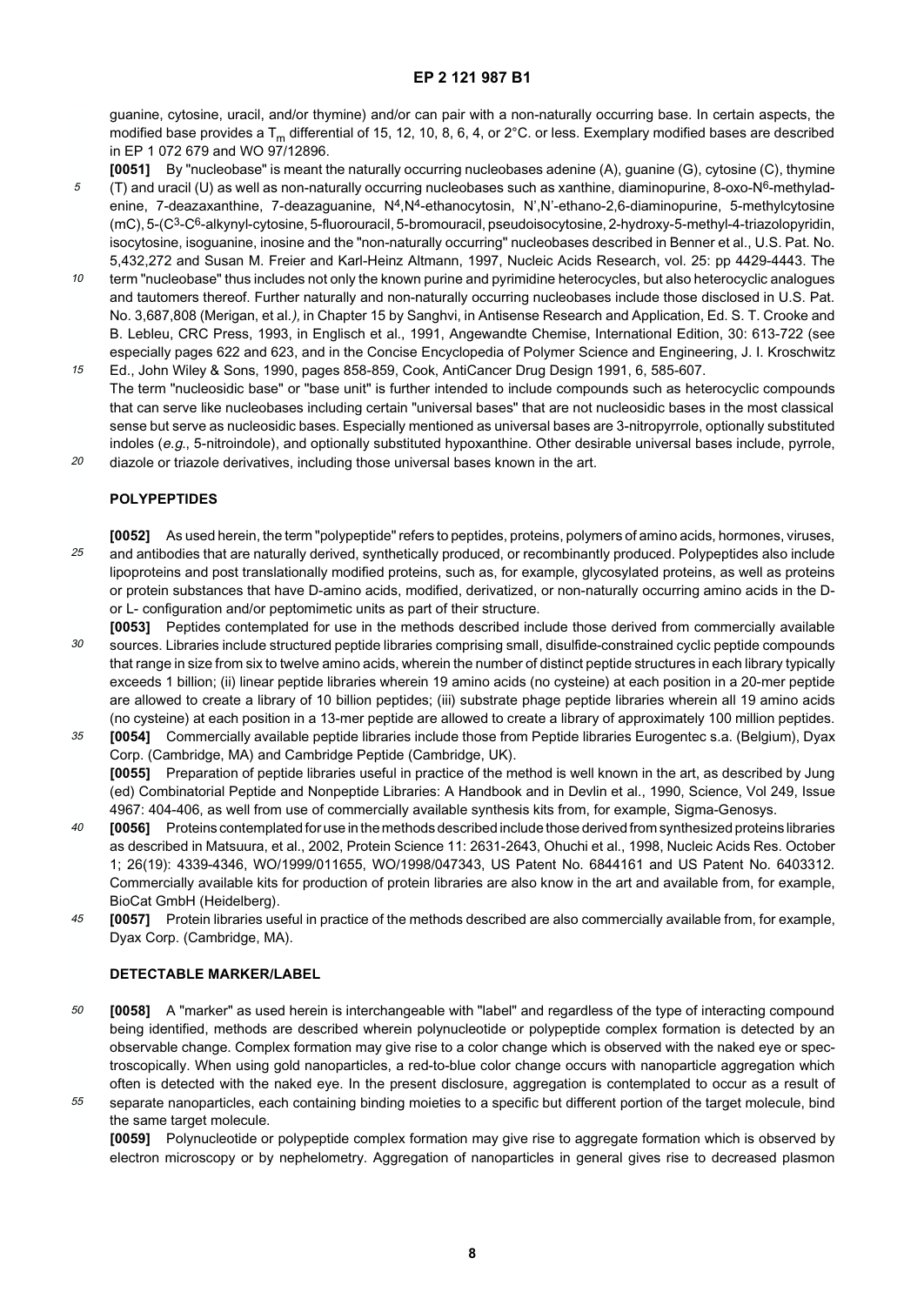resonance. Complex formation also gives rise to precipitation of aggregated nanoparticles which is observed with the naked eye or microscopically.

**[0060]** The observation of a color change with the naked eye may be made against a background of a contrasting color. For instance, when gold nanoparticles are used, the observation of a color change is facilitated by spotting a

- 5 sample of the hybridization solution on a solid white surface (such as, without limitation, silica or alumina TLC plates, filter paper, cellulose nitrate membranes, nylon membranes, or a C-18 silica TLC plate) and allowing the spot to dry. Initially, the spot retains the color of the hybridization solution, which ranges from pink/red, in the absence of hybridization, to purplish-red/purple, if there has been hybridization. On drying at room temperature or 80° C. (temperature is not critical), a blue spot develops if the nanoparticle-oligonucleotide conjugates had been linked by hybridization prior to
- 10 spotting. In the absence of hybridization, the spot is pink. The blue and the pink spots are stable and do not change on subsequent cooling or heating or over time providing a convenient permanent record of the test. No other steps (such as a separation of hybridized and unhybridized nanoparticle-oligonucleotide conjugates) are necessary to observe the color change.
- 15 **[0061]** An alternate method for visualizing the results from practice of the methods described is to spot a sample of nanoparticle probes on a glass fiber filter (e.g., Borosilicate Microfiber Filter, 0.7 micron pore size, grade FG75, for use with gold nanoparticles 13 nm in size), while drawing the liquid through the filter. Subsequent rinsing washes the excess, non-hybridized probes through the filter, leaving behind an observable spot comprising the aggregates generated by hybridization of the nanoparticle probes (retained because these aggregates are larger than the pores of the filter). This technique allows for greater sensitivity, since an excess of nanoparticle probes can be used.
- 20 **[0062]** It will be understood that a marker will include any of the fluorophores described herein as well as other detectable markers known in the art. For example, markers described also include, but are not limited to, redox active probes, other nanoparticles, and quantum dots, as well as any marker which can be detected using spectroscopic means, i.e., those markers detactable using microscopy and cytometry.

#### 25 **METHODS OF LABELING OLIGONUCLEOTIDES**

**[0063]** Methods of labeling oligonucleotides with fluorescent molecules and measuring fluorescence are well known in the art. Suitable fluorescent molecules are also well known in the art and include without limitation 1,8-ANS (1- Anilinonaphthalene-8-sulfonic acid), 1-Anilinonaphthalene-8-sulfonic acid (1,8-ANS), 5-(and-6)-Carboxy-2', 7'-dichlorofluorescein pH 9.0, 5-FAM pH 9.0, 5-ROX (5-Carboxy-X-rhodamine, triethylammonium salt), 5-ROX pH 7.0, 5-TAMRA,

- 30 5-TAMRA pH 7.0, 5-TAMRA-MeOH, 6 JOE, 6,8-Difluoro-7-hydroxy-4-methylcoumarin pH 9.0, 6-Carboxyrhodamine 6G pH 7.0, 6-Carboxyrhodamine 6G, hydrochloride, 6-HEX, SE pH 9.0, 6-TET, SE pH 9.0, 7-Amino-4-methylcoumarin pH 7.0, 7-Hydroxy-4-methylcoumarin, 7-Hydroxy-4-methylcoumarin pH 9.0, Alexa 350, Alexa 405, Alexa 430, Alexa 488, Alexa 532, Alexa 546, Alexa 555, Alexa 568, Alexa 594, Alexa 647, Alexa 660, Alexa 680, Alexa 700, Alexa Fluor 430
- 35 antibody conjugate pH 7.2, Alexa Fluor 488 antibody conjugate pH 8.0, Alexa Fluor 488 hydrazide-water, Alexa Fluor 532 antibody conjugate pH 7.2, Alexa Fluor 555 antibody conjugate pH 7.2, Alexa Fluor 568 antibody conjugate pH 7.2, Alexa Fluor 610 R-phycoerythrin streptavidin pH 7.2, Alexa Fluor 647 antibody conjugate pH 7.2, Alexa Fluor 647 Rphycoerythrin streptavidin pH 7.2, Alexa Fluor 660 antibody conjugate pH 7.2, Alexa Fluor 680 antibody conjugate pH 7.2, Alexa Fluor 700 antibody conjugate pH 7.2, Allophycocyanin pH 7.5, AMCA conjugate, Amino Coumarin, APC
- $40$ (allophycocyanin), Atto 647, BCECF pH 5.5, BCECF pH 9.0, BFP (Blue Fluorescent Protein), BO-PRO-1-DNA, BO-PRO-3-DNA, BOBO-1-DNA, BOBO-3-DNA, BODIPY 650/665-X, MeOH, BODIPY FL conjugate, BODIPY FL, MeOH, Bodipy R6G SE, BODIPY R6G, MeOH, BODIPY TMR-X antibody conjugate pH 7.2, Bodipy TMR-X conjugate, BODIPY TMR-X, MeOH, BODIPY TMR-X, SE, BODIPY TR-X phallacidin pH
- 45 7.0, BODIPY TR-X, MeOH, BODIPY TR-X, SE, BOPRO-1, BOPRO-3, Calcein, Calcein pH 9.0, Calcium Crimson, Calcium Crimson Ca2+, Calcium Green, Calcium Green-1 Ca2+, Calcium Orange, Calcium Orange Ca2+, Carboxynaphthofluorescein pH 10.0, Cascade Blue, Cascade Blue BSA pH 7.0, Cascade Yellow, Cascade Yellow antibody conjugate pH 8.0, CFDA, CFP (Cyan Fluorescent Protein), CI-NERF pH 2.5, CI-NERF pH 6.0, Citrine, Coumarin, Cy 2, Cy 3, Cy 3.5, Cy 5, Cy 5.5, CyQUANT GR-DNA, Dansyl Cadaverine, Dansyl Cadaverine, MeOH, DAPI, DAPI-DNA, Dapoxyl (2-aminoethyl) sulfonamide, DDAO pH 9.0, Di-8 ANEPPS, Di-8-ANEPPS-lipid, DiI, DiO, DM-NERF pH 4.0,
- 50 DM-NERF pH 7.0, DsRed, DTAF, dTomato, eCFP (Enhanced Cyan Fluorescent Protein), eGFP (Enhanced Green Fluorescent Protein), Eosin, Eosin antibody conjugate pH 8.0, Erythrosin-5-isothiocyanate pH 9.0, Ethidium Bromide, Ethidium homodimer, Ethidium homodimer-1-DNA, eYFP (Enhanced Yellow Fluorescent Protein), FDA, FITC, FITC antibody conjugate pH 8.0, FlAsH, Fluo-3, Fluo-3 Ca2+, Fluo-4, Fluor-Ruby, Fluorescein, Fluorescein 0.1 M NaOH, Fluorescein antibody conjugate pH 8.0, Fluorescein dextran pH 8.0, Fluorescein pH 9.0, Fluoro-Emerald, FM 1-43, FM
- 55 1-43 lipid, FM 4-64, FM 4-64, 2% CHAPS, Fura Red Ca2+, Fura Red, high Ca, Fura Red, low Ca, Fura-2 Ca2+, Fura-2, high Ca, Fura-2, no Ca, GFP (S65T), HcRed, Hoechst 33258, Hoechst 33258-DNA, Hoechst 33342, Indo-1 Ca2+, Indo-1, Ca free, Indo-1, Ca saturated, JC-1, JC-1 pH 8.2, Lissamine rhodamine, LOLO-1-DNA, Lucifer Yellow, CH, LysoSensor Blue, LysoSensor Blue pH 5.0, LysoSensor Green, LysoSensor Green pH 5.0, LysoSensor Yellow pH 3.0,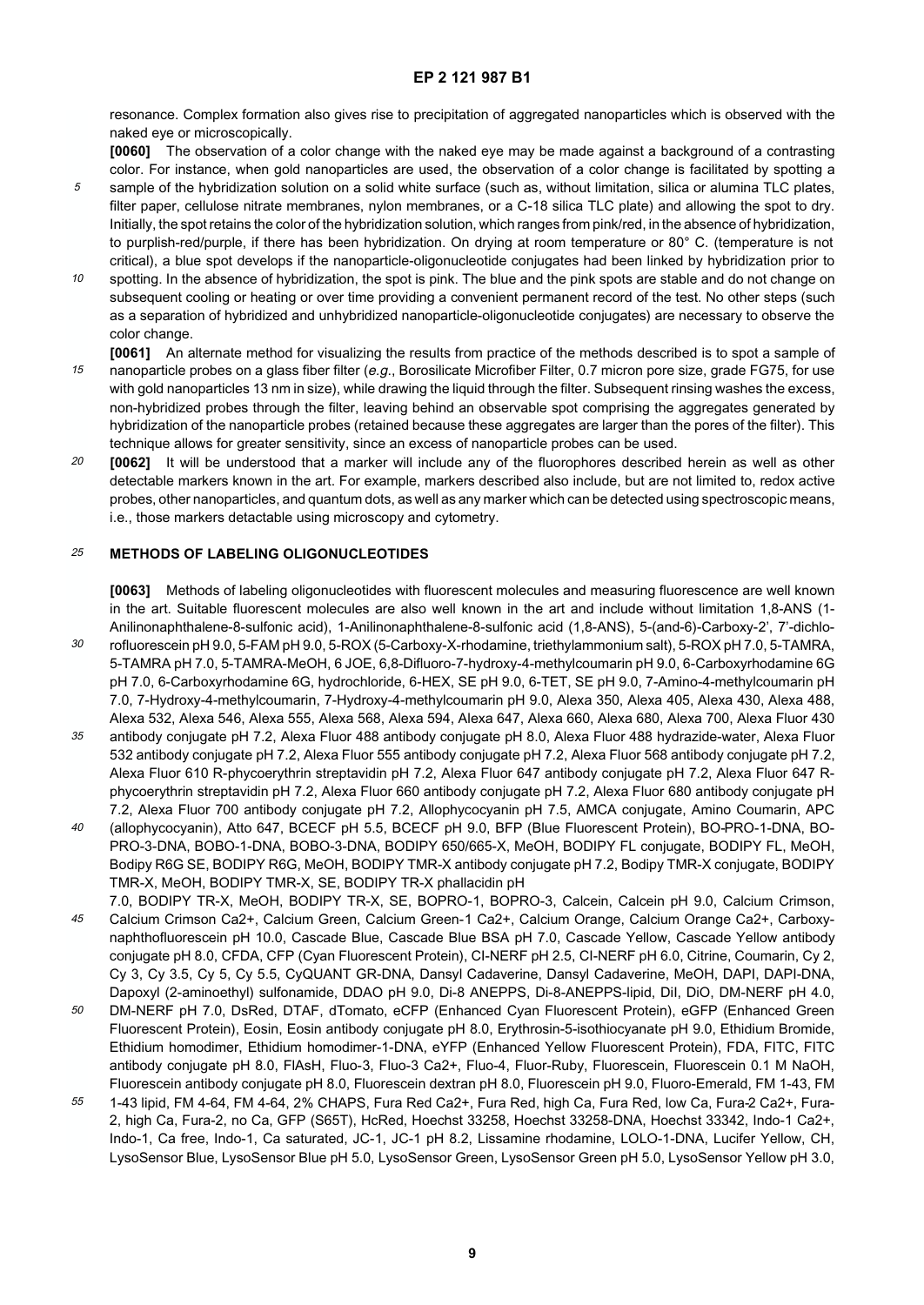LysoSensor Yellow pH 9.0, LysoTracker Blue, LysoTracker Green, LysoTracker Red, Magnesium Green, Magnesium Green Mg2+, Magnesium Orange, Marina Blue, mBanana, mCherry, mHoneydew, MitoTracker Green, MitoTracker Green FM, MeOH, MitoTracker Orange, MitoTracker Orange, MeOH, MitoTracker Red, MitoTracker Red, MeOH, mOrange, mPlum, mRFP, mStrawberry, mTangerine, NBD-X, NBD-X, MeOH, NeuroTrace 500/525, green fluorescent Nissl

- 5 stain-RNA, Nile Blue, EtOH, Nile Red, Nile Red-lipid, Nissl, Oregon Green 488, Oregon Green 488 antibody conjugate pH 8.0, Oregon Green 514, Oregon Green 514 antibody conjugate pH 8.0, Pacific Blue, Pacific Blue antibody conjugate pH 8.0, Phycoerythrin, PicoGreen dsDNA quantitation reagent, PO-PRO-1, PO-PRO-1-DNA, PO-PRO-3, PO-PRO-3- DNA, POPO-1, POPO-1-DNA, POPO-3, Propidium Iodide, Propidium Iodide-DNA, R-Phycoerythrin pH 7.5, ReAsH, Resorufin, Resorufin pH 9.0, Rhod-2, Rhod-2 Ca2+, Rhodamine, Rhodamine 110, Rhodamine 110 pH 7.0, Rhodamine
- 10 123, MeOH, Rhodamine Green, Rhodamine phalloidin pH 7.0, Rhodamine Red-X antibody conjugate pH 8.0, Rhodaminen Green pH 7.0, Rhodol Green antibody conjugate pH 8.0, Sapphire, SBFI-Na+, Sodium Green Na+, Sulforhodamine 101, EtOH, SYBR Green I, SYPRO Ruby, SYTO 13-DNA, SYTO 45-DNA, SYTOX Blue-DNA, Tetramethylrhodamine antibody conjugate pH 8.0, Tetramethylrhodamine dextran pH 7.0, Texas Red-X antibody conjugate pH 7.2, TO-PRO-1-DNA, TO-PRO-3-DNA, TOTO-1-DNA, TOTO-3-DNA, TRITC, X-Rhod-1 Ca2+, YO-PRO-1-DNA, YO-PRO-3-DNA,

15 YOYO-1-DNA, and YOYO-3-DNA. **[0064]** In yet another embodiment, two types of fluorescent-labeled oligonucleotides attached to two different particles can be used as long as the nanoparticles have the ability to quench the detectable marker being utilized. Suitable particles include polymeric particles (such as, without limitation, polystyrene particles, polyvinyl particles, acrylate and methacrylate particles), glass particles, latex particles, Sepharose beads and others like particles well known in the art. Methods of

- 20 attaching oligonucleotides to such particles are well known and routinely practiced in the art. See Chrisey et al., 1996, Nucleic Acids Research, 24: 3031-3039 (glass) and Charreyre et al., 1997 Langmuir, 13: 3103-3110, Fahy et al., 1993, Nucleic Acids Research, 21: 1819-1826, Elaissari et al., 1998, J. Colloid Interface Sci., 202: 251-260, Kolarova et al., 1996, Biotechniques, 20: 196-198 and Wolf et al., 1987, Nucleic Acids Research, 15: 2911-2926 (polymer/latex). **[0065]** Other labels besides fluorescent molecules are described, such as chemiluminescent molecules, which will
- 25 give a detectable signal or a change in detectable signal upon hybridization.

#### **NANOPARTICLES**

- 30 **[0066]** As used herein, "nanoparticle" refers to small structures that are less than 10  $\mu$ m, and preferably less than 5  $\mu$ m, in any one dimension. In general, nanoparticles contemplated include any compound or substance with a high loading capacity for an oligonucleotide as described herein. Nanoparticles useful in the practice of the invention include metal (e.g., gold, silver, copper and platinum), semiconductor (e.g., CdSe, CdS, and CdS or CdSe coated with ZnS) and magnetic (e.g., ferromagnetite) colloidal materials, as long as the nanoparticle has the ability to quench the otherwise detectable marker. Other nanoparticles useful in the practice of the invention include ZnS, ZnO, TiO<sub>2</sub>, AgI, AgBr, HgI<sub>2</sub>,
- 35 PbS, PbSe, ZnTe, CdTe,  $In_2S_3$ ,  $In_2Se_3$ , Cd<sub>3</sub>P<sub>2</sub>, Cd<sub>3</sub>As<sub>2</sub>, InAs, and GaAs. The size of the nanoparticles is preferably from about 5 nm to about 150 nm (mean diameter), more preferably from about 5 to about 50 nm, most preferably from about 10 to about 30 nm. The size of the nanoparticle is contemplated to be from about 5 to about 10 nm, or about 5 to about 20 nm, or about 5 to about 30 nm, or about 5 to about 40 nm, or about 5 to about 60 nm, or about 5 to about 70 nm, or about 5 to about 80 nm, or about 5 to about 90 nm, or about 5 to about 100 nm, or about 5 to about 110 nm, or
- $40$ about 5 to about 120 nm, or about 5 to about 130 nm, or about 5 to about 140 nm, or about 10 to about 20 nm, or about 10 to about 40 nm, or about 10 to about 50 nm, or about 10 to about 60 nm, or about 10 to about 70 nm, or about 10 to about 80 nm, or about 10 to about 90 nm, or about 10 to about 100 nm, or about 10 to about 110 nm, or about 10 to about 120 nm, or about 10 to about 130 nm, or about 10 to about 140 nm, or about 10 to about 150 nm. The nanoparticles may also be rods, prisms, or tetrahedra.
- 45 **[0067]** Thus, nanoparticles are contemplated for use in the methods which comprise a variety of inorganic materials including, but not limited to, metals, semi-conductor materials or ceramics as described in US patent application No 20030147966. For example, metal-based nanoparticles include those described herein. Ceramic nanoparticle materials include, but are not limited to, brushite, tricalcium phosphate, alumina, silica, and zirconia. Organic materials from which nanoparticles are produced include carbon. Nanoparticle polymers include polystyrene, silicone rubber, polycarbonate,
- 50 polyurethanes, polypropylenes, polymethylmethacrylate, polyvinyl chloride, polyesters, polyethers, and polyethylene. Biodegradable, biopolymer (e.g. polypeptides such as BSA, polysaccharides, etc.), other biological materials (e.g. carbohydrates), and/or polymeric compounds are also contemplated for use in producing nanoparticles. **[0068]** In practice, methods are provided using any suitable nanoparticle having molecules attached thereto that are in general suitable for use in detection assays known in the art to the extent and do not interfere with polynucleotide
- 55 complex formation, i.e., hybridization to form a double-strand or triple-strand complex. The size, shape and chemical composition of the particles contribute to the properties of the resulting oligonucleotide-functionalized nanoparticle. These properties include for example, optical properties, optoelectronic properties, electrochemical properties, electronic properties, stability in various solutions, magnetic properties, and pore and channel size variation. The use of mixtures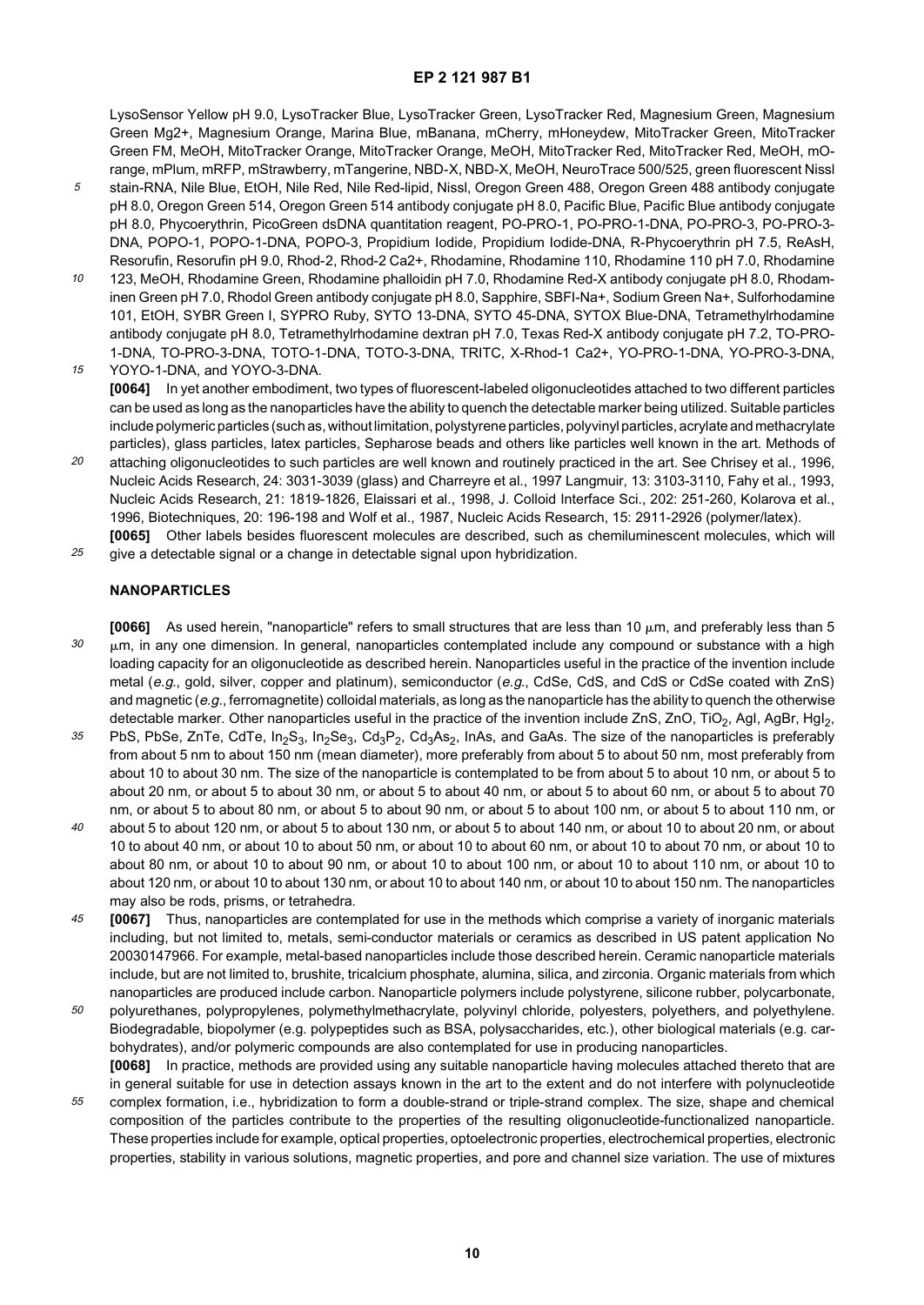of particles having different sizes, shapes and/or chemical compositions, as well as the use of nanoparticles having uniform sizes, shapes and chemical composition, is contemplated. Examples of suitable particles include, without limitation, nanoparticles, aggregate particles, isotropic (such as spherical particles) and anisotropic particles (such as nonspherical rods, tetrahedral, prisms) and core-shell particles such as the ones described in U.S. patent application Ser.

- 5 No. 10/034,451, filed Dec. 28, 2002 and International application no. PCT/US01/50825, filed Dec. 28, 2002. **[0069]** Methods of making metal, semiconductor and magnetic nanoparticles are well-known in the art. See, for example, Schmid, G. (ed.) Clusters and Colloids (VCH, Weinheim, 1994); Hayat, M. A. (ed.) Colloidal Gold: Principles, Methods, and Applications (Academic Press, San Diego, 1991); Massart, R., IEEE Transactions On Magnetics, 17, 1247 (1981); Ahmadi, T. S. et al., Science, 272, 1924 (1996); Henglein, A. et al., J. Phys. Chem., 99, 14129 (1995);
- 10 Curtis, A. C. et al., Angew. Chem. Int. Ed. Engl., 27, 1530 (1988). Preparation of polyalkylcyanoacrylate nanoparticles prepared is described in Fattal, et al., J. Controlled Release (1998) 53: 137-143 and US Patent No. 4,489,055. Methods for making nanoparticles comprising poly(D-glucaramidoamine)s are described in Liu, et al., J. Am. Chem. Soc. (2004) 126:7422-7423. Preparation of nanoparticles comprising polymerized methylmethacrylate (MMA) is described in Tondelli, et al., Nucl. Acids Res. (1998) 26:5425-5431, and preparation of dendrimer nanoparticles is described in, for example
- 15 Kukowska-Latallo, et al., Proc. Natl. Acad. Sci. USA (1996) 93:4897-4902 (Starburst polyamidoamine dendrimers). **[0070]** Suitable nanoparticles are also commercially available from, for example, Ted Pella, Inc. (gold), Amersham Corporation (gold) and Nanoprobes, Inc. (gold).

**[0071]** Also as described in US patent application No 20030147966, nanoparticles comprising materials described herein are available commercially or they can be produced from progressive nucleation in solution (e.g., by colloid

20 reaction), or by various physical and chemical vapor deposition processes, such as sputter deposition. See, e.g., HaVashi, (1987) Vac. Sci. Technol. July/August 1987, A5(4):1375-84; Hayashi, (1987) Physics Today, December 1987, pp. 44-60; MRS Bulletin, January 1990, pgs. 16-47.

**[0072]** As further described in US patent application No 20030147966, nanoparticles contemplated are produced using HAuCl<sub>4</sub> and a citrate-reducing agent, using methods known in the art. See, e.g., Marinakos et al., (1999) Adv.

25 Mater. 11: 34-37; Marinakos et al., (1998) Chem. Mater. 10: 1214-19; Enustun & Turkevich, (1963) J. Am. Chem. Soc. 85: 3317. Tin oxide nanoparticles having a dispersed aggregate particle size of about 140 nm are available commercially from Vacuum Metallurgical Co., Ltd. of Chiba, Japan. Other commercially available nanoparticles of various compositions and size ranges are available, for example, from Vector Laboratories, Inc. of Burlingame, Calif.

#### 30 **NANOPARTICLE FUNCTIONALIZED WITH STRUCTURE-SWITCHING RECOGNITION SEQUENCE**

**[0073]** In other embodiments, the detectable change is created by labeling the oligonucleotides with fluorescent molecules and dyes that produce detectable changes upon hybridization of the oligonucleotides on the nanoparticles. In one aspect, for example, oligonucleotides functionalized on nanoparticles have a marker attached to the terminus distal

- 35 to the nanoparticle attachment terminus, and in the absence of association with a target, the distal terminus with the marker is positioned in proximity to the nanoparticle close enough to quench fluorescence of the marker. In one aspect, metal and semiconductor nanoparticles are known fluorescence quenchers, with the magnitude of the quenching effect depending on the distance between the nanoparticles and the fluorescent molecule. Thus, in the single-strand state, the oligonucleotides attached to the nanoparticles interact with the nanoparticles through, e.g., a hairpin structure formed
- $40$ by the oligonucleotide through secondary structure folding, which brings the fluorescent molecule in proximity to the nanoparticle, so that significant quenching is observed. Similarly, in the unbound state, polypeptides attached to the nanoparticles would assume a conformation that would bring the marker into proximity with the nanoparticle and the marker would be quenched. Upon polynucleotide or polypeptide complex formation due to target molecule binding via the recognition sequence, the fluorescent molecule will become spaced away from the nanoparticles, diminishing quench-
- 45 ing of the fluorescence (Figure 1). Useful lengths of the oligonucleotides can be determined empirically. Thus, in various aspects, metallic and semiconductor nanoparticles having fluorescent-labeled oligonucleotides or polypeptides attached thereto are used in any of the assay formats described herein.

### **ATTACHING OLIGONUCLEOTIDES TO NANOPARTICLES**

50

**[0074]** Nanoparticles for use in the methods provided are functionalized with an oligonucleotide, or modified form thereof, which is from about 5 to about 100 nucleotides in length. Methods are also contemplated wherein the oligonucleotide is about 5 to about 90 nucleotides in length, about 5 to about 80 nucleotides in length, about 5 to about 70 nucleotides in length, about 5 to about 60 nucleotides in length, about 5 to about 50 nucleotides in length about 5 to about 45 nucleotides in length, about 5 to about 40 nucleotides in length, about 5 to about 35 nucleotides in length, about 5 to about 30 nucleotides in length, about 5 to about 25 nucleotides in length, about 5 to about 20 nucleotides in length, about 5 to about 15 nucleotides in length, about 5 to about 10 nucleotides in length, and all oligonucleotides intermediate in length of the sizes specifically disclosed to the extent that the oligonucleotide is able to achieve the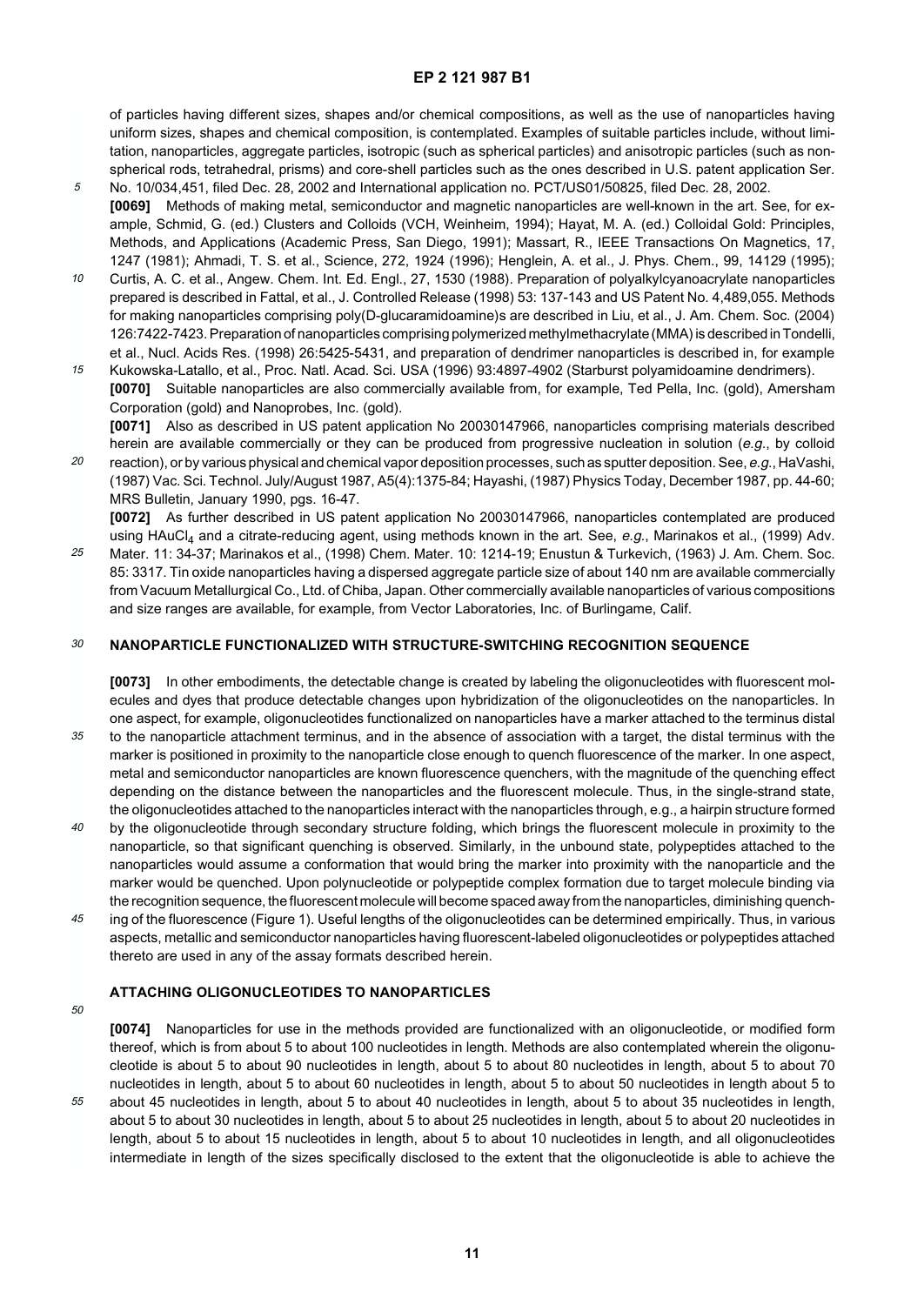desired result. Accordingly, oligonucleotides of 5, 6, 7, 8, 9, 10, 11, 12, 13, 14, 15, 16, 17, 18, 19, 20, 21, 22, 23, 24,25, 26, 27, 28, 29, 30, 31, 32, 33, 34, 35, 36, 37, 38, 39, 40, 41, 42, 43, 44, 45, 46, 47, 48, 49, 50, 1, 52, 53, 54, 55, 56, 57, 58, 59, 60, 61, 62, 63, 64, 65, 66, 67, 68, 69, 70, 71, 72, 73, 74, 75, 76, 77, 78, 79, 80, 81, 82, 83, 84, 85, 86, 87, 88, 89, 90, 91, 92, 93, 94, 95, 96, 97, 98, 99, and 100 nucleotides in length are contemplated.

- 5 **[0075]** In still other aspects, oligonucleotides comprise from about 8 to about 80 nucleotides (i.e. from about 8 to about 80 linked nucleosides). One of ordinary skill in the art will appreciate that methods utilize compounds of 8, 9, 10, 11, 12, 13, 14, 15, 16, 17, 18, 19, 20, 21, 22, 23, 24,25, 26, 27, 28, 29, 30, 31, 32, 33, 34, 35, 36, 37, 38, 39, 40, 41, 42, 43, 44, 45, 46, 47, 48, 49, 50, 51, 52, 53, 54, 55, 56, 57, 58, 59, 60, 61, 62, 63, 64, 65, 66, 67, 68, 69, 70, 71, 72, 73, 74, 75, 76, 77, 78, 79, or 80 nucleotide in length.
- 10 **[0076]** The nanoparticles, the oligonucleotides or both are functionalized in order to attach the oligonucleotides to the nanoparticles. Such methods are known in the art. For instance, oligonucleotides functionalized with alkanethiols at their 3'-termini or 5'-termini readily attach to gold nanoparticles. See Whitesides, 1995, Proceedings of the Robert A. Welch Foundation 39th Conference On Chemical Research Nanophase Chemistry, Houston, Tex., pages 109-121. See also, Mucic et al., 1996, Chem. Commun. 555-557 (describes a method of attaching 3' thiol DNA to flat gold surfaces; this
- 15 method can be used to attach oligonucleotides to nanoparticles). The alkanethiol method can also be used to attach oligonucleotides to other metal, semiconductor and magnetic colloids and to the other nanoparticles listed above. Other functional groups for attaching oligonucleotides to solid surfaces include phosphorothioate groups (see, e.g., U.S. Pat. No. 5,472,881 for the binding of oligonucleotide-phosphorothioates to gold surfaces), substituted alkylsiloxanes (see, e.g. Burwell, 1974, Chemical Technology, 4: 370-377 and Matteucci and Caruthers, 1981, J. Am. Chem. Soc., 103:
- 20 3185-3191 for binding of oligonucleotides to silica and glass surfaces, and Grabar et al., 1995, Anal. Clrem., 67: 735-743 for binding of aminoalkylsiloxanes and for similar binding of mercaptoaklylsiloxanes). Oligonucleotides terminated with a 5' thionucleoside or a 3' thionucleoside may also be used for attaching oligonucleotides to solid surfaces. The following references describe other methods which may be employed to attach oligonucleotides to nanoparticles: Nuzzo et al., 1987, J. Am. Chem. Soc., 109: 2358 (disulfides on gold); Allara and Nuzzo, 1985, Langmuir, 1: 45 (carboxylic acids on
- 25 aluminum); Allara and. Tompkins, 1974, J. Colloid Interface Sci., 49: 410-421 (carboxylic acids on copper); Iler, The Chemistry Of Silica, Chapter 6, (Wiley 1979) (carboxylic acids on silica); Timmons and Zisman, 1965, J. Phys. Chem., 69: 984-990 (carboxylic acids on platinum); Soriaga and Hubbard, 1982, J. Am. Chem. Soc., 104: 3937 (aromatic ring compounds on platinum); Hubbard, 1980, Acc. Chem. Res., 13: 177 (sulfolanes, sulfoxides and other functionalized solvents on platinum); Hickman et al., 1989, J. Am. Chem. Soc., 111: 7271 (isonitriles on platinum); Maoz and Sagiv,
- 30 1987, Langmuir, 3: 1045 (silanes on silica); Maoz and Sagiv, 1987, Langmuir, 3: 1034 (silanes on silica); Wasserman et al., 1989, Langmuir, 5: 1074 (silanes on silica); Eltekova and Eltekov, 1987, Langmuir, 3: 951 (aromatic carboxylic acids, aldehydes, alcohols and methoxy groups on titanium dioxide and silica); Lec et al., 1988, J. Phys. Chem., 92: 2597 (rigid phosphates on metals). Additionally, any suitable method for attaching oligonucleotides onto the nanoparticle surface may be used. A particularly preferred method for attaching oligonucleotides onto a surface is based on an aging
- 35 process described in U.S. application Ser. No. 09/344,667, filed Jun. 25, 1999; Ser. No. 09/603,830, filed Jun. 26,2000; Ser. No. 09/760,500, filed Jan. 12, 2001; Ser. No. 09/820,279, filed Mar. 28,2001; Ser. No. 09/927,777, filed Aug. 10,2001; and in International application nos. PCT/US97/12783, filed Jul. 21, 1997; PCT/US00/17507, filed Jun. 26, 2000; PCT/US01/01190, filed Jan. 12, 2001; PCT/US01/10071, filed Mar. 28, 2001.
- $40$ The aging process provides nanoparticle-oligonucleotide conjugates with unexpected enhanced stability and selectivity. The method comprises providing oligonucleotides preferably having covalently bound thereto a moiety comprising a functional group which can bind to the nanoparticles. The moieties and functional groups are those that allow for binding (i.e., by chemisorption or covalent bonding) of the oligonucleotides to nanoparticles. For instance, oligonucleotides having an alkanethiol, an alkanedisulfide or a cyclic disulfide covalently bound to their 5' or 3' ends can be used to bind the oligonucleotides to a variety of nanoparticles, including gold nanoparticles.
- 45 **[0077]** The oligonucleotides are contacted with the nanoparticles in water for a time sufficient to allow at least some of the oligonucleotides to bind to the nanoparticles by means of the functional groups. Such times can be determined empirically. For instance, it has been found that a time of about 12-24 hours gives good results. Other suitable conditions for binding of the oligonucleotides can also be determined empirically. For instance, a concentration of about 10-20 nM nanoparticles and incubation at room temperature gives good results.
- 50 **[0078]** Next, at least one salt is added to the water to form a salt solution. The salt can be any suitable water-soluble salt. For instance, the salt may be sodium chloride, magnesium chloride, potassium chloride, ammonium chloride, sodium acetate, ammonium acetate, a combination of two or more of these salts, or one of these salts in phosphate buffer. Preferably, the salt is added as a concentrated solution, but it could be added as a solid. The salt can be added to the water all at one time or the salt is added gradually over time. By "gradually over time" is meant that the salt is added in
- 55 at least two portions at intervals spaced apart by a period of time. Suitable time intervals can be determined empirically. **[0079]** The ionic strength of the salt solution must be sufficient to overcome at least partially the electrostatic repulsion of the oligonucleotides from each other and, either the electrostatic attraction of the negatively-charged oligonucleotides for positively-charged nanoparticles, or the electrostatic repulsion of the negatively-charged oligonucleotides from neg-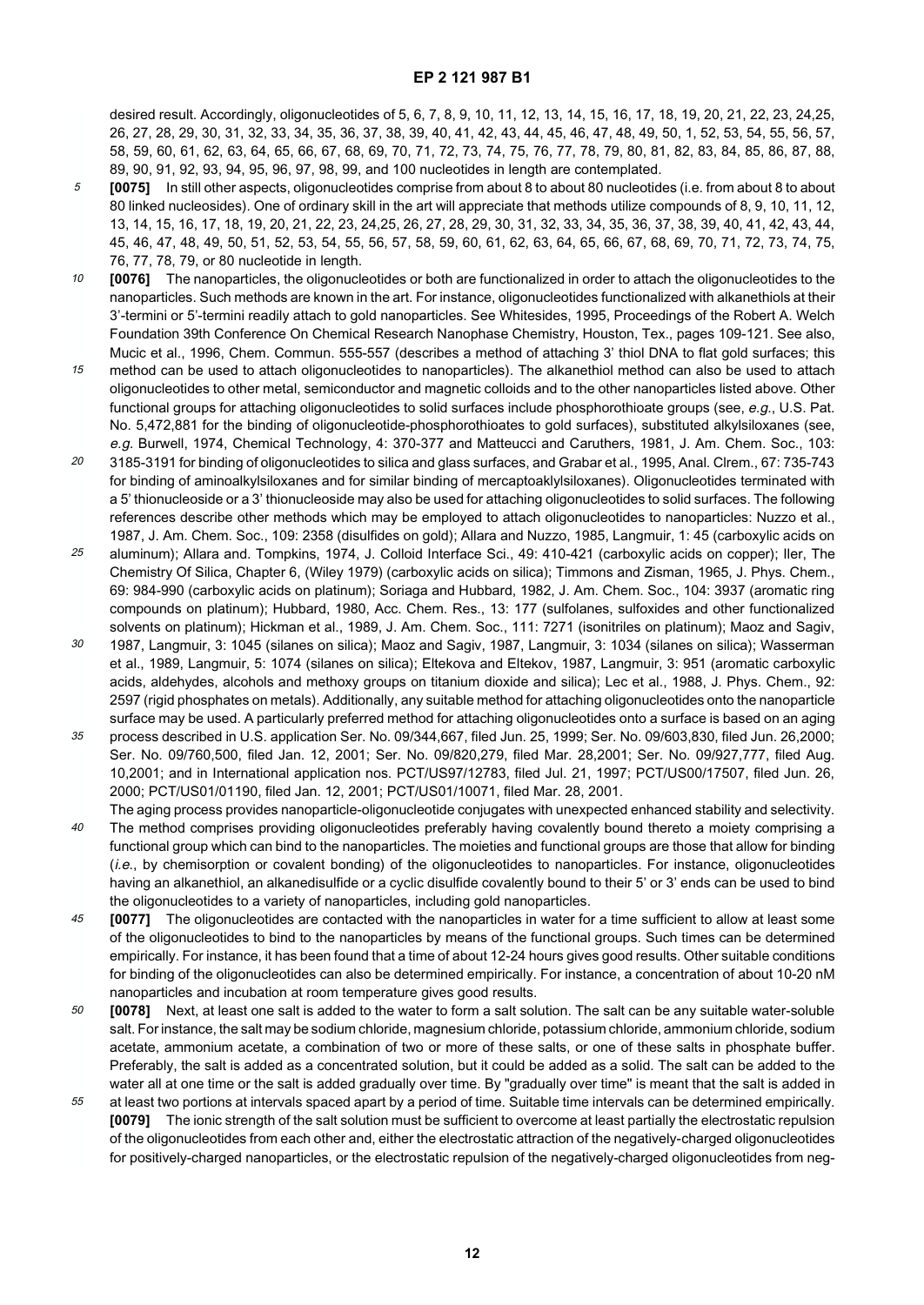atively-charged nanoparticles. Gradually reducing the electrostatic attraction and repulsion by adding the salt gradually over time has been found to give the highest surface density of oligonucleotides on the nanoparticles. Suitable ionic strengths can be determined empirically for each salt or combination of salts. A final concentration of sodium chloride of from about 0.1 M to about 1.0 M in phosphate buffer, preferably with the concentration of sodium chloride being

- 5 increased gradually over time, has been found to give good results. **[0080]** After adding the salt, the oligonucleotides and nanoparticles are incubated in the salt solution for an additional period of time sufficient to allow sufficient additional oligonucleotides to bind to the nanoparticles to produce the stable nanoparticle-oligonucleotide conjugates. As will be described in detail below, an increased surface density of the oligonucleotides on the nanoparticles has been found to stabilize the conjugates. The time of this incubation can be determined
- 10 empirically. A total incubation time of about 24-48, preferably 40 hours, has been found to give good results (this is the total time of incubation; as noted above, the salt concentration can be increased gradually over this total time). This second period of incubation in the salt solution is referred to herein as the "aging" step. Other suitable conditions for this "aging" step can also be determined empirically. For instance, incubation at room temperature and pH 7.0 gives good results.
- 15 20 **[0081]** The conjugates produced by use of the "aging" step have been found to be considerably more stable than those produced without the "aging" step. As noted above, this increased stability is due to the increased density of the oligonucleotides on the surfaces of the nanoparticles which is achieved by the "aging" step. An alternative "fast salt aging" process produced particles with comparable DNA densities and stability. By performing the salt additions in the presence of a surfactant, for example approximately 0.01% sodium dodecylsulfate (SDS), Tween, or polyethylene glycol
- (PEG), the salt aging process can be performed in about an hour. **[0082]** The surface density achieved by the "aging" step will depend on the size and type of nanoparticles and on the length, sequence and concentration of the oligonucleotides. A surface density adequate to make the nanoparticles stable and the conditions necessary to obtain it for a desired combination of nanoparticles and oligonucleotides can be determined empirically. Generally, a surface density of at least 10 picomoles/cm<sup>2</sup> will be adequate to provide stable nano-
- 25 particle-oligonucleotide conjugates. Preferably, the surface density is at least 15 picomoles/cm<sup>2</sup>. Since the ability of the oligonucleotides of the conjugates to hybridize with nucleic acid and oligonucleotide targets can be diminished if the surface density is too great, the surface density is preferably no greater than about 35-40 picomoles/cm<sup>2</sup>. Methods are also provided wherein the oligonucleotide is bound to the nanoparticle at a surface density of at least 10 pmol/cm<sup>2</sup>, at least 15 pmol/cm<sup>2</sup>, at least 20 pmol/cm<sup>2</sup>, at least 25 pmol/cm<sup>2</sup>, at least 30 pmol/cm<sup>2</sup>, at least 35 pmol/cm<sup>2</sup>, at least 40
- 30 pmol/cm<sup>2</sup>, at least 45 pmol/cm<sup>2</sup>, at least 50 pmol/cm<sup>2</sup>, or 50 pmol/cm<sup>2</sup> or more. **[0083]** "Hybridization," which is used interchangeably with the term "complex formation" herein, means an interaction between two or three strands of nucleic acids by hydrogen bonds in accordance with the rules of Watson-Crick DNA complementarity, Hoogstein binding, or other sequence-specific binding known in the art. Alternatively it can mean an interaction between polypeptides as defined herein in accordance with sequence-specific binding properties known in
- 35 the art. Hybridization can be performed under different stringency conditions known in the art. Under appropriate stringency conditions, hybridization between the two complementary strands or two polypeptides could reach about 60% or above, about 70% or above, about 80% or above, about 90% or above, about 95% or above, about 96% or above, about 97% or above, about 98% or above, or about 99% or above in the reactions.
- $40$ **[0084]** In various aspects, the methods include use of two or three oligonucleotides or polypeptides which are 100% complementary to each other, i.e., a perfect match, while in other aspects, the individual oligonucleotides are at least (meaning greater than or equal to) about 95% complementary to each over the all or part of length of each oligonucleotide, at least about 90%, at least about 85%, at least about 80%, at least about 75%, at least about 70%, at least about 65%, at least about 60%, at least about 55%, at least about 50%, at least about 45%, at least about 40%, at least about 35%, at least about 30%, at least about 25%, at least about 20% complementary to each other.
- 45 50 **[0085]** It is understood in the art that the sequence of the oligonucleotide used in the methods need not be 100% complementary to each other to be specifically hybridizable. Moreover, oligonucleotide may hybridize to each other over one or more segments such that intervening or adjacent segments are not involved in the hybridization event (e.g., a loop structure or hairpin structure). Percent complementarity between any given oligonucleotide can be determined routinely using BLAST programs (Basic Local Alignment Search Tools) and PowerBLAST programs known in the art (Altschul et al., 1990, J. Mol. Biol., 215: 403-410; Zhang and Madden, 1997, Genome Res., 7: 649-656).
- **[0086]** In one aspect, methods are provided wherein the packing density of the oligonucleotides on the surface of the nanoparticle is sufficient to result in cooperative behavior between nanoparticles and between polynucleotide strands on a single nanoparticle. In another aspect, the cooperative behavior between the nanoparticles increases the resistance of the oligonucleotide to degradation.
- 55 **[0087]** As used herein, "stable" means that, for a period of at least six months after the conjugates are made, a majority of the oligonucleotides remain attached to the nanoparticles and the oligonucleotides are able to hybridize with nucleic acid and oligonucleotide targets under standard conditions encountered in methods of detecting nucleic acid and methods of nanofabrication.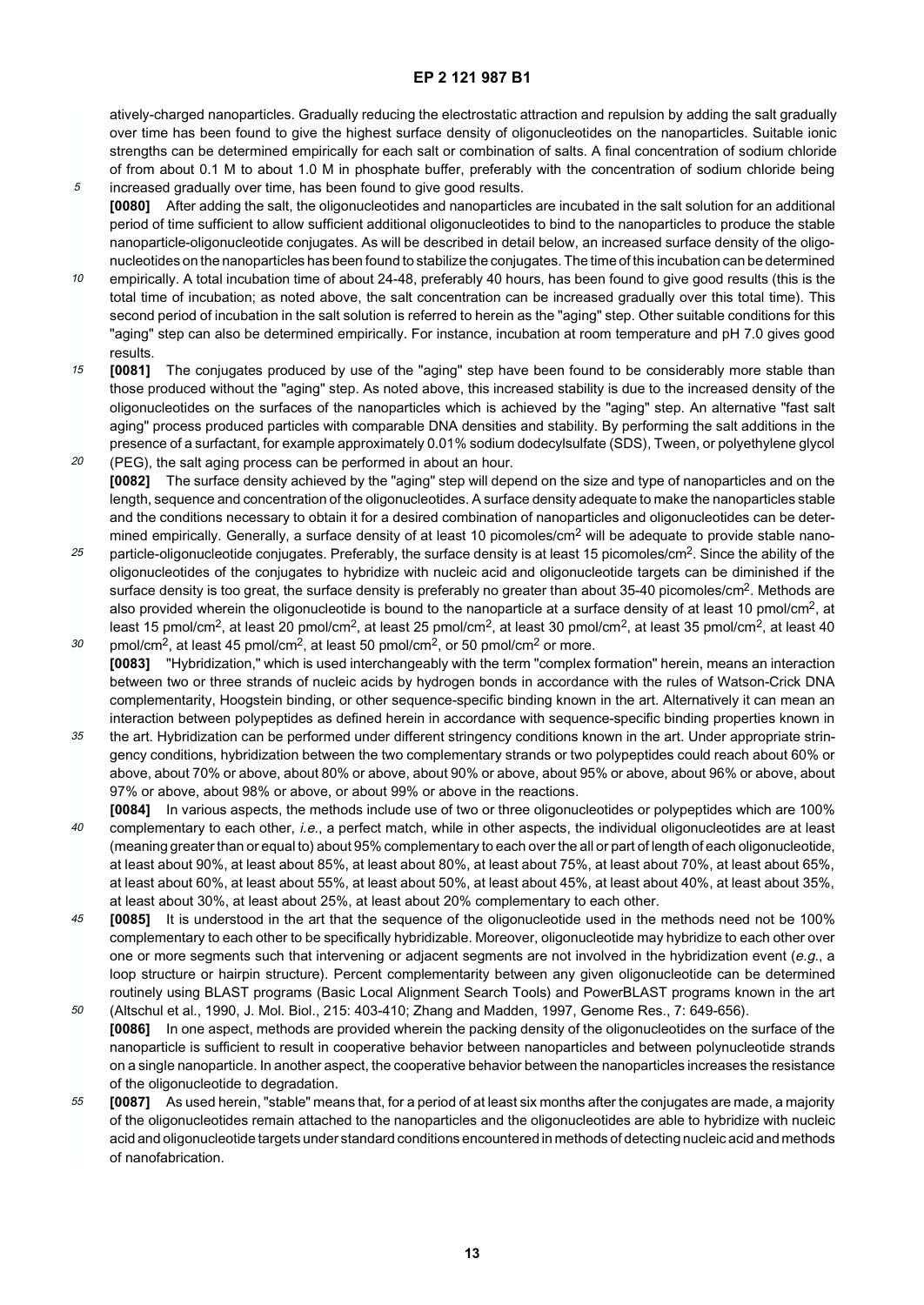**[0088]** Each nanoparticle utilized in the methods provided has a plurality of oligonucleotides attached to it. As a result, each nanoparticle-oligonucleotide conjugate has the ability to hybridize to a second oligonucleotide that is conjugated to a fluorophore detectably distinct from the fluorophore present on the first nanoparticle-oligonucleotide conjugate and functionalized on a second nanoparticle, and when present, a free oligonucleotide, having a sequence sufficiently com-

- 5 plementary. In one aspect, methods are provided wherein each nanoparticle is functionalized with identical oligonucleotides, i.e., each oligonucleotide attached to the nanoparticle has the same length and the same sequence. In other aspects, each nanoparticle is functionalized with two or more oligonucleotides which are not identical, i.e., at least one of the attached oligonucleotides differ from at least one other attached oligonucleotide in that it has a different length and/or a different sequence.
- 10 **[0089]** The term "oligonucleotide" or "polynucleotide" includes those wherein a single sequence is attached to a nanoparticle, or multiple copies of the single sequence are attached. For example, in various aspects, an oligonucleotide is present in multiple copies in tandem, for example, two, three, four, five, six, seven eight, nine, ten or more tandem **repeats**
- 15 **[0090]** Alternatively, the nanoparticle is functionalized to include at least two oligonucleotides having different sequences with the proviso that each oligonucleotide is labeled with a detectably distinct marker. As above, the different oligonucleotide sequences are in various aspects arranged in tandem and/or in multiple copies. Alternatively, the oligonucleotides having different sequences are attached directly to the nanoparticle. In methods wherein oligonucleotides having different sequences are attached to the nanoparticle, aspects of the methods include those wherein the different oligonucleotide sequences hybridize to different regions on the same polynucleotide.
- 20 25 **[0091]** The oligonucleotides on the nanoparticles may all have the same sequence or may have different sequences that hybridize with different portions of the polynucleotide attached to another nanoparticle. When oligonucleotides having different sequences are used, each nanoparticle may have all of the different oligonucleotides attached to it or the different oligonucleotides are attached to different nanoparticles. Alternatively, the oligonucleotides on each of the nanoparticles may have a plurality of different sequences, at least one of which must hybridize with a portion of the polynucleotide on a second nanoparticle.
- 

## **NANO-FLARE TECHNOLOGY**

- 30 **[0092]** In an aspect of the present invention, an oligonucleotide or polypeptide containing the recognition sequence in the binding moiety that is attached to the nanoparticle as described herein. "Recognition sequence" as used herein is understood to mean a sequence that is partially or completely complementary to a target molecule of interest. **[0093]** The nanoparticle with attached oligonucleotide binding moiety that contains a recognition sequence is initially
- associated with a reporter sequence. As used herein, a "reporter sequence" is understood to mean a sequence that is partially or completely complementary and therefore able to hybridize to the binding moiety and its recognition sequence.
- 35 The reporter sequence is labeled as discussed herein above, and is also referred to as a nano-flare. Further, the reporter sequence is in various aspects comprised of fewer, the same or more bases than the recognition sequence, such that binding of the recognition sequence in the binding moiety to its target molecule causes release of the hybridized reporter sequence, thereby resulting in a detectable and measurable change in the label attached to the reporter sequence (Figure 2).
- $40$ **[0094]** In one specific aspect, nanoparticles functionalized with a recognition sequence for a specific target mRNA are hybridized with a short complementary Cy5 labeled reporter polynucleotide having a reporter sequence and where the fluorescence of the Cy5 portion is quenched when hybridized to the recognition sequence on the nanoparticle. This reporter sequence is also capable of being displaced by the target mRNA. Upon displacement, the Cy5 portion is no longer quenched and fluoresces, allowing for detection and quantification of a fluorescent signal, which is correlated to
- 45 the amount of target sequence hybridized to the recognition sequence with concomitant displacement of the reporter sequence.

**[0095]** Nano-flares take advantage of the unique optical properties of gold nanoparticles (Au NPs). Au NPs quench fluorescence with a greater efficiency (Dubertret et al., 2001, Nat. Biotechnol. 19: 365-370) and over greater distances (Dulkeith et al., 2005, Nano Lett. 5: 585-589) than molecular quenchers. Likewise, all other types of nanoparticles

- 50 described herein may be used as long as they are able to quench the detectable marker of an attached binding moiety. **[0096]** Those of skill in the art are able to determine relative melting temperatures and/or hybridization conditions in the case of in vitro studies without undue experimentation that will facilitate reporter binding to the recognition sequence in the absence of the target molecule while resulting in displacement of said reporter sequence in the presence of said target molecule.
- 55 **[0097]** The invention is illustrated by the following examples, which are not intended to be limiting in any way.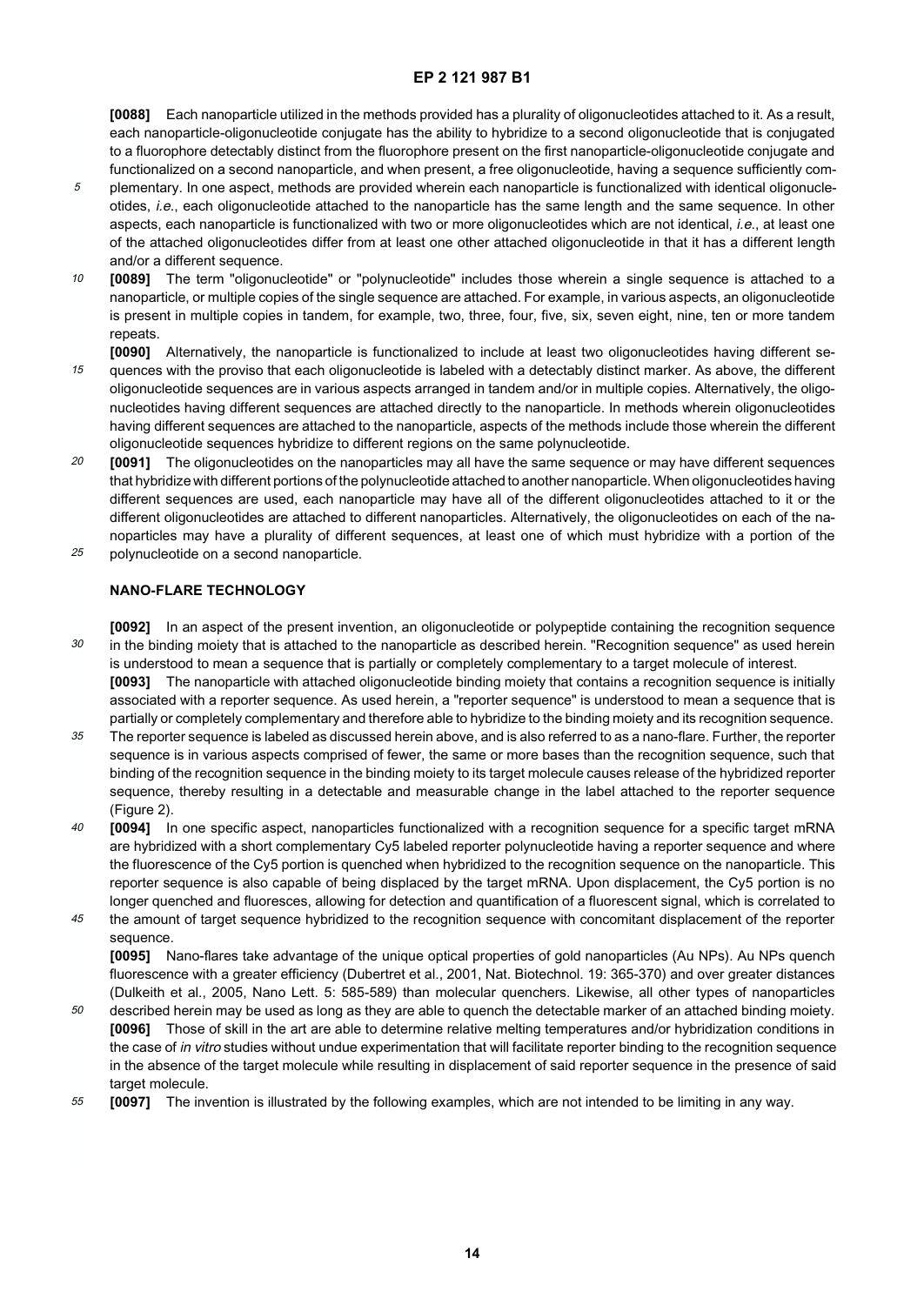#### **EXAMPLES**

## **Example 1**

- 5 **[0098]** This example is meant to demonstrate that fluorescently labeled oligonucleotide-modified gold nanoparticle agents can be used to detect intracellular molecule targets. As a proof-of-concept, it is demonstrated that intracellular detection of mRNA targets in two cell-types using fluorescently labeled oligonucleotide-modified gold nanoparticles is highly effective. These agents readily enter the cells and produce a fluorescent signal that can easily be read using both fluorescent microscopy and flow-cytometry.
- 10 **[0099]** Specifically, 13 nm gold nanoparticles were modified with several different sequences that are terminated on one end with a thiol moiety, on the other end with a fluorescent dye, and contain a structure-switching recognition sequence. In the absence of the target, the dye molecule is in close proximity with the gold nanoparticle surface, which leads to quenching and no fluorescent signal. In the presence of the target, the dye molecule is separated from the gold nanoparticle surface and a fluorescent signal is observed (Figure 1.).
- 15 **[0100]** Au NPs were functionalized with thiolated oligonucleotides containing an 18-base recognition element to a specific RNA transcript (Figure 1) via gold thiol bond formation (Love et al., 2005, Chem. Rev. 105: 1103-1169). Oligonucleotide functionalized Au NPs were then allowed to hybridize with short cyanine (Cy5) dye-terminated reporter sequences capable of acting as "flares" when displaced by a longer target or target region (Figure 1). In the bound state, the Cy5 fluorescence of the reporter strand is quenched due to proximity to the Au NP surface. In the presence of a
- 20 target, the flare strand is displaced and liberated from the Au NP by forming the longer and more stable duplex between the target and the oligonucleotide-modified Au NP.

#### **Example 2**

25 **[0101]** To further exemplify the use of the gold nanoparticles' ability to enter cells and detect intracellular target molecules, in vitro cell culture experiments were carried out.

**[0102]** C166 mammalian cells that stably express the enhanced green fluorescence protein were maintained in Dulbecco's Modified Eagles Medium with 10% serum at 37 $^{\circ}$  C and 5% CO<sub>2</sub> and dosed with fluorescently labeled oligonucleotide-modified gold nanoparticle agents that target the enhanced green fluorescence (EGFP) protein mRNA. SKBR3

- 30 human breast cancer (vide infra) and C166 mouse endothelial cells were obtained from the American Tissue Culture Collection (ATCC) and were grown in McCoy's 5A Medium and Dulbecco's Modified Eagles medium (DMEM), respectively, with 10% heat inactivated fetal bovine serum and maintained at 37° C in 5% CO<sub>2</sub>. Cells were seeded in 6 or 24 well plates and grown for 1-2 days prior to treatment. On the day of treatment, the cells were approximately 50% confluent. The media was replaced with fresh media containing the functionalized Au NPs.
- 35 **[0103]** Control experiments were performed with particles containing targeting regions for the anthrax RNA, which is not present in mammalian cells. After transfection for 16 hour, these EGFP-expressing cells treated with the EGFP targeting probes displayed a bright fluorescent signal, much greater than the signal observed in the control particles. As a further control experiment, the particles were tested in C166 cells that do not express EGFP and hence do not contain the EGFP mRNA target. In these experiments neither probe was found to signal once inside the cells, thus confirming
- $40$ that fluorescently labeled oligonucleotide-modified gold nanoparticle agents can be used to detect specific intercellular molecules targets.

**[0104]** The probe entry into the cells was confirmed using inductivity-coupled plasma mass spectrometry in order to quantify the uptake and also rule out any sequence dependent uptake effects. These data confirm that after a typical experiment, the cells contain approximately 100,000 gold nanoparticles, and that the C 166 cells take-up a similar number

45 of gold nanoparticles regardless of the recognition sequence contained in the oligonucleotides.

#### **Example 3**

- 50 **[0105]** The fluorescently labeled oligonucleotide-modified gold nanoparticle agents were further examined for their oligonucleotide loading and fluorescence signaling ability. The results of these experiments confirm that each gold nanoparticle is functionalized with approximately 60 fluorescent oligonucleotides that contain the recognition sequence. Furthermore, when a 1 nM solution of the various oligonucleotide-modified gold nanoparticle agents were digested in a KCN solution, they all displayed a nearly identical florescence. Taken together this characterization data indicates that in the absence of target, the fluorescently labeled oligonucleotide-modified gold nanoparticle agents display an identical
- 55 fluorescence signal, further confirming that the intracellular signaling observed was caused by a specific intracellular binding event.

**[0106]** The detection of endogenous genes is of particular importance for drug discovery and genetic research. Thus, gold nanoparticles were prepared that can be used to sense the presence of the cancer gene survivin. These particles,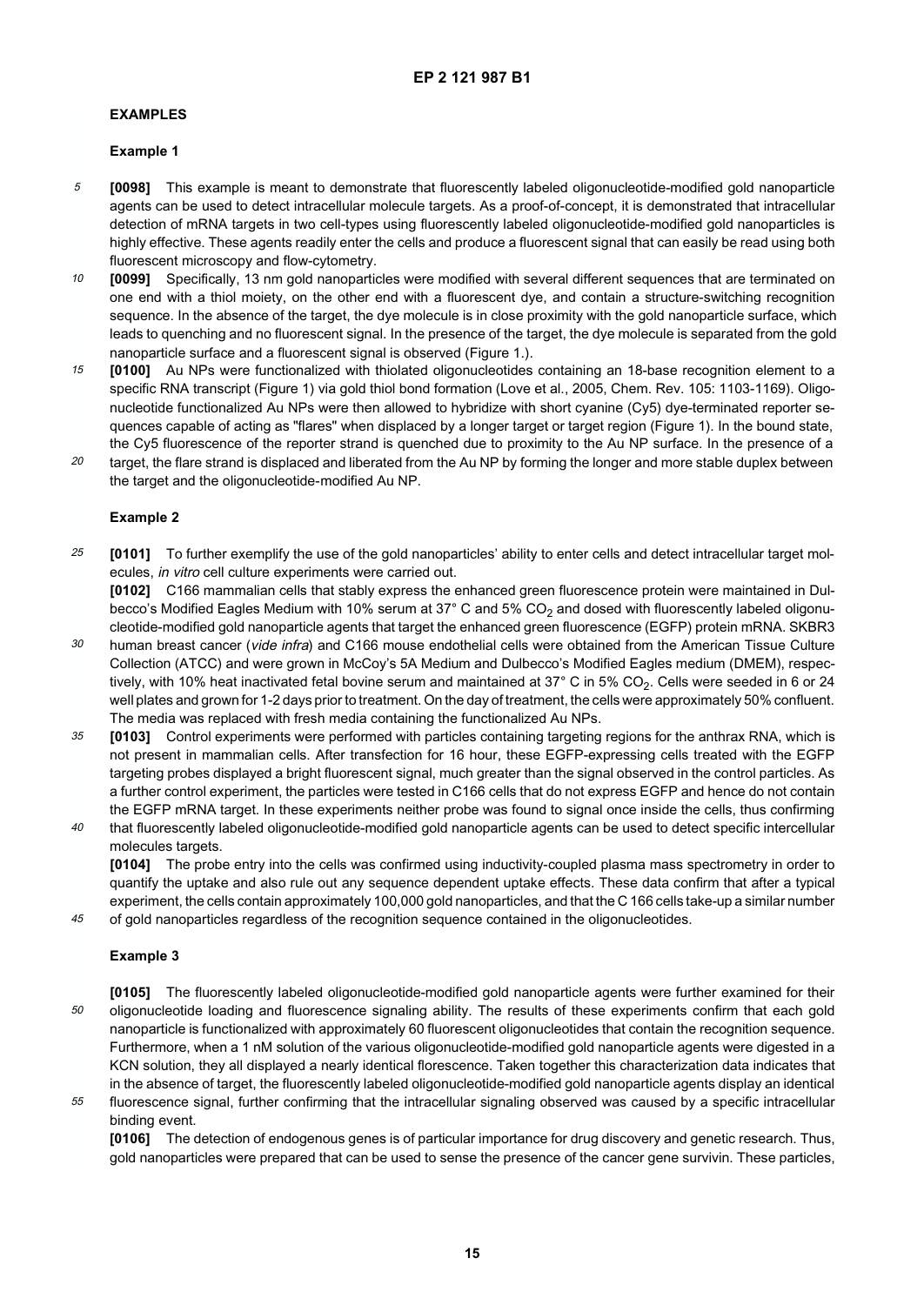when compared control sequences, again display a bright fluorescent signal from inside survivin expressing A549 lung cancer cells. These results indicate that the described fluorescently labeled oligonucleotide-modified gold nanoparticle agents can be used to directly read out the presence of a native mRNA target.

- 5 **[0107]** The fluorescence signals that were observed can alternatively be detected in large populations of the treated cells using a simple, bench-top flow cytometer instrument. These experiments again highlight the very efficient uptake efficiency that is observed for these fluorescently labeled oligonucleotide-modified gold nanoparticle agents, and also that nearly all cells in a given sample show strong signal indicating the presence of an intracellular mRNA target. Here, 1000 cell counts were plotted as a function of their fluorescence intensity using a Guava Easy Cyte flow cytometer and the instruments software. In these experiments it was observed that a dramatic shift in the fluorescence of the population
- 10 of the survivin expressing A549 cells was seen when they were treated with the survivin targeting fluorescently labeled oligonucleotide-modified gold nanoparticle agents, relative to those treated with the control anthrax targeting agents. The results indicate that when coupled to flow-cytometry, fluorescently labeled oligonucleotide-modified gold nanoparticle agents are well-suited for sorting large populations of cells.
- 15 **[0108]** Also compared was the efficiency of the particle with a conventional quencher-fluorophore oligonucleotide sequence that has been transfected into the cells with the Lipofectamine 2000 formulation. Under the analogous conditions where our particles showed dramatic signaling ability, these formulations show a negligible signaling ability. Even when their concentration was increased 10 times, they showed little or no signal, thus proving that under these conditions, the nanoparticles outperform a conventional quencher-fluorophore oligonucleotide probe.
	- **[0109]** Taken in sum, the foregoing examples show that:
- 20

1) The gold nanoparticles assist in the intracellular delivery of a fluorophore containing oligonucleotide that is capable of detecting a target.

25 2) These fluorescently labeled oligonucleotide-modified gold nanoparticle agents can be used to detect both endogenous and exogenous intracellular targets.

3) The fluorescent signal that indicates the presence of the specific mRNA target can be read by either a fluorescent microscope or a flow-cytometer.

30 4) The efficient uptake of these agents and their high signaling ability makes them well suited for sorting large cell populations.

5) The efficient uptake of these agents and their high signaling ability surpasses conventional quencher-fluorophore oligonucleotide probe under the conditions studied.

35

6) The principles can be extended to other structure-switching recognition sequences such as nucleic acid aptamers and peptides.

 $40$ **[0110]** Additional fluorescently labeled aptamer-containing particle probes that target the molecule adenosine triphosphate (ATP) are also contemplated by the present invention.

**[0111]** The present invention also contemplates the ability to simultaneously detect multiple intracellular targets, and quantify their intracellular concentrations in real time. The principles can be applied to real-time monitoring cell function in higher organisms.

#### 45 **Example 4**

**[0112]** Nano-flares have been prepared using 13 nm Au NPs, since this size particle is an efficient quencher, can be densely functionalized with oligonucleotides (Mirkin et al., 1996, Nature 382: 607-609), and does not efficiently scatter visible light, which is important for designing optical probes with minimal interference.

- 50 **[0113]** Au NPs were functionalized with thiolated oligonucleotides containing a recognition element to a specific RNA transcript (Figure 2) via gold thiol bond formation (Love et al., 2005, Chem. Rev. 105: 1103-1169). Oligonucleotides were synthesized on an Expedite 8909 Nucleotide Synthesis System (ABI) using standard solid-phase phosphoramidite methodology. Bases and reagents were purchased from Glen Research. Oligonucleotides were purified by reversephase high performance liquid chromatography (HPLC). To prepare nano flare probes, citrate-stabilized gold nanopar-
- 55 ticles (13  $\pm$  1 nm) were prepared using published procedures (Frens, G., 1973, Nature-Physical Science 241: 20-22. Thiol-modified oligonucleotides were added to 13  $\pm$  1 nm gold colloids at a concentration of 3 nmol of oligonucleotide per 1 mL of 10 nM colloid and shaken overnight. After 12 hours, sodium dodecylsulfate (SDS) solution (10%) was added to the mixture to achieve a 0.1 % SDS concentration. Phosphate buffer (0.1 M; pH 7.4) was added to the mixture to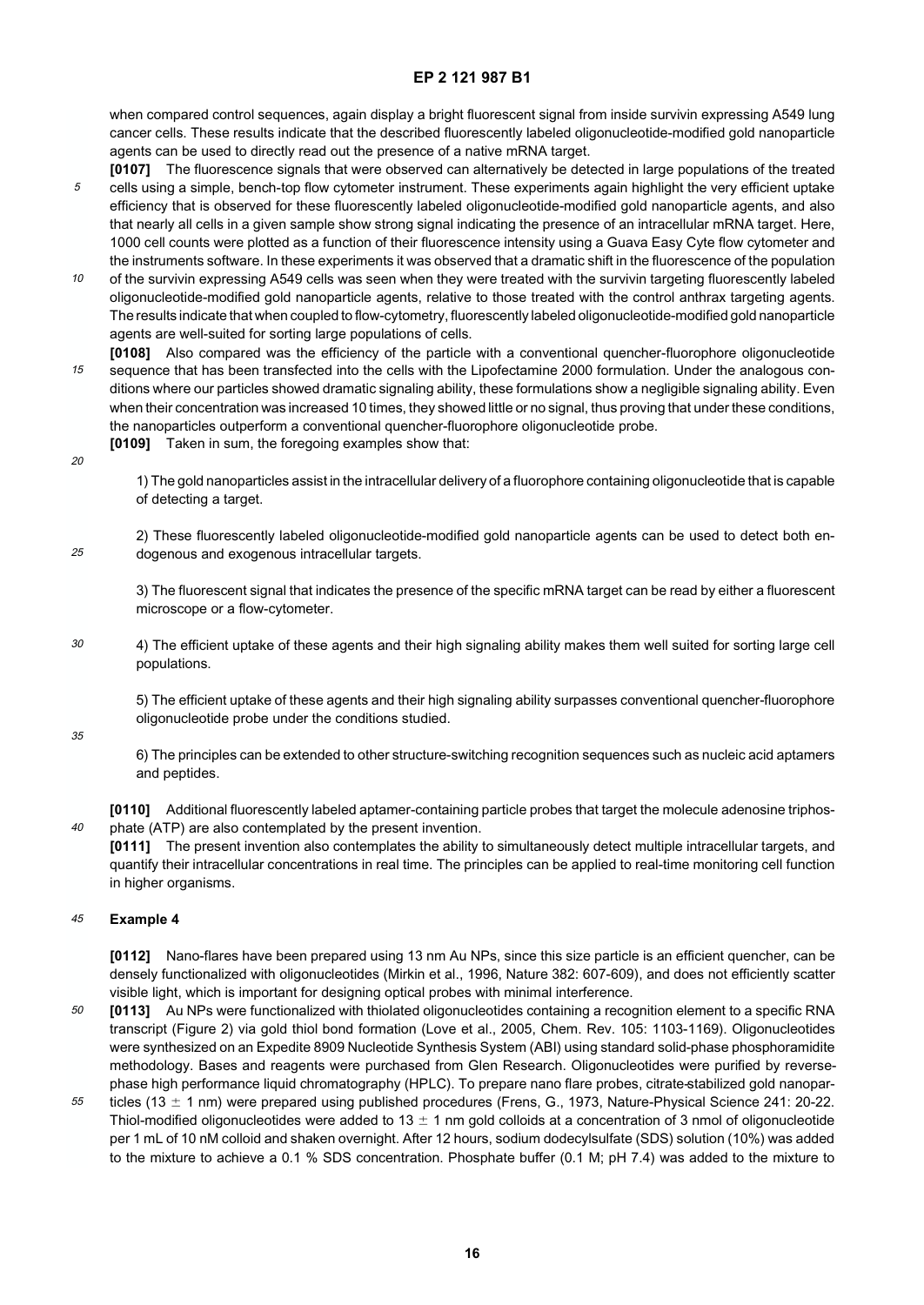achieve a 0.01 M phosphate concentration, and six aliquots of sodium chloride solution (2.0 M) were then added to the mixture over an eight-hour period to achieve a final sodium chloride concentration of 0.15 M. The mixture was shaken overnight to complete the functionalization process. The solution containing the functionalized particles was centrifuged (13,000 rpm, 20 min) and resuspended in phosphate buffered saline (PBS; 137 mM NaCl, 10 mM Phosphate, 2.7 mM

5 KCl, pH 7.4, Hyclone) three times to produce the purified Au NPs used in all subsequent experiments. The concentration of the particles was determined by measuring their extinction at 524 nm ( $\varepsilon = 2.7 \times 10^8$  L mol<sup>-1</sup> cm<sup>-1</sup>). Purified, oligonucleotide functionalized Au NPs were suspended to a concentration of 10 nM in PBS (PBS; 137 mM NaCl, 10 mM Phosphate, 2.7 mM KCl, pH 7.4, Hyclone) containing 100 nM of the complementary Cy5 labeled reporter sequence. The mixture was heated to 70° C, slowly cooled to room temperature, and stored in the dark for at least 12 hours to

10 allow hybridization. Particles were filter sterilized using a 0.2  $\mu$ m acetate syringe filter (GE Healthcare). The oligonucleotide sequences that were used are as follows:

#### **Recognition Sequence:** 5'-CTT GAG AAA GGG CTG CCA AAA AA-SH-3'  $(SEQ ID NO. 1)$

**Reporter Sequence:**  $NO. 2)$ 

3'-CCC GAC GGT T-Cy5-5' (SEQ ID

20

15

**Target Region:** 3'-GAA CTC TTT CCC GAC GGT- 5' (SEQ ID NO. 3)

25 30 **[0114]** Nano-flare probes or molecular beacons were diluted to a concentration of 1 nM in PBS containing 0.1 % Tween 20 (Sigma) and treated with a complementary target (target concentration, 1  $\mu$ M). The fluorescence spectra were recorded on a Jobin Yvon Fluorolog FL3-22 exciting at 633 nm and measuring emission from 650 to 750 nm in 1 nm increments. Oligonucleotide functionalized Au NPs were then allowed to hybridize with short cyanine (Cy5) dye-terminated reporter sequences capable of acting as "flares" when displaced by a longer target or target region. In the bound state, the Cy5 fluorescence of the reporter strand is quenched due to proximity to the Au NP surface. In the presence of a target, the flare strand is displaced and liberated from the Au NP by forming the longer and more stable duplex between the target and the oligonucleotide-modified Au NP.

**[0115]** Testing the nano-flare design using synthetic complementary targets demonstrates that the probes respond with a 3.8-fold increase in fluorescence signal upon target recognition and binding. In contrast, the signal does not change in the presence of a non-complementary target, and is of comparable magnitude to background fluorescence. These results thus demonstrate that nano-flares are efficient at signaling the presence of a specific target.

### **Example 5**

 $40$ 45 **[0116]** Having established the signaling ability of nano-flare probes with synthetic targets, their ability to enter, visualize and detect RNA targets in live cells was investigated. Nano-flares were designed to incorporate a complementary region for the survivin transcript, a target that has received significant attention due to its potential use in cancer therapeutics and diagnostics (Altieri et al., 2003, Oncogene 22: 8581-8589). The SKBR3 cell line (human breast cancer), which expresses a high number of survivin transcripts (Peng et al., 2005, Cancer Res. 65: 1909-1917), was used as a model to test survivin-targeting nano-flares. The survivin recognition and reporter sequences are as shown above (SEQ ID NO. 1 and SEQ ID NO. 2). As a control, a second probe containing a non-complementary sequence was prepared. The non-complementary probe was designed and determined to have similar background fluorescence, melting properties, and signaling ability as the survivin probe. The survivin control probe oligonucleotide sequence was:

50

35

Control particle recognition sequence: 5'-CTA TCG CGT ACA ATC TGC AAA AA-SH-3' (SEQ ID NO. 4)

| Control particle reporter sequence: |  |  | 3'-GCA TGT TAG ACG T-Cy5-5' |
|-------------------------------------|--|--|-----------------------------|
| $(SEQ \text{ ID NO. } 5)$           |  |  |                             |

55

Survivin molecular beacon: 5'-Cy5-CGA CGG AGA AAG GGC TGC CAC GTC G  $(SEQ$  ID NO. 6) dabcyl-3'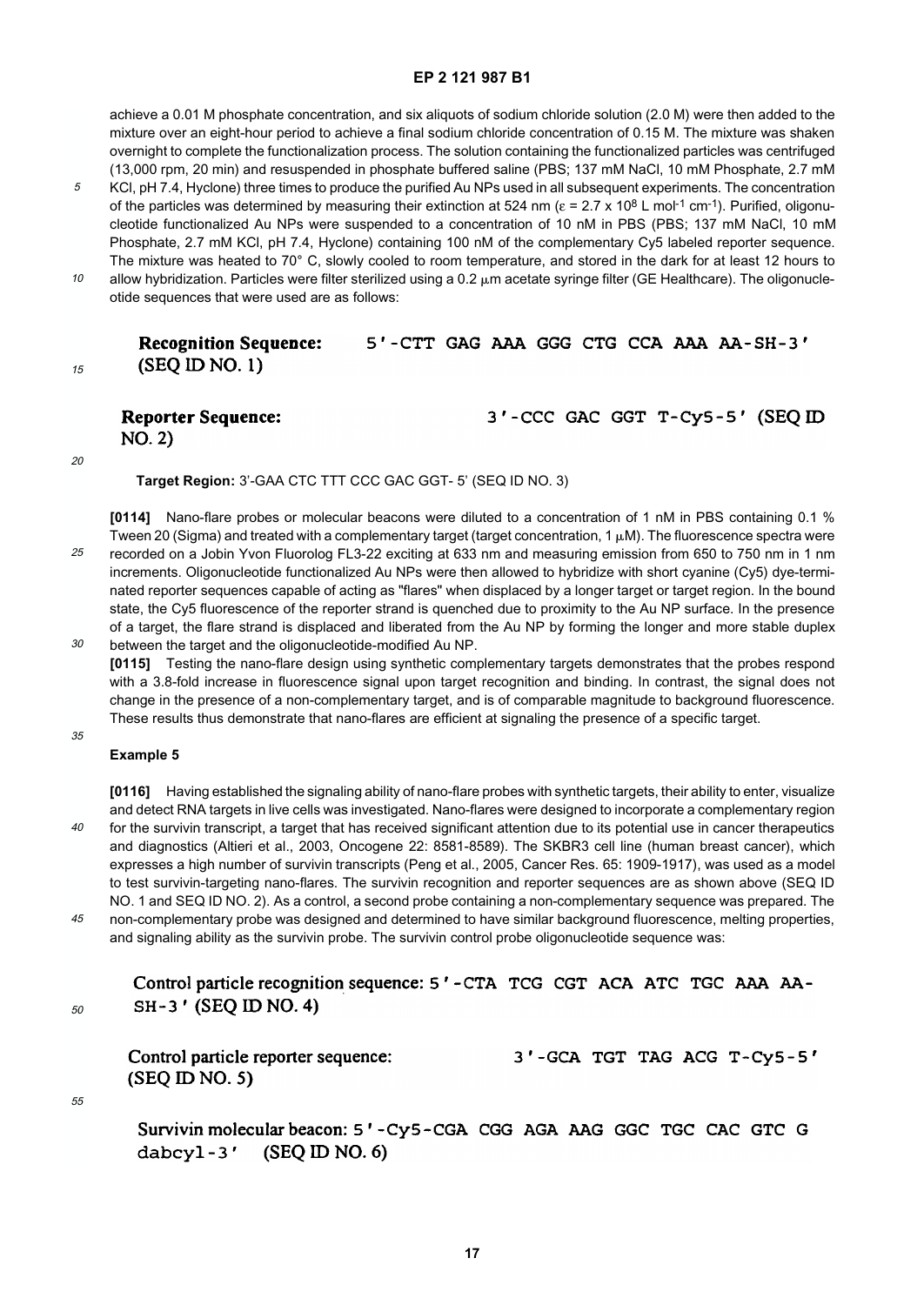#### Control molecular beacon, 5'-Cy5-CGA CGT CGC GTA CAA TCT GCC GTC Gdabcyl-3'  $(SEQIDNO.7)$

- 5 10 **[0117]** Cells were cultured on glass microscope cover slips, incubated with nano-flares, and imaged using scanning confocal microscopy. Specifically, cells were grown on glass coverslips placed at the bottom of 6 well tissue culture plates. After 1 day, the media was replaced with media containing nano-flares (particle concentration, 125 pM). After 6 hours of treatment, the media was replaced, and the cells were cultured for an additional 12 hours. The coverslips were removed, washed with PBS, and fixed to a chamber filled with PBS mounted on a glass slide. All images were obtained
- with a Zeiss 510 LSM at 63x magnification using a 633 nm HeNe laser excitation source. **[0118]** SKBR3 cells treated with survivin nano-flares were highly fluorescent as compared to those treated with the non-complementary controls. To further confirm that this signaling is consistent with the presence of survivin, a C166 cell-line (mouse endothelial) was used as a control since it does not contain the human survivin transcript. C166 cells were treated with both the survivin and control probes. In this case, no distinguishable difference in the fluorescence of
- 15 the cells was observed after treatment. These imaging results were consistent with reverse transcriptase PCR (RT-PCR) measurements (vide infra).

**[0119]** In order to quantify the intracellular signaling of the nano-flares, cells treated with probes were examined using analytical flow-cytometry. Additionally, flow cytometry allows one to collect fluorescence data for a large population of cells. This eliminates variations and experimental artifacts that can be observed using techniques such as fluorescence

- 20 imaging which only permit the examination of a small sample of cells. Cells were treated with nano-flares as described above (particle concentration, 10 nM). Molecular beacon probes (SEQ ID NO. 6 and SEQ ID NO. 7) were delivered to cells using Lipofectamine 2000 (Invitrogen). After treatment, cells were detached from culture flasks using trypsin. Flow cytometry was performed using a DakoCytomation CyAn, exciting at 635 nm.
- 25 30 **[0120]** Cell-lines transfected with nano-flares showed uniform single populations of fluorescent cells, consistent with the greater than 99% cell penetration that we observe when transfecting antisense particles (Rosi et al., Science 312: 1027-1030). Flow-cytometry revealed that SKBR3 cells treated with survivin nano-flares were highly fluorescent and 2.5 times more fluorescent than the population treated with non-complementary controls. For comparison, in C166 cell models, both probes resulted in a similar low fluorescent signal. These flow cytometry experiments are in excellent agreement with confocal imaging and demonstrate the uniform cellular internalization and intracellular signaling of the nano-flares.
- 

**[0121]** Experiments then were designed to understand the unique properties of these probes in the context of intracellular detection experiments. First, the intracellular performance of nano-flares was compared with a molecular beacon reporter delivered using Lipofectamine, a commercial transfection agent (Peng et al., 2005, Cancer Res. 65: 1909-1917; Nitin et al., 2004, Nucleic Acids Res. 32: e58). Molecular beacons and nano-flares were introduced to SKBR3 cells

- 35 (transfection concentration, 10 pM) and their signal abilities were studied using flow cytometry. Cells treated with survivin nano-flares produced 55 times greater fluorescence signal than those treated with survivin molecular beacon probes transfected at the same concentration. Fluorescence measurements outside of the cell culture indicate that each nanoflare probe contains approximately 10 fluorophores and therefore could be expected to potentially have a 10 times greater signal than the molecular beacon at equal probe concentrations. The larger than expected intracellular fluores-
- $40$ cence suggests that nano-flares are internalized more rapidly or to a greater extent than the molecular beacon probes. **[0122]** Next, molecular beacons were transfected at high concentration (0.5 nM) to achieve an intracellular fluorescence signal to that observed with the nano-flares. The background fluorescence contributed by the non-complementary probes was compared (both molecular beacon and nano-flare). The fluorescence of the non-complementary molecular beacon probe is significantly greater than that of the non-complementary nano-flare. Since the difference between the background

45 and signal is critical for accurate target detection, the lower background of nano-flares provides an important advantage when detecting intracellular targets. **[0123]** To probe how enzymatic degradation leads to non-specific signaling, nano-flares were incubated with the

endonuclease DNAse I (0.38 mg/L, a concentration significantly greater than what would be found in a cellular environment), and measured the rate of degradation by monitoring the increase in fluorescence signal as a function of time.

- 50 Nano-flare probes were diluted to a concentration of 2.5 nM in PBS (pH 7.0), 0.25 mM MgCl<sub>2</sub> and 50 mg/L Bovine Serum Albumin (Fischer Scientific). Bovine Pancreatic DNase I (United States Biochemical) was added immediately before reading (concentration, 0.38 mg/L). All experiments were preformed on a Photal Otsuka Electronics FluoDia T70 with excitation at 620 nm and emission at 665 nm. Molecular beacons were tested in an analogous manner at a concentration of 25 nM. The approximate rates of degradation under these experimental conditions were determined from the slope
- 55 of the linear region of the degradation curves (Rizzo et al., 2002 Molecular and Cellular Probes 16: 277-283. **[0124]** The results of the assay reveal that the nano-flare is degraded at a normalized rate of 0.275 nmol min-1 under these conditions. In comparison, a molecular beacon is degraded at a normalized rate of 1.25 nmol min<sup>-1</sup>, approximately 4.5 times more rapidly than the nano-flare. Since nuclease activity leads to increased background fluorescence in a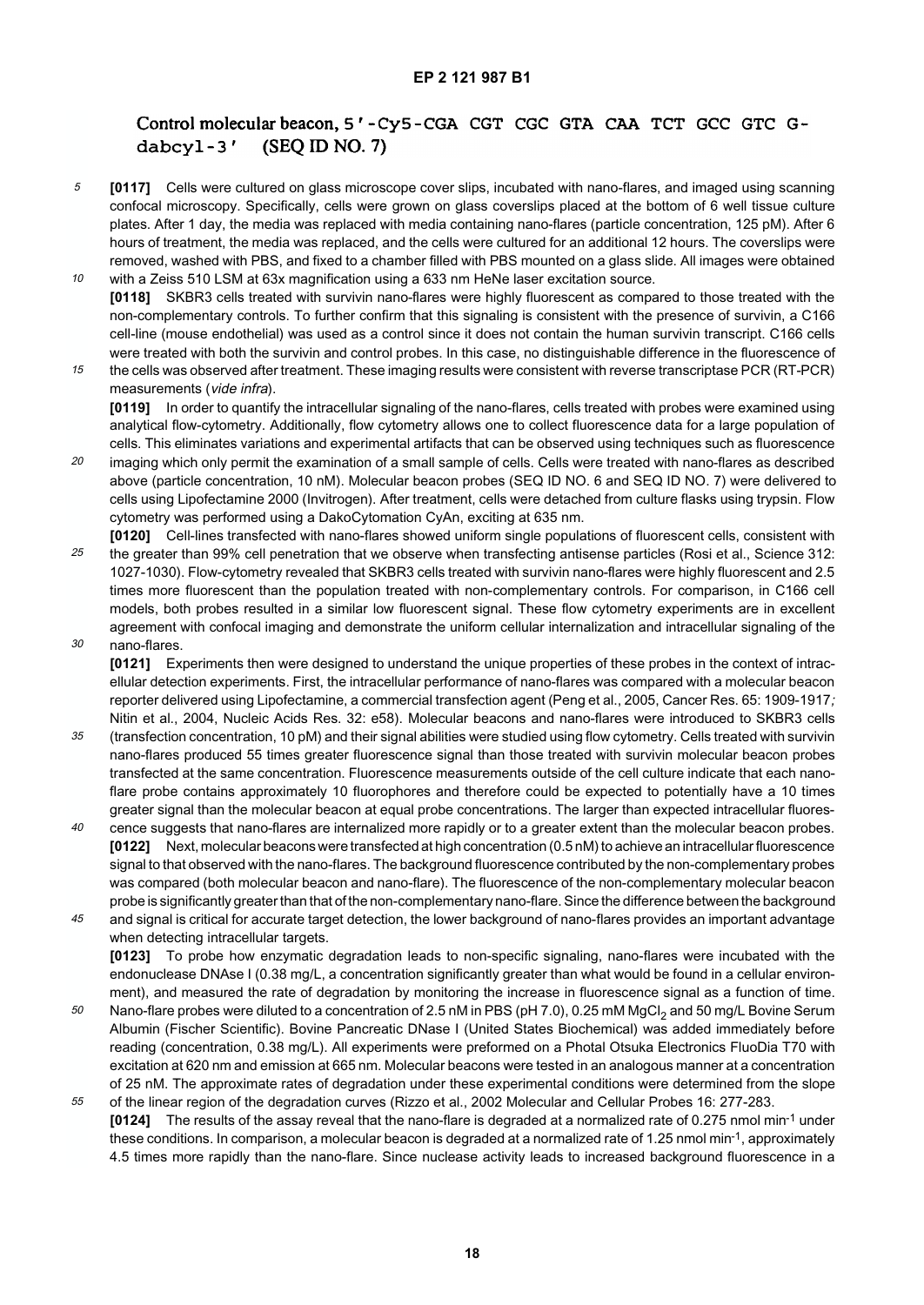conventional probe, the reduced nuclease activity of the nano-flares leads to a system with lower background signal.

#### **Example 6**

- 5 **[0125]** To demonstrate an application where the cellular entry, elevated signaling, and low background of the nanoflare translate into a high sensitivity for changes in intracellular amounts of RNA, siRNA knockdown experiments were conducted to reduce the levels of survivin RNA transcripts in the SKBR3 cell models. siRNA against human survivin (Santa Cruz) was delivered to cells using Lipofectamine 2000 (Invitrogen) when cells were approximately 50% confluent (siRNA concentrations, 20, 40, and 80 nM). After 24 hours, the media was changed with media containing the nano-
- 10 flare probes (particle concentration, 50 pM). After 6 hours, the cells were washed and fresh media was added. Cells were cultured for an additional 12 hours and analyzed using flow cytometry. **[0126]** Cells were initially treated with siRNA against survivin, and the intracellular RNA levels were quantified using nano-flares and flow cytometry. An siRNA concentration-dependent shift in the fluorescence of the cell population was observed as a function of the concentration of siRNA added to the cell culture (Figure 3a). The siRNA concentration is
- 15 given in the graph to the left of the histogram. In the untreated sample, half of the population exhibiting equal or greater fluorescence than the mean is shaded grey. Treated samples show a smaller fraction of the cell population exhibiting the mean fluorescence (declining grey, increasing black). To confirm that this shift was commensurate with a decrease in the number of survivin transcripts, RT-PCR measurements were conducted on samples treated with the same concentrations of siRNA. Cells were counted using a Guava EasyCyte Mini (Guava Technologies). Total RNA was isolated
- 20 from the cell using an RNeasy Plus Kit (Qiagen) following the manufacturers protocol. During the cell lysis step, 5x107 copies of Enhanced Green Fluorescent Protein (EGFP) RNA were added to each sample to account for RNA loss during isolation and purification. To generate RNA standard curves for qRT-PCR, the fragments of RNA to be quantified were generated from the appropriate cellular RNA. Using PCR and primers containing a T7 promoter site, we converted the fragments into transcription compatible sequences (DNA  $\rightarrow$  RNA). The transcripts were purified using the MEGAclear
- 25 kit (Ambion) following the manufacturer's protocol. RNA concentration was measured using the Ribogreen RNA quantification kit (Invitrogen), and a dilution series of stock RNA was used to generate a standard curve. Primers were:

**EGFP Forward** 5'-TCT TCT TCA AGG ACG ACG GCA ACT-3' (SEO ID) NO. 8)

**EGFP Reverse** 5'- TGT GGC GGA TCT TGA AGT TCA CCT -3'(SEQ ID NO. 9)

35

55

30

T7 EGFP Forward 5'-TGC ATA ATA CGA CTC ACT ATA GGG AGA TCT TCT TCA AGG ACG ACG GGC AAC T - 3'  $(SEQ ID NO. 10)$ 

 $40$ Survivin Forward 5'-ATG GGT GCC CCG ACG TTG- 3' (SEQ ID NO. 11)

Survivin Reverse 5' - AGA GGC CTC AAT CCA TGG - 3' (SEQ ID NO. 12)

#### T7 Survivin Forward 5'-TGC ATA ATA CGA CTC ACT ATA GGG AGA TGG GTG 45 CCC CGA CGT TG-3' (SEQ ID NO. 13)

50 **[0127]** Quantitative-PCR and analysis were preformed using LightCycler RNA master SYBR green kits (Roche Applied Sciences) according to the manufacturer's recommendation. Reverse transcription was allowed to proceed at 61°C for 20 minutes, followed by 45 amplification cycles (95°C, 5 sec; 54°C, 15 sec; 72°C, 20 sec), and target gene RNA was normalized to the standard curves generated. All reactions were done in triplicate.

**[0128]** The linear decrease in the fluorescence signal within the population of cells was in agreement with the decrease in the number of survivin RNA copies as determined by RT-PCR measurements (Figure 3b). Taken together, these results indicate that the nano-flares are sensitive to changes in the number of intracellular transcripts. The RT-PCR was conducted in triplicate, and the error bars shown above are the standard deviations of those measurements.

**[0129]** A new class of intracellular probe termed "nano-flares" has been developed. Nano-flares are novel and potentially very useful since they are the only probe that combines cellular transfection, enzymatic protection, RNA detection and quantification, and mRNA visualization. In addition to their demonstrated use in the context of siRNA knockdown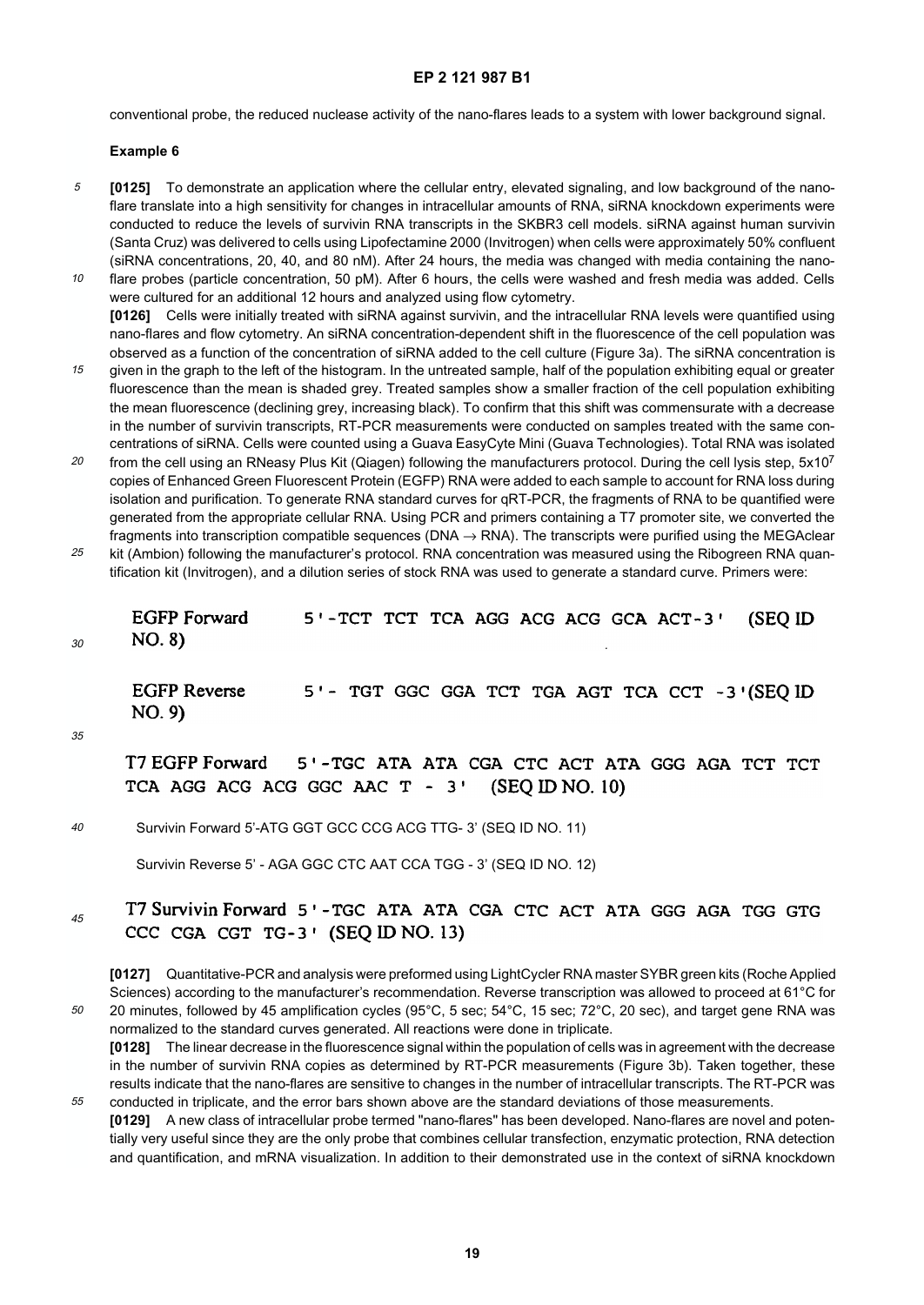experiments, nano-flares are contemplated to be useful in other areas such as cell sorting, gene profiling, and real-time drug testing. Finally, given the ability of these materials to also act as gene regulation agents (Rosi et al., 2006, Science 312: 1027-1030; Seferos et al., 2007, ChemBioChem 8: 1230-1232), these probes are contemplated to easily adapted to simultaneously transfect, control and visualize gene expression in real-time.

5 **[0130]** In summary, these results demonstrate:

> 1) Gold nanoparticles assist in the intracellular delivery of a fluorophore-containing oligonucleotide that is capable of detecting a target.

2) These fluorescently labeled oligonucleotide-modified gold nanoparticle agents can be used to detect, visualize, and quantify intracellular targets.

3) The fluorescent signal that indicates the presence and quantity of specific mRNA targets can be transduced into a readable measure.

4) The efficient uptake of these agents, and their high signaling ability, and low toxicity makes them well suited for distinguishing cell populations.

5) The efficient uptake of these agents, and their high signaling ability surpasses conventional quencher-fluorophore oligonucleotide probes under the conditions studied.

6) The principles can be extended to other structure-switching recognition sequences such as nucleic acid aptamers and peptides.

20 **[0131]** The present invention contemplates that use of the probes will lead to the ability to simultaneously detect multiple intracellular targets, and quantify their intracellular concentrations in real-time. The principles are also contemplated to be applied to real-time monitoring of cell function in higher organisms, and used to concurrently deliver therapeutics while simultaneously monitoring their efficacy.

#### 25 SEQUENCE LISTING

#### **[0132]**

10

15

30

<110> Mirkin, et al.

<120> Particles for Detecting Intracellular Targets

<130> 30938/27022R

35 <150> 60/900,648 <151> 2007-02-09

 $<$  160 $>$  13

- $\overline{40}$ <170> PatentIn version 3.4
	- $< 210 > 1$
	- <211> 23 <212> DNA
- 45 <213> Artificial sequence
	- $<220>$
	- <223> Synthetic polynucleotide

#### 50  $<220>$ <221> Misc\_feature <222> (23)..(23) <223> nucleotide at position 23 is thiolated

55  $<\!\!\Delta$ 00 $>1$ cttgagaaag ggctgccaaa aaa 23

 $< 210 > 2$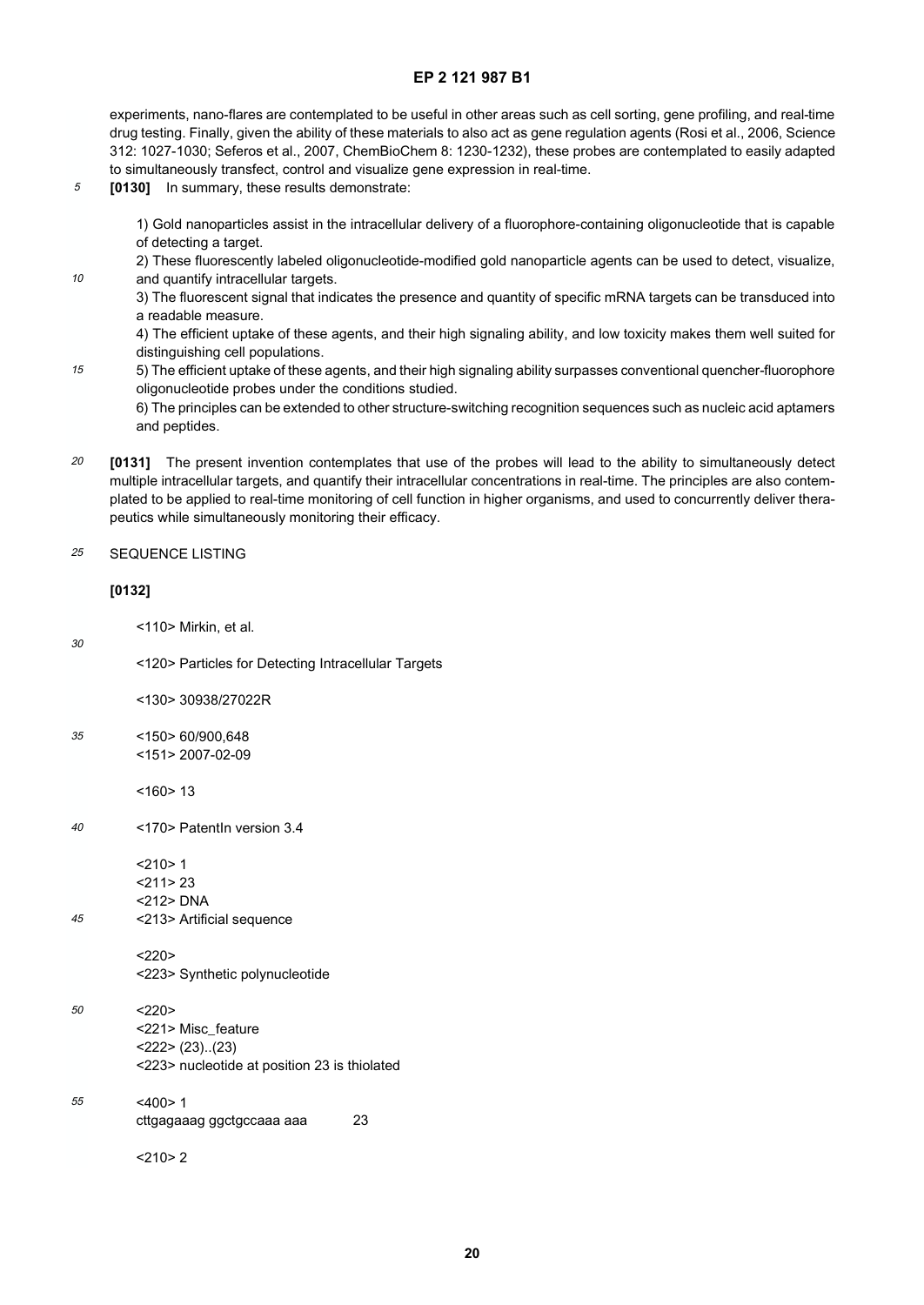|    | $<$ 211>10<br><212> DNA<br><213> Artificial sequence                                                |
|----|-----------------------------------------------------------------------------------------------------|
| 5  | <220<br><223> Synthetic polynucleotide                                                              |
| 10 | <220><br><221> Misc_feature<br>$<$ 222> (1)(1)<br><223> nucleotide at position 1 is tagged with Cy5 |
| 15 | $<$ 400>2<br>10<br>ttggcagccc                                                                       |
|    | $<$ 210>3<br><211> 18 <212> DNA<br><213> Artificial sequence                                        |
| 20 | <220<br><223> Synthetic polynucleotide                                                              |
| 25 | <400>3<br>18<br>tggcagccct ttctcaag                                                                 |
|    | $<$ 210>4<br>$<$ 211 > 23<br><212> DNA<br><213> Artificial sequence                                 |
| 30 | <220<br><223> Synthetic polynucleotide                                                              |
| 35 | <220><br><221> Misc_feature<br>$<$ 222> (23)(23)<br><223> nucleotide at position 23 is thiolated    |
| 40 | <400> 4<br>23<br>ctatcgcgta caatctgcaa aaa                                                          |
| 45 | $<$ 210>5<br>$<$ 211>13<br><212> DNA<br><213> Artificial sequence                                   |
|    | <220<br><223> Synthetic polynucleotide                                                              |
| 50 | <220<br><221> Misc_feature<br>$<$ 222> (1)(1)<br><223> nucleotide at position 1 is tagged with Cy5  |
| 55 | $<$ 400 $>$ 5<br>13<br>tgcagattgt acg                                                               |
|    | $<$ 210>6                                                                                           |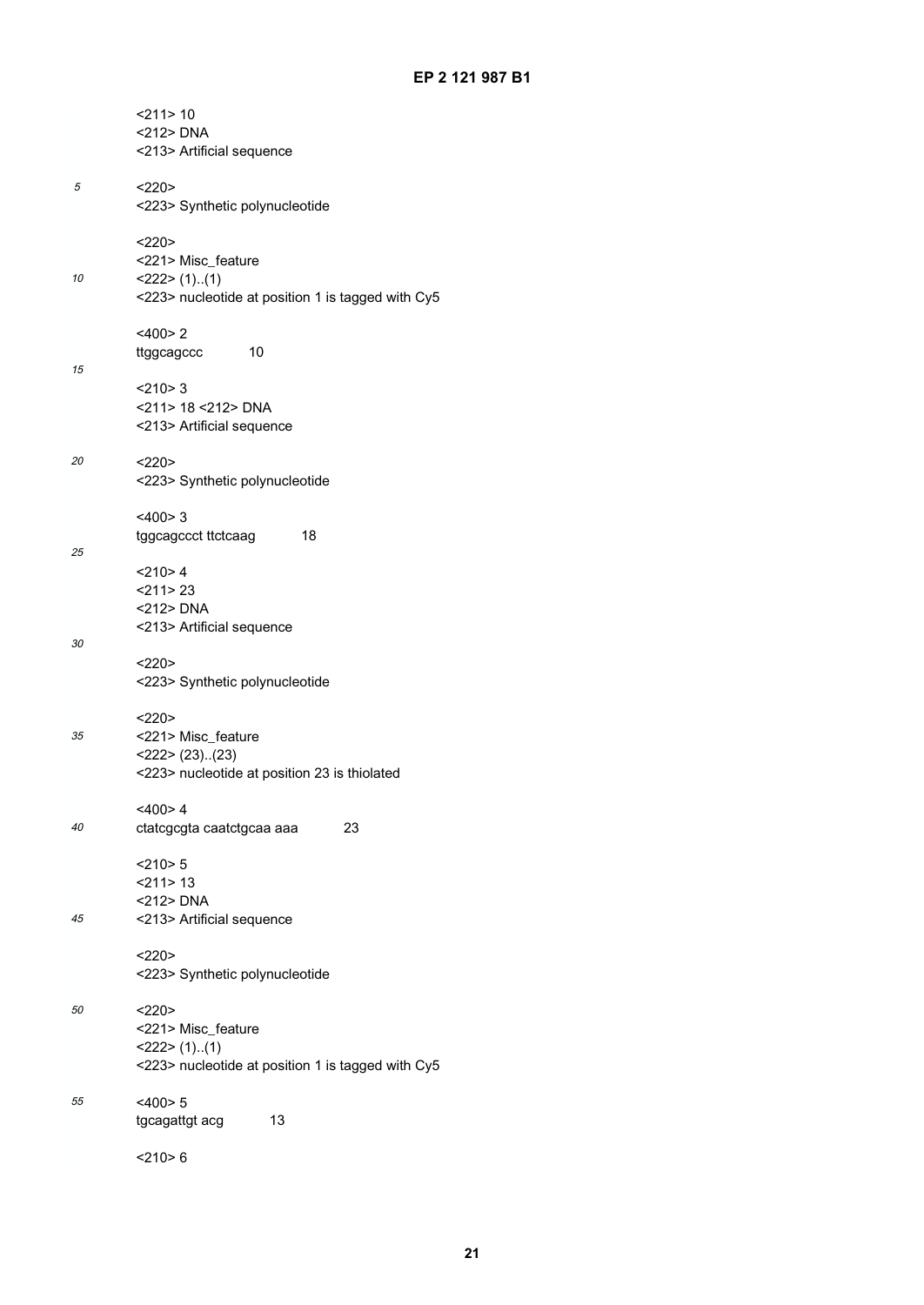|    | $<$ 211> 24<br><212> DNA<br><213> Artificial sequence                    |    |    |
|----|--------------------------------------------------------------------------|----|----|
| 5  | <220><br><223> Synthetic polynucleotide                                  |    |    |
| 10 | $<$ 400 $> 6$<br>tcttcttcaa ggacgacggc aact                              | 24 |    |
|    | $<$ 210 $>$ 7<br>$<$ 211 > 24<br><212> DNA<br><213> Artificial sequence  |    |    |
| 15 | <220><br><223> Synthetic polynucleotide                                  |    |    |
| 20 | $<$ 400 $>$ 7<br>tgtggcggat cttgaagttc acct                              | 24 |    |
| 25 | $<$ 210 $> 8$<br>$<$ 211>24<br><212> DNA<br><213> Artificial sequence    |    |    |
|    | <220><br><223> Synthetic polynucleotide                                  |    |    |
| 30 | $<$ 400 $> 8$<br>tcttcttcaa ggacgacggc aact                              | 24 |    |
| 35 | $<$ 210 > 9<br><211>24<br><212> DNA<br><213> Artificial sequence         |    |    |
| 40 | <220<br><223> Synthetic polynucleotide<br>$<$ 400 $>9$                   |    |    |
|    | tgtggcggat cttgaagttc acct<br>$<$ 210 $>$ 10                             | 24 |    |
| 45 | $<$ 211> 52<br><212> DNA<br><213> Artificial sequence                    |    |    |
| 50 | <220><br><223> synthetic polynucleotide                                  |    |    |
|    | $<$ 400>10<br>tgcataatac gactcactat agggagatct tcttcaagga cgacgggcaa ct  |    | 52 |
| 55 | $<$ 210 $>$ 11<br>$<$ 211 > 18<br><212> DNA<br><213> Artificial sequence |    |    |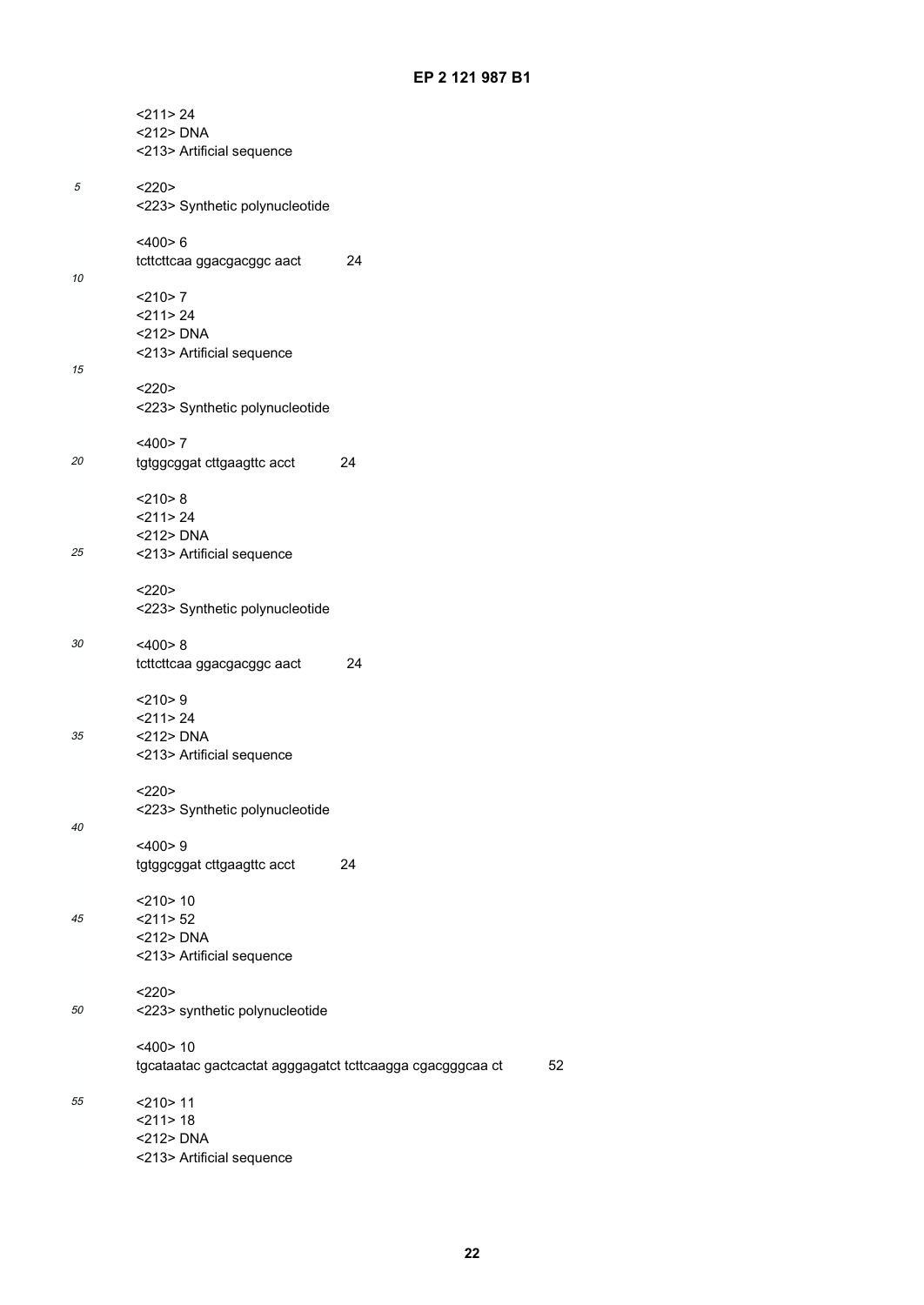$< 220$ 

- <223> Synthetic polynucleotide
- 5 <400> 11 atgggtgccc cgacgttg 18

 $<$  210 $>$  12

<211> 18 <212> DNA

10 <213> Artificial sequence

> $< 220$ <223> Synthetic polynucleotide

- 15  $<$ 400 $>$ 12 agaggcctca atccatgg 18
	- <210> 13  $<$ 211>44
	- <212> DNA
	- <213> Artificial sequence
	- $< 220$
	- <223> Synthetic polynucleotide
- 25

20

<400> 13 tgcataatac gactcactat agggagatgg gtgccccgac gttg 44

#### 30 **Claims**

- **1.** Use of a nanoparticle in the production of a composition to determine intracellular concentration of a target molecule in vivo, wherein the nanoparticle comprises a binding moiety polynucleotide specific for said target molecule, said binding moiety polynucleotide labeled with a florescent marker,
- 35 wherein when the target molecule is contacted intracellularly with the nanoparticle under conditions that allow association of the target molecule with the nanoparticle, the association of the target molecule and the nanoparticle results in detectable change in the marker proportional to the intracellular concentration of said target molecule.
- $\overline{40}$ **2.** An in vitro method of determining the intracellular concentration of a target molecule comprising the step of contacting the target molecule intracellularly with a nanoparticle under conditions that allow association of the target molecule with the nanoparticle, said nanoparticle comprising a binding moiety polynucleotide specific for said target molecule, said binding moiety polynucleotide labeled with a fluorescent marker, wherein the association of the target molecule and the nanoparticle results in detectable change in the marker, and wherein the change in the detectable marker is proportional to the intracellular concentration of said target molecule.
- 45

55

- **3.** The use of claim 1 or the method of claim 2 wherein the binding moiety polynucleotide is DNA.
- **4.** The use of claim 1 or the method of claim 2 wherein the binding moiety polynucleotide is RNA.
- 50 **5.** The use of claim 1 or the method of claim 2 wherein the target molecule is a polynucleotide.
	- **6.** The use of claim 1 or the method of claim 2 wherein said binding moiety polynucleotide is covalently attached to said nanoparticle and said marker is attached to a polynucleotide hybridized to said binding moiety polynucleotide, wherein association of said binding moiety polynucleotide with said target molecule releases said hybridized polynucleotide and said marker is detectable after release.
	- **7.** The use or the method of claim 6 wherein said marker attached to said polynucleotide is quenched when said polynucleotide with said marker is hybridized to said binding moiety polynucleotide.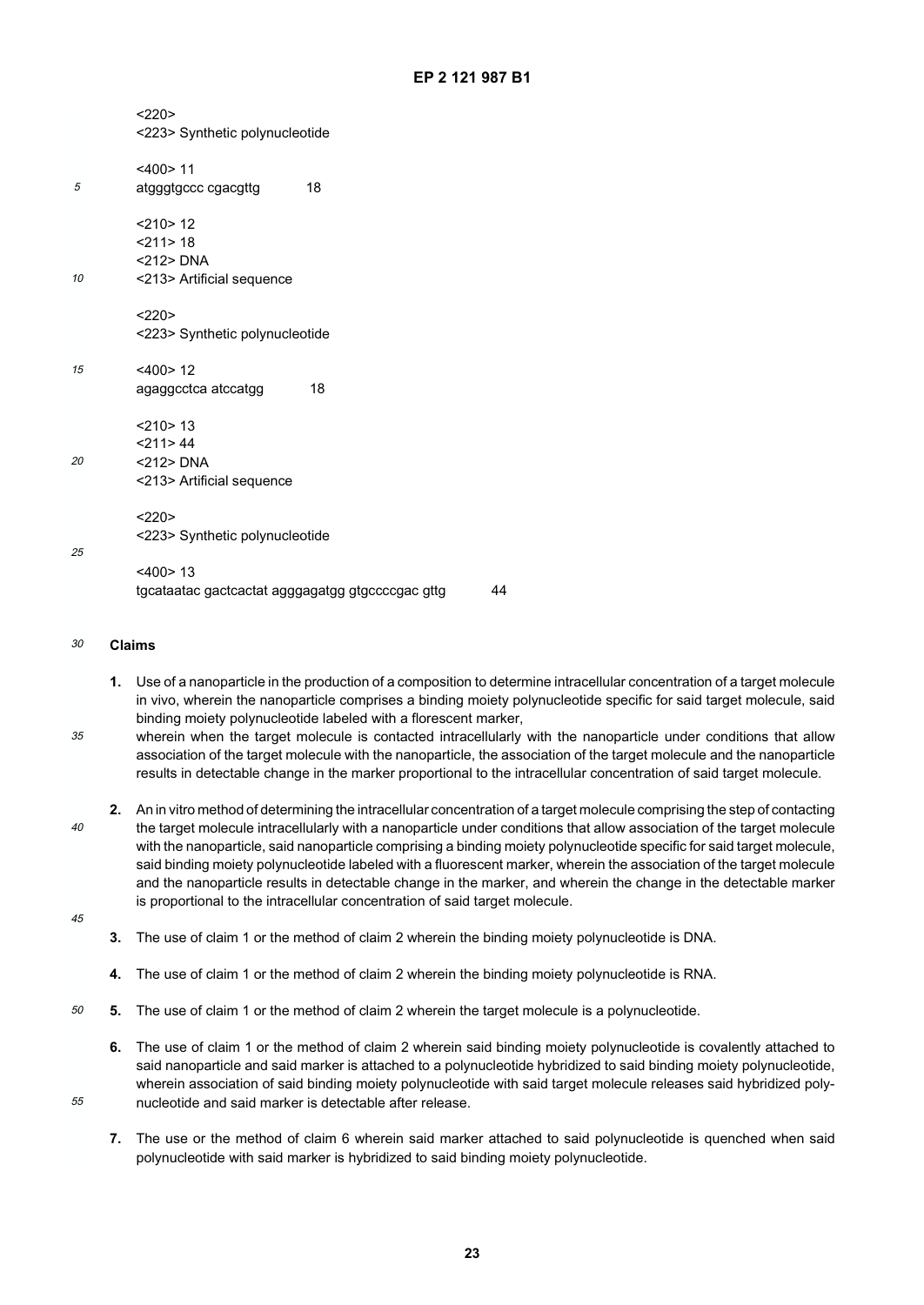- **8.** The use of claim 1 or the method of claim 2 wherein said binding moiety polynucleotide comprises a marker which is a detectable label, wherein said marker is detectable only when said polynucleotide is associated with the target molecule.
- **9.** The use or method of claim 8 wherein said marker is quenched when said binding moiety polynucleotide is not associated with said target molecule.
	- **10.** The use of claim 1 or method wherein said nanoparticle comprises a multiplicity of binding moiety polynucleotides.
- 10 **11.** The use or method of claim 10 wherein the binding moiety polynucleotides specifically associate with one target molecule.
	- **12.** The use or method of claim 10 wherein the binding moiety polynucleotides specifically associate with more than one target molecule.
- 15

5

- **13.** The use or method of any of the preceding claims wherein the binding moiety polynucleotide is a nucleic acid aptamer.
- **14.** The use or method of any of claims 1 through 4 or 6 through 13 wherein the target molecule is adenosine triphosphate (ATP).
- 20

30

#### **Patentansprüche**

25 **1.** Verwendung eines Nanopartikels bei der Herstellung einer Zusammensetzung zum Bestimmen der intrazellulären Konzentration eines Zielmoleküls in vivo, wobei das Nanopartikel ein für das Zielmolekül spezifisches Polynucleotid mit Bindungskomponente umfasst, wobei das Polynucleotid mit Bindungskomponente mit einem Fluoreszenzmarker markiert ist,

wobei, wenn das Zielmolekül intrazellulär mit dem Nanopartikel unter Bedingungen in Kontakt gebracht wird, die die Assoziation des Zielmoleküls mit dem Nanopartikel erlauben, die Assoziation des Zielmoleküls und des Nanopartikels zu einer erfassbaren Veränderung des Markers führt, die zu der intrazellulären Konzentration des Zielmoleküls proportional ist.

- 35 **2.** In-vitro-Verfahren zur Bestimmung der intrazellulären Konzentration eines Zielmoleküls, umfassend die Stufe des intrazellulären Inkontaktbringens des Zielmoleküls mit einem Nanopartikel unter Bedingungen, die die Assoziation des Zielmoleküls mit dem Nanopartikel erlauben, wobei das Nanopartikel ein für das Zielmolekül spezifisches Polynucleotid mit Bindungskomponente umfasst, wobei das Polynucleotid mit Bindungskomponente mit einem Fluoreszenzmarker markiert ist, wobei die Assoziation des Zielmoleküls und des Nanopartikels zu einer erfassbaren Veränderung des Markers führt, und wobei die Veränderung des erfassbaren Markers zu der intrazellulären Konzentration des Zielmoleküls proportional ist.
- $\overline{40}$

45

55

- **3.** Verwendung nach Anspruch 1 oder Verfahren nach Anspruch 2, wobei das Polynucleotid mit Bindungskomponente DNA ist.
- **4.** Verwendung nach Anspruch 1 oder Verfahren nach Anspruch 2, wobei das Polynucleotid mit Bindungskomponente RNA ist.
	- **5.** Verwendung nach Anspruch 1 oder Verfahren nach Anspruch 2, wobei das Zielmolekül ein Polynucleotid ist.
- 50 **6.** Verwendung nach Anspruch 1, wobei das Polynucleotid mit Bindungskomponente an das Nanopartikel kovalent angehängt ist, und wobei der Marker an ein Polynucleotid angehängt ist, welches mit dem Polynucleotid mit Bindungskomponente hybridisiert ist, wobei die Assoziation des Polynucleotids mit Bindungskomponente mit dem Zielmolekül das hybridisierte Polynucleotid freisetzt und der Marker nach der Freisetzung erfassbar ist.
	- **7.** Verwendung oder Verfahren nach Anspruch 6, wobei der an das Polynucleotid angehängte Marker gelöscht wird, wenn das Polynucleotid mit dem Marker mit dem Polynucleotid mit Bindungskomponente hybridisiert wird.
		- **8.** Verwendung nach Anspruch 1 oder Verfahren nach Anspruch 2, wobei das Polynucleotid mit Bindungskomponente einen Marker umfasst, der eine erfassbare Markierung darstellt, wobei der Marker nur dann erfassbar ist, wenn das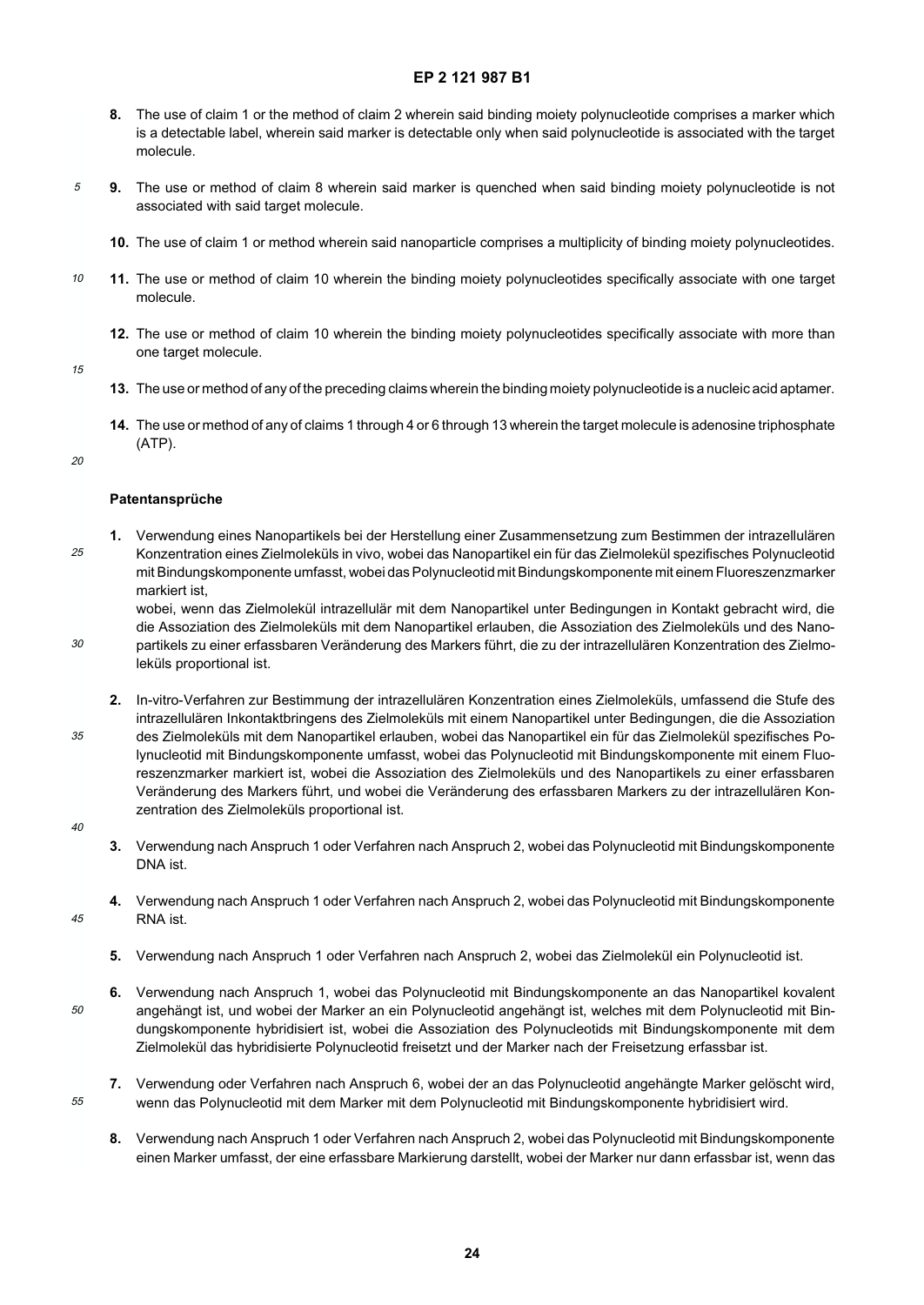Polynucleotid mit dem Zielmolekül assoziiert ist.

- **9.** Verwendung oder Verfahren nach Anspruch 8, wobei der Marker gelöscht wird, wenn das Polynucleotid mit Bindungskomponente nicht mit dem Zielmolekül assoziiert ist.
- **10.** Verwendung nach Anspruch 1 oder Verfahren nach Anspruch 2, wobei das Nanopartikel eine Vielzahl von Polynucleotiden mit Bindungskomponente umfasst.
- **11.** Verwendung oder Verfahren nach Anspruch 10, wobei die Polynucleotide mit Bindungskomponente mit einem Zielmolekül spezifisch assoziieren.
	- **12.** Verendung oder Verfahren nach Anspruch 10, wobei die Polynucleotide mit Bindungskomponente mit mehr als einem Zielmolekül spezifisch assoziieren.
- 15 **13.** Verwendung oder Verfahren nach einem der vorangehenden Ansprüche, wobei das Polynucleotid mit Bindungskomponente ein Nukleinsäureaptamer ist.
	- **14.** Verwendung oder Verfahren nach einem der Ansprüche 1 bis 4 oder 6 bis 13, wobei das Zielmolekül Adenosintriphosphat (ATP) ist.
- 20

5

10

#### **Revendications**

- 25 30 **1.** Utilisation d'une nanoparticule dans la production d'une composition pour déterminer la concentration intracellulaire d'une molécule cible in vivo, où la nanoparticule comprend un polynucléotide à groupement de liaison spécifique pour ladite molécule cible, ledit polynucléotide à groupement de liaison marqué avec un marqueur fluorescent, où, quand la molécule cible est mise en contact de manière intracellulaire avec la nanoparticule dans des conditions qui permettent une association de la molécule cible avec la nanoparticule, l'association de la molécule cible et de la nanoparticule conduit à un changement détectable dans le marqueur proportionnel à la concentration intracellulaire de ladite molécule cible.
	- **2.** Procédé de détermination de la concentration intracellulaire d'une molécule cible comprenant l'étape de mise en contact de la molécule cible de manière intracellulaire avec une nanoparticule dans des conditions qui permettent une association de la molécule cible avec la nanoparticule, ladite nanoparticule comprenant un polynucléotide à groupement de liaison spécifique pour ladite molécule cible, ledit polynucléotide à groupement de liaison marqué avec un marqueur fluorescent, où l'association de la molécule cible et de la nanoparticule conduit à un changement détectable dans le marqueur, et où le changement dans le marqueur détectable est proportionnel à la concentration intracellulaire de ladite molécule cible.
- $40$ **3.** Utilisation selon la revendication 1 ou procédé selon la revendication 2 où le polynucléotide à groupement de liaison est un ADN.
	- **4.** Utilisation selon la revendication 1 ou procédé selon la revendication 2 où le polynucléotide à groupement de liaison est un ARN.
- 45

35

- **5.** Utilisation selon la revendication 1 ou procédé selon la revendication 2 où la molécule cible est un polynucléotide.
- **6.** Utilisation selon la revendication 1 ou procédé selon la revendication 2 où ledit polynucléotide à groupement de liaison est lié de manière covalente à ladite nanoparticule et ledit marqueur est lié à un polynucléotide hybridé audit polynucléotide à groupement de liaison, où l'association dudit polynucléotide à groupement de liaison avec ladite molécule cible libère ledit polynucléotide hybridé et ledit marqueur est détectable après la libération.
- **7.** Utilisation ou procédé selon la revendication 6 où ledit marqueur lié audit polynucléotide est éteint quand ledit polynucléotide avec ledit marqueur est hybridé audit polynucléotide à groupement de liaison.
- 55

50

**8.** Utilisation selon la revendication 1 ou procédé selon la revendication 2 où ledit polynucléotide à groupement de liaison comprend un marqueur qui est un marqueur détectable, où ledit marqueur est détectable seulement quand ledit polynucléotide est associé avec la molécule cible.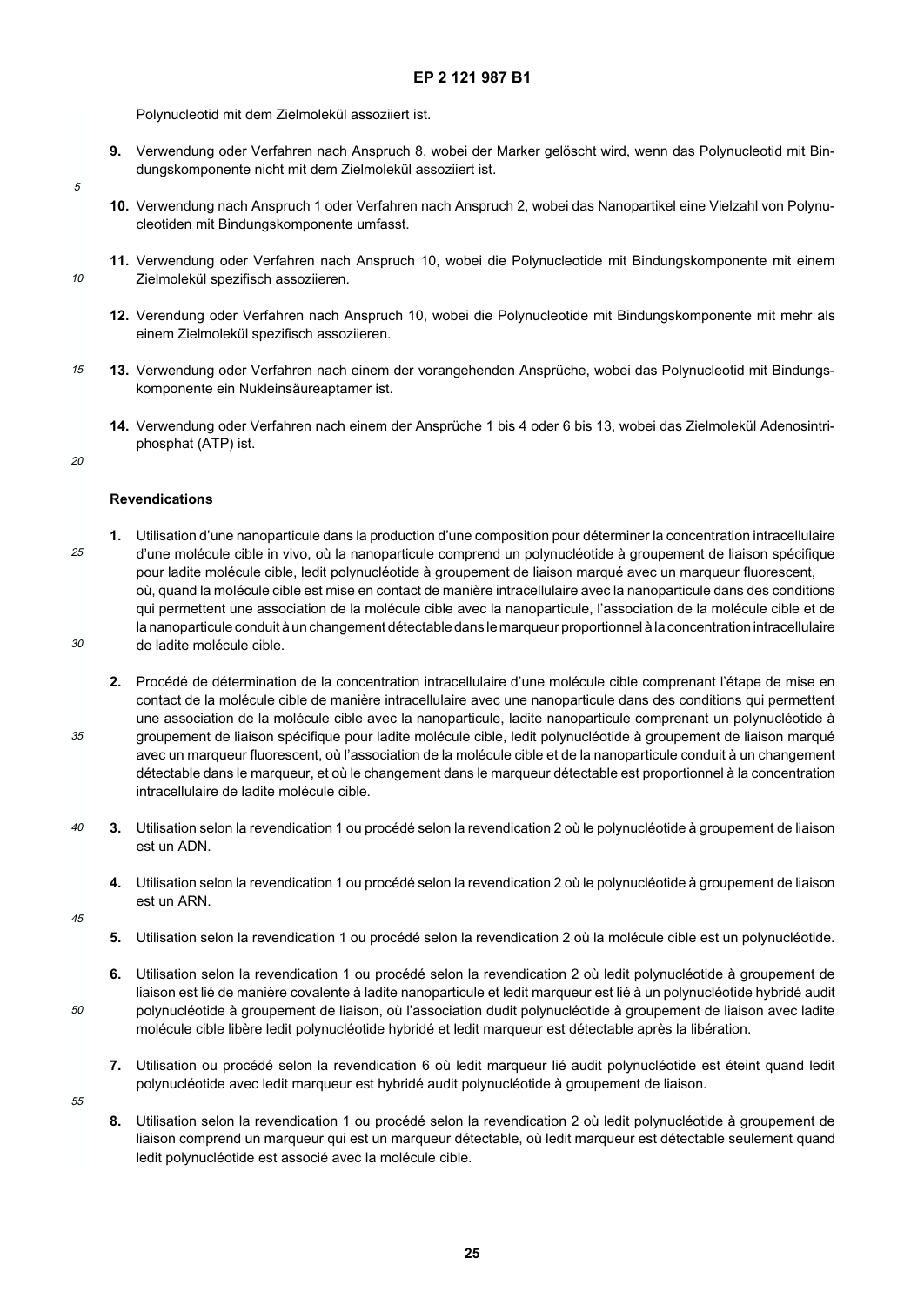- **9.** Utilisation ou procédé selon la revendication 8 où ledit marqueur est éteint quand ledit polynucléotide à groupement de liaison n'est pas associé avec ladite molécule cible.
- **10.** Utilisation selon la revendication 1 ou procédé selon la revendication 2 où ladite nanoparticule comprend une multiplicité de polynucléotides à groupement de liaison.
- **11.** Utilisation ou procédé selon la revendication 10 où les polynucléotides à groupement de liaison s'associent spécifiquement avec une molécule cible.
- 10 **12.** Utilisation ou procédé selon la revendication 10 où les polynucléotides à groupement de liaison s'associent spécifiquement avec plus d'une molécule cible.
	- **13.** Utilisation ou procédé selon l'une quelconque des revendications précédentes où le polynucléotide à groupement de liaison est un aptamère d'acide nucléique.
- 15

5

**14.** Utilisation ou procédé selon l'une quelconque des revendications 1 à 4 ou 6 à 13 où la molécule cible est l'adénosine triphosphate (ATP).

| 20 |  |  |  |
|----|--|--|--|
| 25 |  |  |  |
| 30 |  |  |  |
| 35 |  |  |  |
| 40 |  |  |  |
| 45 |  |  |  |
| 50 |  |  |  |
| 55 |  |  |  |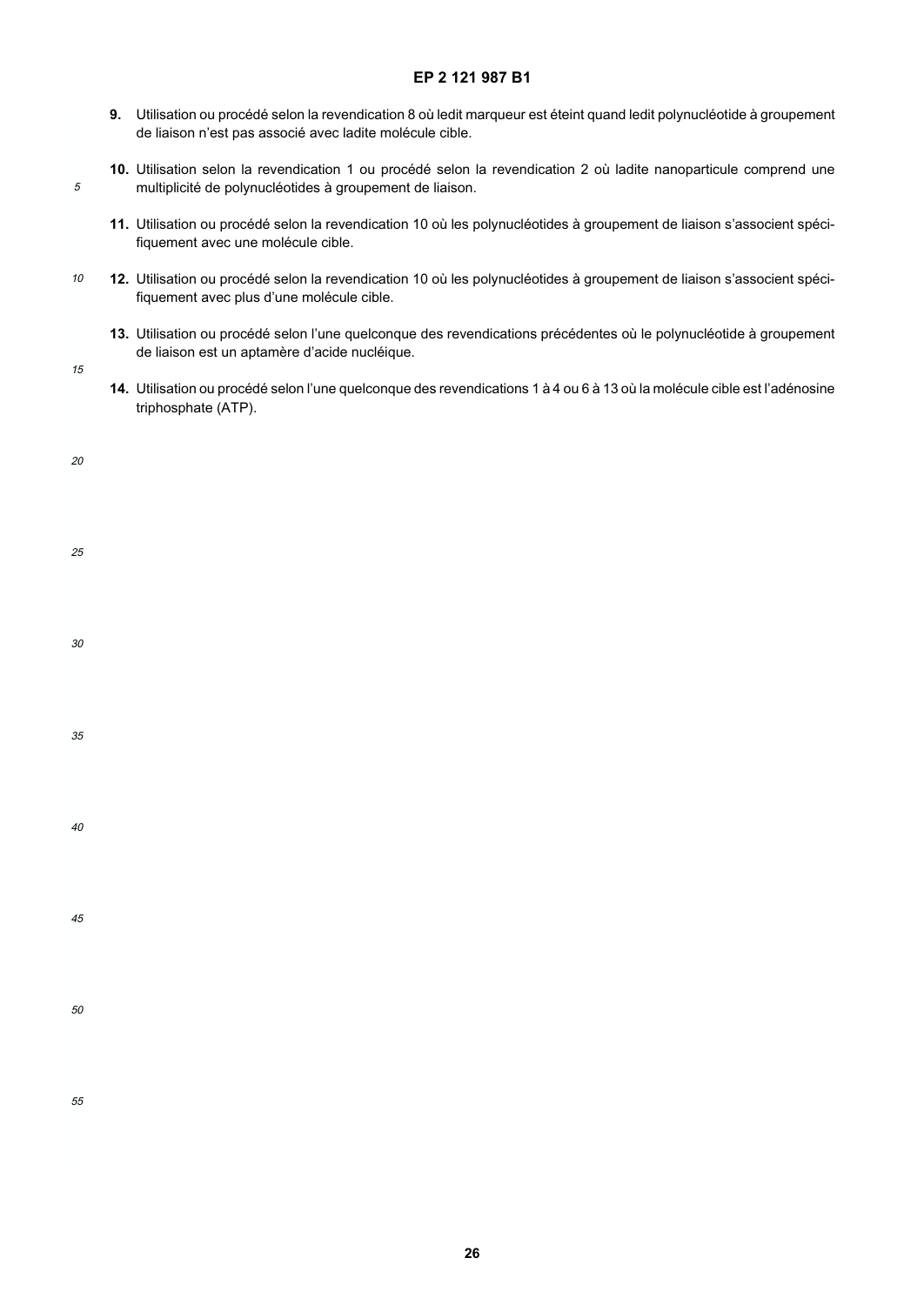# **Figure 1**

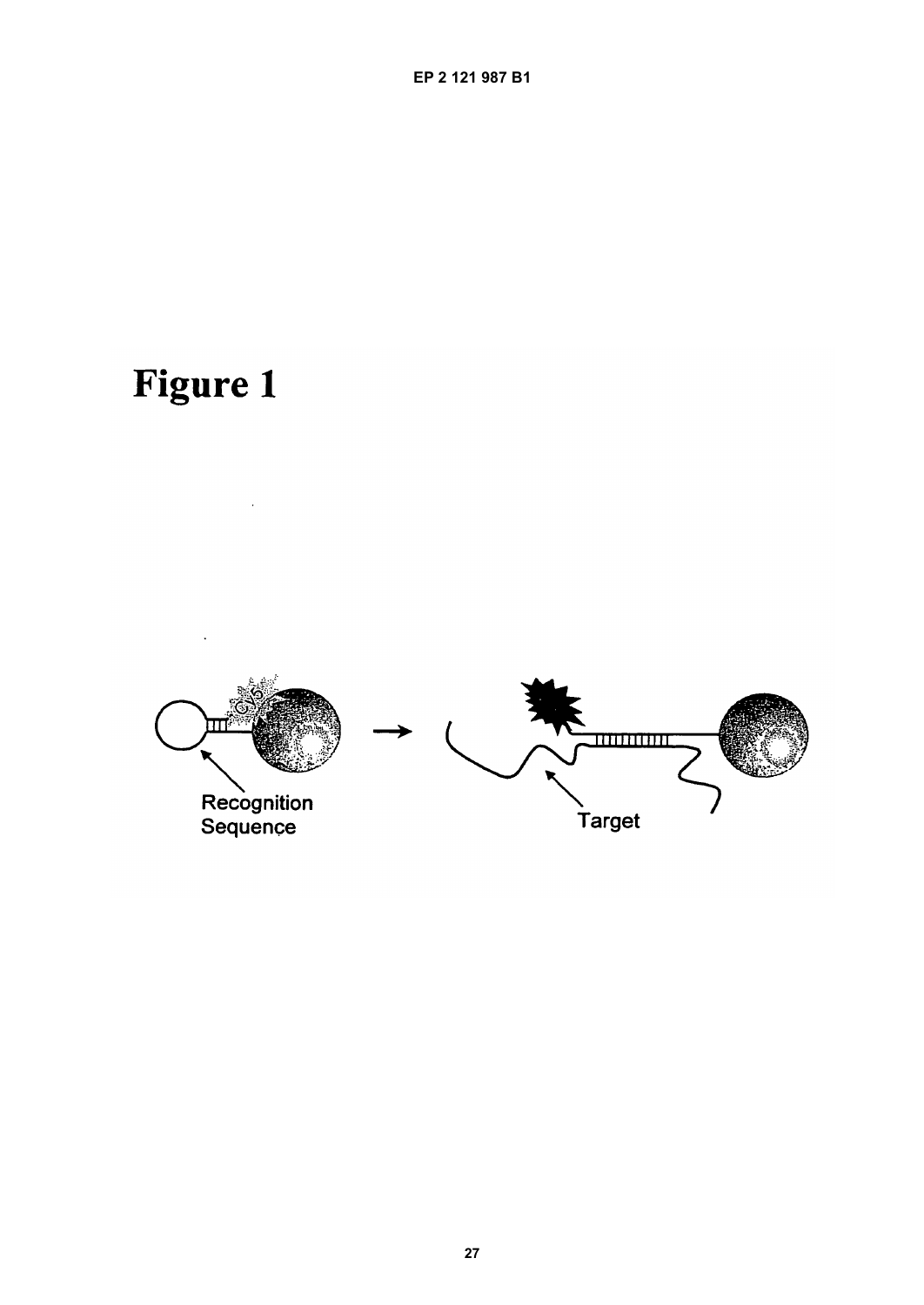## **Figure 2**

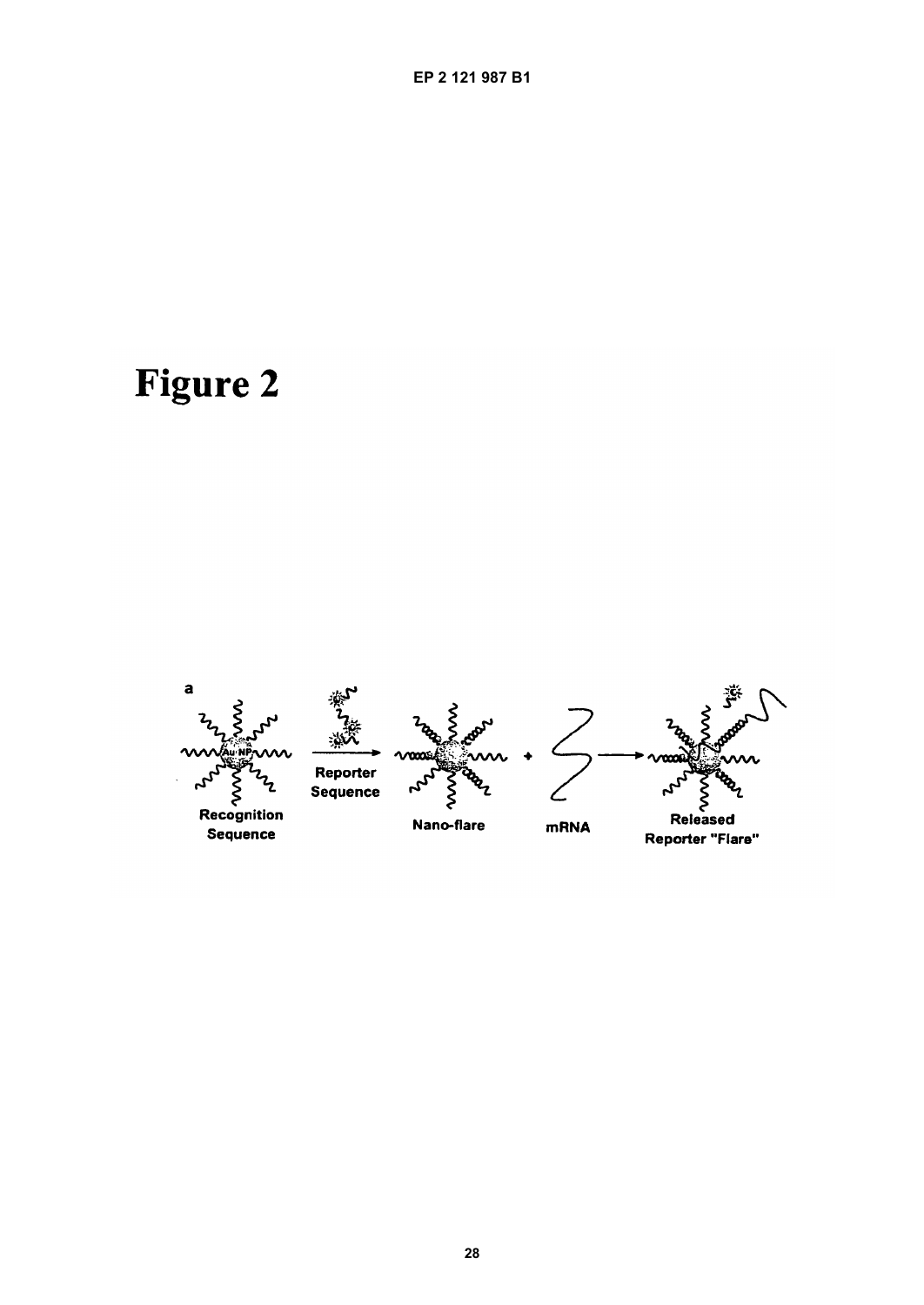## **Figure 3**

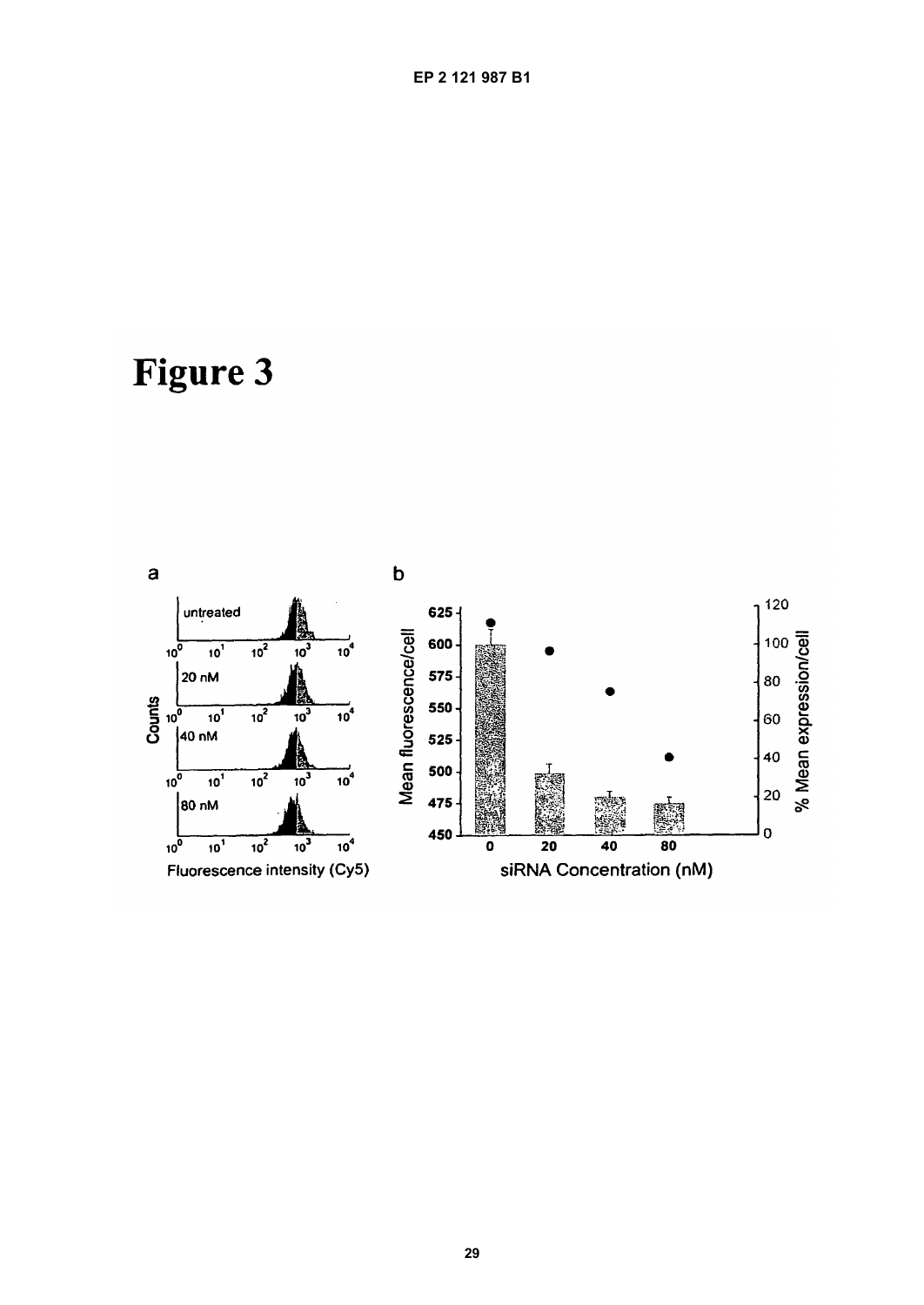#### **REFERENCES CITED IN THE DESCRIPTION**

This list of references cited by the applicant is for the reader's convenience only. It does not form part of the European patent document. Even though great care has been taken in compiling the references, errors or omissions cannot be excluded and the EPO disclaims all liability in this regard.

#### **Patent documents cited in the description**

- **•** US 2006183247 A **[0008]**
- **•** US 3687808 A **[0040] [0049] [0051]**
- **•** US 4469863 A **[0040]**
- **•** US 4476301 A **[0040]**
- **•** US 5023243 A **[0040]**
- **•** US 5177196 A **[0040]**
- **•** US 5188897 A **[0040]**
- **•** US 5264423 A **[0040]**
- **•** US 5276019 A **[0040]**
- **•** US 5278302 A **[0040]**
- **•** US 5286717 A **[0040]**
- **•** US 5321131 A **[0040]**
- **•** US 5399676 A **[0040]**
- **•** US 5405939 A **[0040]**
- **•** US 5453496 A **[0040]**
- **•** US 5455233 A **[0040]**
- **•** US 5466677 A **[0040] [0041]**
- **•** US 5476925 A **[0040]**
- **•** US 5519126 A **[0040]**
- **•** US 5536821 A **[0040]**
- **•** US 5541306 A **[0040]**
- **•** US 5550111 A **[0040]**
- **•** US 5563253 A **[0040]**
- **•** US 5571799 A **[0040]**
- **•** US 5587361 A **[0040]**
- **•** US 5194599 A **[0040]**
- **•** US 5565555 A **[0040]**
- **•** US 5527899 A **[0040]**
- **•** US 5721218 A **[0040]**
- **•** US 5672697 A **[0040]**
- **•** US 5625050 A **[0040]**
- **•** US 5034506 A **[0041] [0043]**
- **•** US 5166315 A **[0041]**
- **•** US 5185444 A **[0041]**
- **•** US 5214134 A **[0041]**
- **•** US 5216141 A **[0041]**
- **•** US 5235033 A **[0041]**
- **•** US 5264562 A **[0041]**
- **•** US 5264564 A **[0041]**
- **•** US 5405938 A **[0041]**
- **•** US 5434257 A **[0041]**
- **•** US 5470967 A **[0041]**
- **•** US 5489677 A **[0041] [0043]**
- **•** US 5541307 A **[0041]**
- **•** US 5561225 A **[0041]**
- **•** US 5596086 A **[0041]**
- **•** US 5602240 A **[0041] [0043]**
- **•** US 5610289 A **[0041]**
- **•** US 5608046 A **[0041]**

**•** US 5618704 A **[0041] •** US 5623070 A **[0041] •** US 5663312 A **[0041] •** US 5633360 A **[0041] •** US 5677437 A **[0041] •** US 5792608 A **[0041] •** US 5646269 A **[0041] •** US 5677439 A **[0041] •** US 5539082 A **[0042] •** US 5714331 A **[0042] •** US 5719262 A **[0042] •** US 20040219565 A **[0045] •** US 4981957 A **[0047] •** US 5118800 A **[0047] •** US 5319080 A **[0047] •** US 5359044 A **[0047] •** US 5393878 A **[0047] •** US 5446137 A **[0047] •** US 5466786 A **[0047] •** US 5514785 A **[0047] •** US 5519134 A **[0047] •** US 5567811 A **[0047] •** US 5576427 A **[0047] •** US 5591722 A **[0047] •** US 5597909 A **[0047] •** US 5610300 A **[0047] •** US 5627053 A **[0047] •** US 5639873 A **[0047] •** US 5646265 A **[0047] •** US 5658873 A **[0047] •** US 5670633 A **[0047] •** US 5792747 A **[0047] •** US 5700920 A **[0047] •** WO 9839352 A **[0048] •** WO 9914226 A **[0048] •** US 4845205 A **[0049] •** US 5130302 A **[0049] •** US 5134066 A **[0049] •** US 5175273 A **[0049] •** US 5367066 A **[0049] •** US 5432272 A **[0049] [0051] •** US 5457187 A **[0049] •** US 5459255 A **[0049] •** US 5484908 A **[0049] •** US 5502177 A **[0049] •** US 5525711 A **[0049] •** US 5552540 A **[0049] •** US 5587469 A **[0049] •** US 5594121 A **[0049]**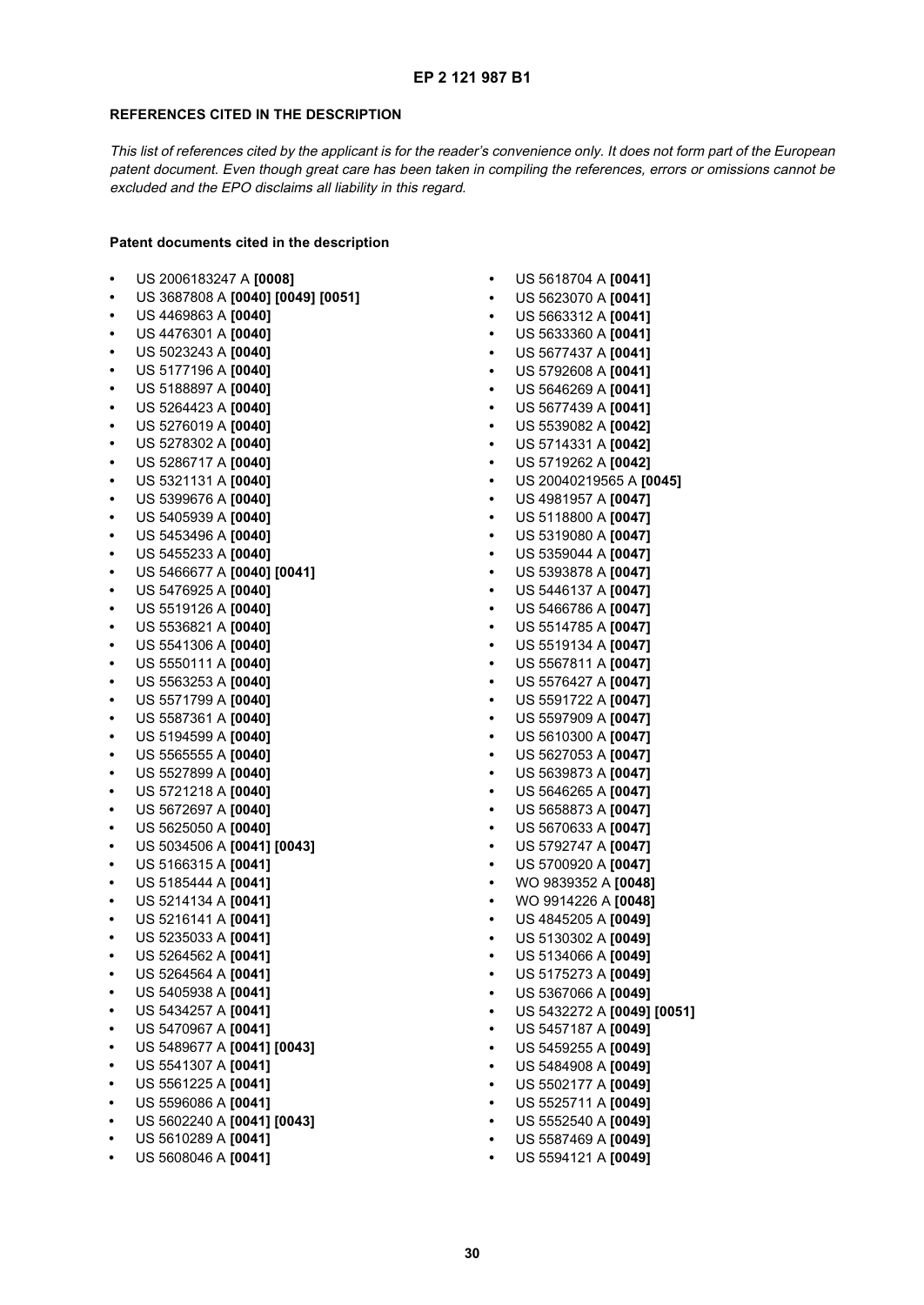- **•** US 5596091 A **[0049]**
- **•** US 5614617 A **[0049]**
- **•** US 5645985 A **[0049]**
- **•** US 5830653 A **[0049]**
- **•** US 5763588 A **[0049]**
- **•** US 6005096 A **[0049]**
- **•** US 5750692 A **[0049]**
- **•** US 5681941 A **[0049]**
- **•** EP 1072679 A **[0050]**
- **•** WO 9712896 A **[0050]**
- **•** WO 1999011655 A **[0056]**
- **•** WO 1998047343 A **[0056]**
- **•** US 6844161 B **[0056]**
- **•** US 6403312 B **[0056]**
- **•** US 20030147966 A **[0067] [0071] [0072]**

#### **Non-patent literature cited in the description**

- **ELGHANIAN et al.** Science, 1997, vol. 277, 1078-1081 **[0004]**
- **NAM et al.** Science, 2003, vol. 308, 1884-1886 **[0004]**
- **MIRKIN et al.** Nature, 1996, vol. 382, 607-609 **[0004] [0112]**
- **ALIVISATOS et al.** Nature, 1996, vol. 382, 609-611 **[0004]**
- **DEMERS et al.** Angew. Chem. Int. Ed., 2003, vol. 40, 3071-3073 **[0004]**
- **ROSI et al.** Science, 2006, vol. 312, 1027-1030 **[0004] [0032] [0129]**
- **SANDHU et al.** Bioconjugate Chem., 2002, vol. 13, 3-6 **[0004]**
- **TKACHENKO et al.** J. Am. Chem. Soc., 2003, vol. 125, 4700-4701 **[0004]**
- **LYTTON-JEAN ; MIRKIN.** J. Am. Chem. Soc., 2005, vol. 127, 12754-12755 **[0004]**
- **SEFEROS et al.** ChemBioChem, 2007, vol. 8, 1230-1232 **[0004] [0129]**
- **FEMINO et al.** Science, 1998, vol. 280, 585-590 **[0007]**
- **KLOOSTERMAN et al.** Nat. Methods, 2006, vol. 3, 27-29 **[0007]**
- **TYAGI et al.** Nat. Biotechnol., 1996, vol. 14, 303-308 **[0007]**
- **SOKOL et al.** Proc. Natl. Acad. Sci. USA, 1998, vol. 95, 11538-11543 **[0007]**
- **PENG et al.** Cancer Res., 2005, vol. 65, 1909-1917 **[0007] [0116] [0121]**
- **PERLETTE et al.** Anal.Chem., 2001, vol. 73, 5544-5550 **[0007]**
- **NITIN et al.** Nucleic Acids Res., 2004, vol. 32, e58 **[0007] [0121]**
- **SANTANGELO et al.** Nucleic Acids Res., 2004, vol. 32, e57 **[0007]**
- **BRATU et al.** Proc. Natl. Acad. Sci. USA, 2003, vol. 100, 13308-13313 **[0007]**
- **•** US 03445102 A **[0068]**
- **•** US 0150825 W **[0068]**
- **•** US 4489055 A **[0069]**
- **•** US 5472881 A **[0076]**
- **•** US 34466799 A **[0076]**
- **•** US 09603830 B **[0076]**
- **•** US 09760500 B **[0076]**
- **•** US 09820279 B **[0076] •** US 09927777 B **[0076]**
- **•** US 9712783 W **[0076]**
- **•** US 0017507 W **[0076]**
- **•** US 0101190 W **[0076]**
- **•** US 0110071 W **[0076]**
- **•** US 60900648 B **[0132]**
- **SANTANGELO et al.** Annals of Biomedical Engineering. 2006, vol. 34, 39-50 **[0007]**
- **ZABNER et al.** J. Bio. Chem., 1995, vol. 270, 18997-19007 **[0007]**
- **KUKOWSKA-LATALLO et al.** Proc. Natl. Acad. Sci. USA, 1996, vol. 93, 4897-4902 **[0007] [0069]**
- **OPALINSKA ; GEWIRTZ.** Nat. Rev. Drug Disc., 2002, vol. 1, 503-514 **[0007]**
- **LI et al.** Nucleic Acids Res., 2004, vol. 28, e52 **[0007]**
- **RIZZO et al.** Molecular and Cellular Probes, 2002, vol. 16, 277-283 **[0007] [0123]**
- **ZHANG et al.** Nature Materials, 2005, vol. 4, 826-831 **[0008]**
- **DUBERTRET et al.** Nature Biotechnology, 2001, vol. 19, 365-370 **[0008]**
- **MAXWELL et al.** J. Am. Chem. Soc., 2002, vol. 124 (32), 9606-9612 **[0008]**
- **DUBERTRET et al.** Nat. Biotechnol., 2001, vol. 19, 365-370 **[0032] [0095]**
- **SAMBROOK et al. Molecular Cloning: A Laboratory** Manual. 1989 **[0037]**
- **•** Oligonucleotides and Analogues. Oxford University Press, 1991 **[0037]**
- **NIELSEN et al.** Science, 1991, vol. 254, 1497-1500 **[0042]**
- **MESMAEKER.** Current Opinion in Structural Biology, 1995, vol. 5, 343-355 **[0044]**
- **SUSAN M. FREIER ; KARL-HEINZ ALTMANN.** Nucleic Acids Research, 1997, vol. 25, 4429-4443 **[0044] [0051]**
- **MARTIN et al.** Helv. Chim. Acta, 1995, vol. 78, 486-504 **[0046]**
- **•** The Concise Encyclopedia Of Polymer Science And Engineering. John Wiley & Sons, 1990, 858-859 **[0049]**
- **ENGLISCH et al.** Angewandte Chemie, International Edition, 1991, vol. 30, 613 **[0049]**
- **SANGHVI, Y. S.** Antisense Research and Applications. CRC Press, 1993, 289-302 **[0049]**